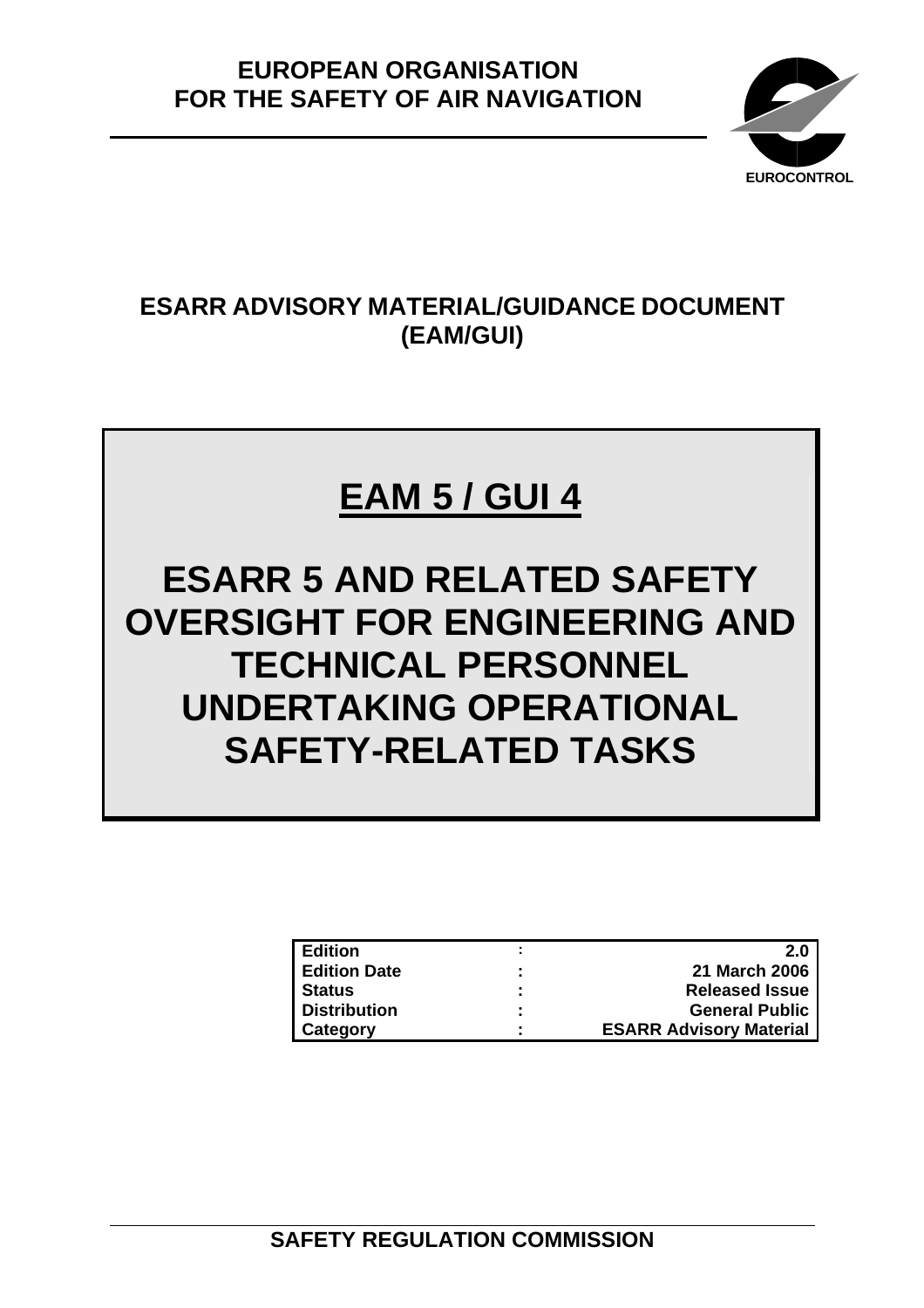# **F.2 DOCUMENT CHARACTERISTICS**

| <b>EAM 5 / GUI 4</b><br><b>ESARR 5 and Related Safety Oversight for Engineering and Technical</b><br><b>Personnel Undertaking Operational Safety-Related Tasks</b><br><b>Document Identifier</b><br><b>EAM 5 / GUI 4</b><br><b>Reference</b><br><b>Edition Number</b><br>2.0<br>eam5gui4_e20_ri_web<br>21-03-2006<br><b>Edition Date</b><br><b>Abstract</b><br>The previous versions of EAM 5 / GUI 4 were produced before the approval of ESARR 1 and the                                                                                                                                                                                                                                                                                                                                                                                                                                                                                 |  |  |  |  |  |  |
|--------------------------------------------------------------------------------------------------------------------------------------------------------------------------------------------------------------------------------------------------------------------------------------------------------------------------------------------------------------------------------------------------------------------------------------------------------------------------------------------------------------------------------------------------------------------------------------------------------------------------------------------------------------------------------------------------------------------------------------------------------------------------------------------------------------------------------------------------------------------------------------------------------------------------------------------|--|--|--|--|--|--|
|                                                                                                                                                                                                                                                                                                                                                                                                                                                                                                                                                                                                                                                                                                                                                                                                                                                                                                                                            |  |  |  |  |  |  |
|                                                                                                                                                                                                                                                                                                                                                                                                                                                                                                                                                                                                                                                                                                                                                                                                                                                                                                                                            |  |  |  |  |  |  |
|                                                                                                                                                                                                                                                                                                                                                                                                                                                                                                                                                                                                                                                                                                                                                                                                                                                                                                                                            |  |  |  |  |  |  |
|                                                                                                                                                                                                                                                                                                                                                                                                                                                                                                                                                                                                                                                                                                                                                                                                                                                                                                                                            |  |  |  |  |  |  |
|                                                                                                                                                                                                                                                                                                                                                                                                                                                                                                                                                                                                                                                                                                                                                                                                                                                                                                                                            |  |  |  |  |  |  |
|                                                                                                                                                                                                                                                                                                                                                                                                                                                                                                                                                                                                                                                                                                                                                                                                                                                                                                                                            |  |  |  |  |  |  |
| entry into force of the SES Regulations. As such, their enactment has necessitated a full review of<br>the document in order to ensure its consistency with this new regulatory material. As a first step in<br>this review process, the SRC has produced this edition of EAM 5 / GUI 4 to include a new table with<br>guidance on the criteria for the assessment of compliance with ESARR 5 for engineering and<br>technical personnel undertaking operational safety-related tasks. This table replaces the former<br>highlevel checklists included in previous versions of the document.<br>Apart from the new table, no other contents have currently been modified. However, it is intended to<br>produce a fully revised version of EAM 5 / GUI 4 to provide NSAs with guidance on the safety<br>oversight of ESARR 5-related requirements for engineering and technical personnel undertaking<br>operational safety-related tasks. |  |  |  |  |  |  |
| <b>Keywords</b>                                                                                                                                                                                                                                                                                                                                                                                                                                                                                                                                                                                                                                                                                                                                                                                                                                                                                                                            |  |  |  |  |  |  |
| <b>Safety Oversight</b><br>Licence<br>Competence                                                                                                                                                                                                                                                                                                                                                                                                                                                                                                                                                                                                                                                                                                                                                                                                                                                                                           |  |  |  |  |  |  |
| <b>Contact Person(s)</b><br><b>Unit</b><br><b>Tel</b>                                                                                                                                                                                                                                                                                                                                                                                                                                                                                                                                                                                                                                                                                                                                                                                                                                                                                      |  |  |  |  |  |  |
| <b>DGOF/SRU</b><br>Bogdan BRAGUTA<br>+32 2 729 91 67                                                                                                                                                                                                                                                                                                                                                                                                                                                                                                                                                                                                                                                                                                                                                                                                                                                                                       |  |  |  |  |  |  |
|                                                                                                                                                                                                                                                                                                                                                                                                                                                                                                                                                                                                                                                                                                                                                                                                                                                                                                                                            |  |  |  |  |  |  |
| <b>DOCUMENT INFORMATION</b>                                                                                                                                                                                                                                                                                                                                                                                                                                                                                                                                                                                                                                                                                                                                                                                                                                                                                                                |  |  |  |  |  |  |
| <b>Status</b><br><b>Distribution</b><br><b>Category</b>                                                                                                                                                                                                                                                                                                                                                                                                                                                                                                                                                                                                                                                                                                                                                                                                                                                                                    |  |  |  |  |  |  |

| vialus                                  |   | DIƏLI IDULIUI I                     |   | <b>Udicyul</b>                          |   |
|-----------------------------------------|---|-------------------------------------|---|-----------------------------------------|---|
| <b>Working Draft</b><br>ш               |   | General Public                      | ⊽ | <b>Safety Regulatory Requirement</b>    |   |
| Draft Issue<br>$\overline{\phantom{a}}$ |   | <b>Restricted EUROCONTROL</b>       |   | <b>Requirement Application Document</b> |   |
| Proposed Issue                          | П | <b>Restricted SRC</b>               |   | <b>ESARR Advisory Material</b>          | M |
| ⊠<br><b>Released Issue</b>              |   | <b>Restricted SRC Commissioners</b> |   | <b>SRC Policy Document</b>              |   |
|                                         |   | <b>Restricted SPG</b>               |   | <b>SRC Document</b>                     |   |
|                                         |   | <b>Restricted SRU</b>               |   | Comment / Response Document             |   |

| <b>COPIES OF SRC DELIVERABLES CAN BE OBTAINED FROM</b>                                         |                                                                                                                 |  |  |  |  |  |
|------------------------------------------------------------------------------------------------|-----------------------------------------------------------------------------------------------------------------|--|--|--|--|--|
| <b>Safety Regulation Unit</b><br><b>EUROCONTROL</b><br>Rue de la Fusée, 96<br>B-1130 Bruxelles | Tel: +32 2 729 51 38<br>Fax: +32 2 729 47 87<br>E-mail: sru@eurocontrol.int<br>Website: www.eurocontrol.int/src |  |  |  |  |  |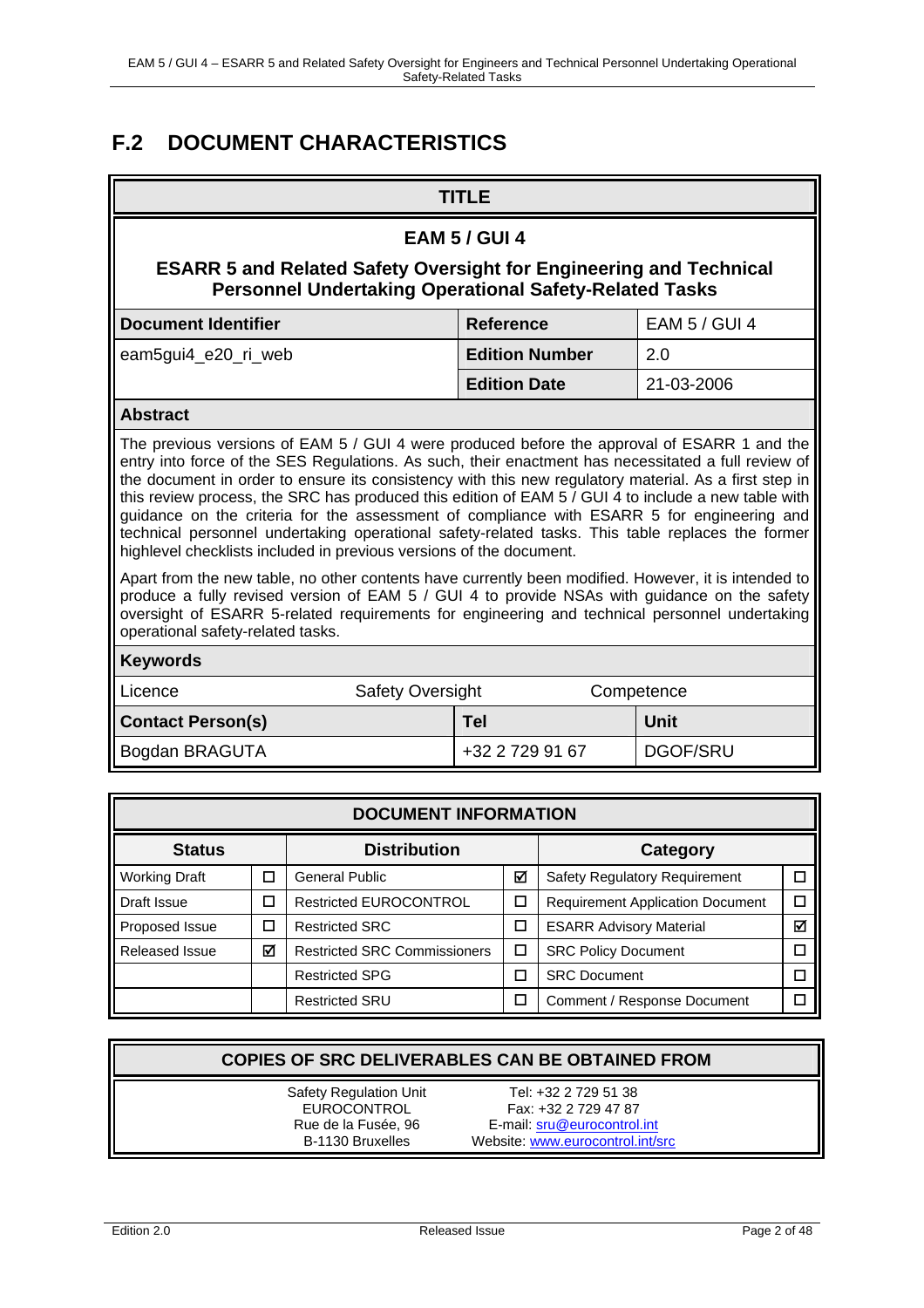# **F.3 DOCUMENT APPROVAL**

The following table identifies all management authorities who have approved this document.

| <b>AUTHORITY</b>                                            | <b>NAME AND SIGNATURE</b>                  | <b>DATE</b> |
|-------------------------------------------------------------|--------------------------------------------|-------------|
| <b>Quality Control</b><br>(SRU)                             | signed by Daniel Hartin<br>(Daniel HARTIN) | 21.03.2006  |
| <b>Head Safety</b><br><b>Regulation Unit</b><br>(SRU)       | signed by Peter Stastny<br>(Peter STASTNY) | 21.03.2006  |
| <b>Chairman Safety</b><br>Regulation<br>Commission<br>(SRC) | signed by Ron Elder<br>(Ron ELDER)         | 21.03.2006  |

*Note: For security reasons and to reduce the size of files placed on our website, this document does not contain signatures. However, all management authorities have signed the master copy of this document which is held by the SRU. Requests for copies of this document should be e-mailed to: sru@eurocontrol.int.*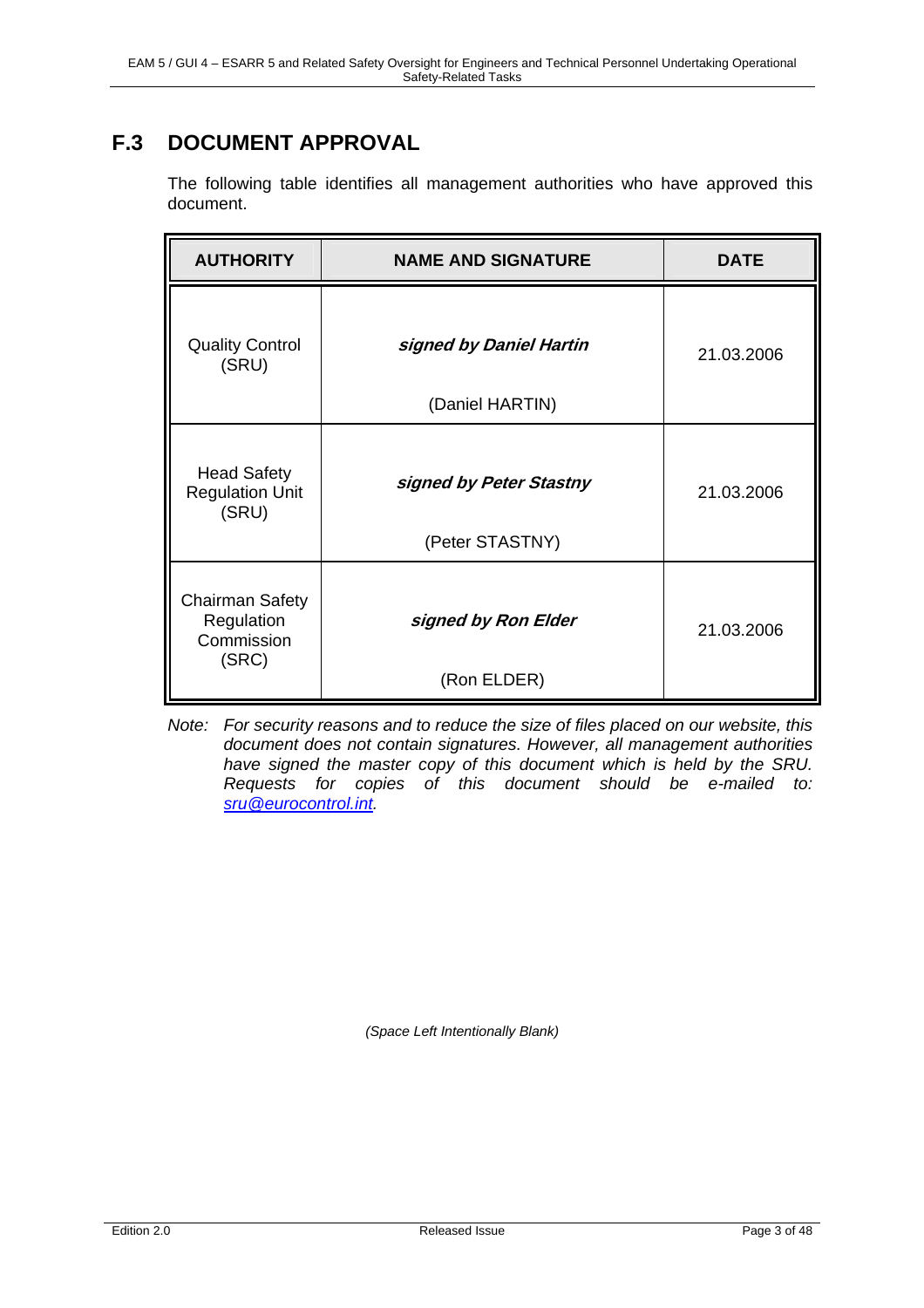# **F.4 DOCUMENT CHANGE RECORD**

| <b>EDITION</b><br><b>NUMBER</b> | <b>EDITION</b><br><b>DATE</b> | <b>REASON FOR CHANGE</b>                                                                                | <b>PAGES</b><br><b>AFFECTED</b> |
|---------------------------------|-------------------------------|---------------------------------------------------------------------------------------------------------|---------------------------------|
| 0.01                            | 10-May-04                     | Creation – First working draft 0.01                                                                     | All                             |
| 0.02                            | 01-Sep-04                     | Comments from ASP WG incorporated.<br>Check for remaining editorials.                                   | All                             |
| 0.1                             | 09-Sep-04                     | SRU quality check. Document sent to SRC<br>for formal consultation.                                     | All                             |
| 1.0                             | 12-May-05                     | Document released following consultation<br>and formal approval by the SRC (RFC No.<br>$0426$ ).        | All                             |
| 1.1                             | 06-Feb-06                     | Review to check consistency with Single<br><b>ESARR</b><br>Sky<br>and<br>European<br>1<br>requirements. | <b>New</b><br>Appendix B        |
| 1.2                             | 03-Mar-06                     | <b>SRC</b><br>after<br>New<br>produced<br>version<br>consultation (RFC No. 602).                        | 2, 7                            |
| 2.0                             | 21-Mar-06                     | Document formally released.                                                                             |                                 |

The following table records the complete history of this document.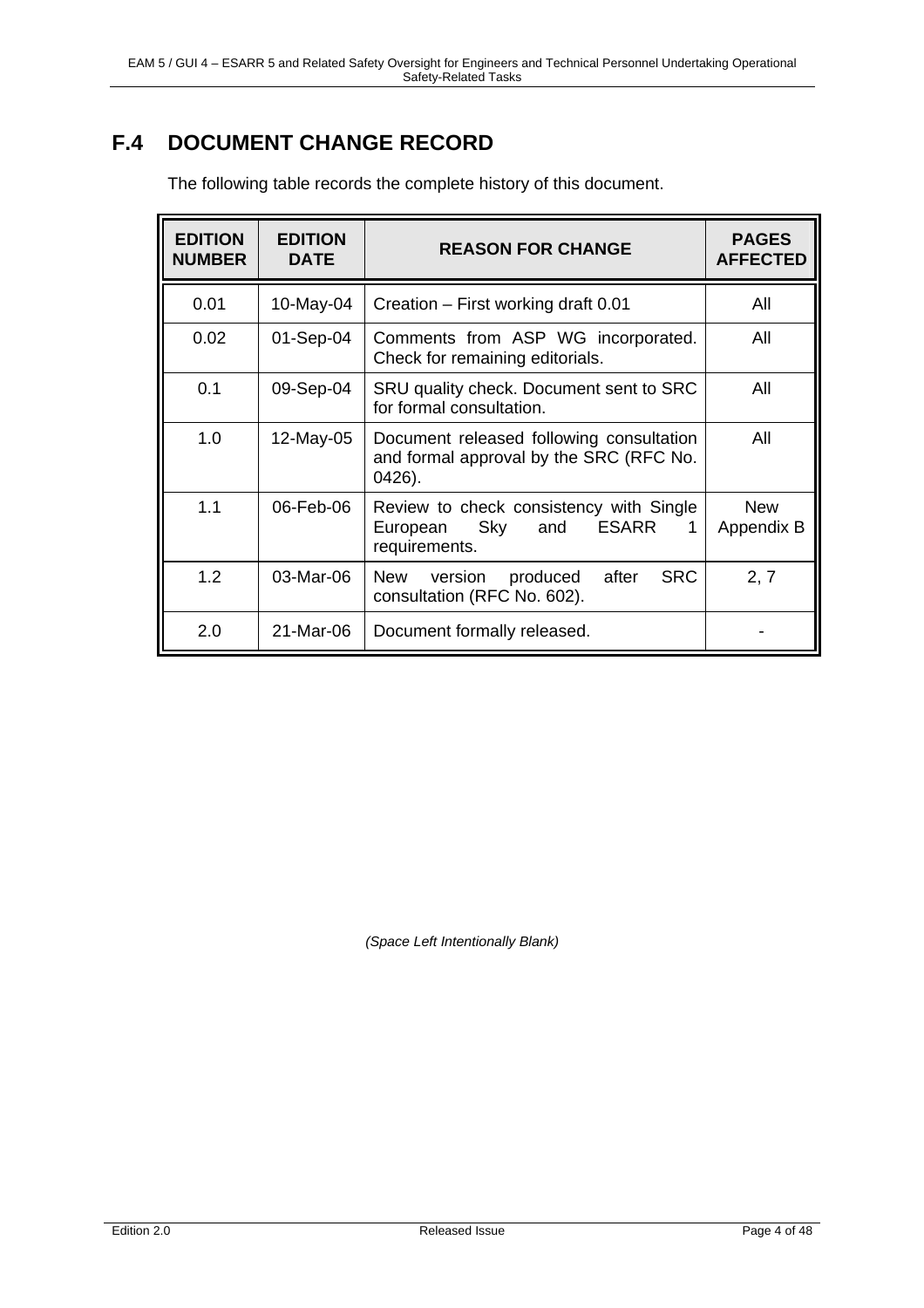# **F.5 CONTENTS**

### **Section Title Page**

### **FOREWORD**

| F.2        |   |
|------------|---|
| <b>F.3</b> |   |
| F.4        | 4 |
| F.5        | 5 |
| <b>F.6</b> |   |

#### **EAM 5 / GUI 4 – ESARR 5 AND RELATED SAFETY OVERSIGHT FOR ENGINEERING AND TECHNICAL PERSONNEL UNDERTAKING OPERATIONAL SAFETY-RELATED TASKS**

| 1. |               |                                                                  | 8  |
|----|---------------|------------------------------------------------------------------|----|
|    | 1.1           |                                                                  | 8  |
|    |               | 1.1.1                                                            | 8  |
|    |               |                                                                  | 8  |
|    |               |                                                                  | 9  |
|    |               |                                                                  | 10 |
|    |               |                                                                  | 10 |
|    |               | 1.2.2 National ATM Framework for the Regulation of ATM Personnel | 11 |
|    |               | 1.2.3 Regulatory and Service Provision Context                   | 11 |
|    |               | 1.2.3.1                                                          | 11 |
|    |               | 1.2.3.2 Separation of Safety Regulatory from Service Provision   | 12 |
|    |               |                                                                  | 12 |
|    |               |                                                                  | 13 |
|    |               |                                                                  | 13 |
|    |               | 1.2.3.6 Institutional Arrangements for the Regulation of ATM     |    |
|    |               |                                                                  | 13 |
|    |               | 1.2.3.7 Capability of the ATM Service Provider                   | 14 |
|    |               |                                                                  | 15 |
|    | 1.3           |                                                                  | 16 |
|    |               |                                                                  | 16 |
|    |               |                                                                  | 16 |
|    |               |                                                                  | 17 |
|    |               |                                                                  | 17 |
|    |               |                                                                  | 17 |
| 2. |               |                                                                  | 19 |
|    | 2.1           |                                                                  | 19 |
|    | $2.2^{\circ}$ | Key Processes in the Safety Oversight of ESARR 5                 | 19 |
|    | 2.3           |                                                                  | 20 |
|    | 2.4           |                                                                  | 20 |
|    |               |                                                                  |    |
| 3. |               |                                                                  | 21 |
|    | 3.1           |                                                                  | 21 |
|    |               |                                                                  | 21 |
|    |               |                                                                  | 21 |
|    | 3.2           |                                                                  | 22 |
|    | 3.3           |                                                                  | 22 |
|    | 3.4           |                                                                  | 22 |
|    | 3.5           | Changes to the Provider's Means of Compliance with ESARR 5       | 23 |
|    | 3.6           |                                                                  | 23 |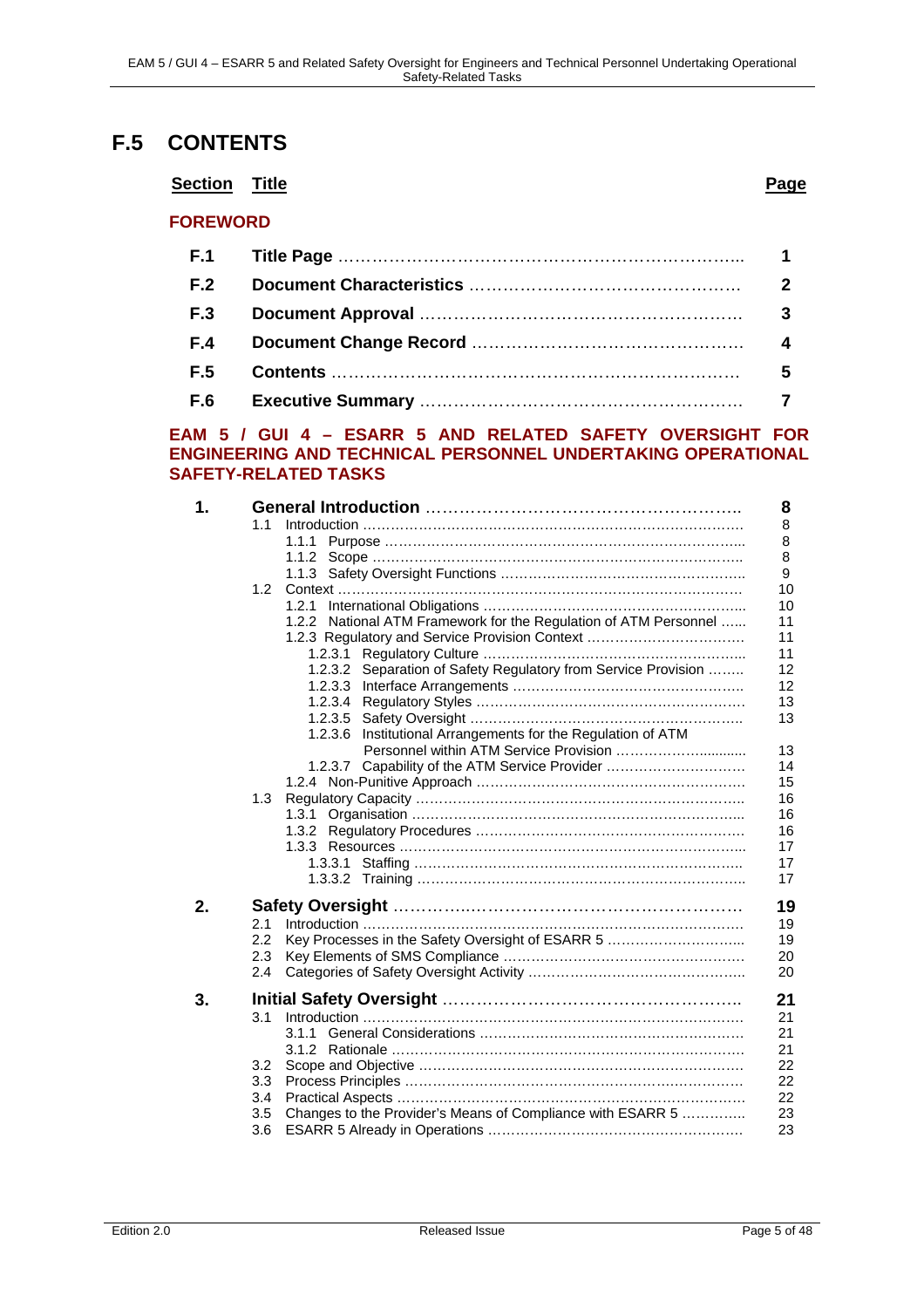| <b>Section</b>    | Title                                                                                                                                                             |                                        |
|-------------------|-------------------------------------------------------------------------------------------------------------------------------------------------------------------|----------------------------------------|
| 4.                | 41<br>4.2                                                                                                                                                         | 24<br>24<br>24<br>24<br>25<br>25<br>26 |
| 5.                | Areas for Consideration in Safety Regulatory Audit<br>5.1                                                                                                         | 28<br>28<br>28                         |
| <b>APPENDICES</b> |                                                                                                                                                                   |                                        |
| А.                |                                                                                                                                                                   | 29                                     |
| В.                | Guidance on the Criteria for the Assessment of Compliance<br>with ESARR 5 for Engineering and Technical Personnel<br>Undertaking Operational Safety-Related Tasks | 31                                     |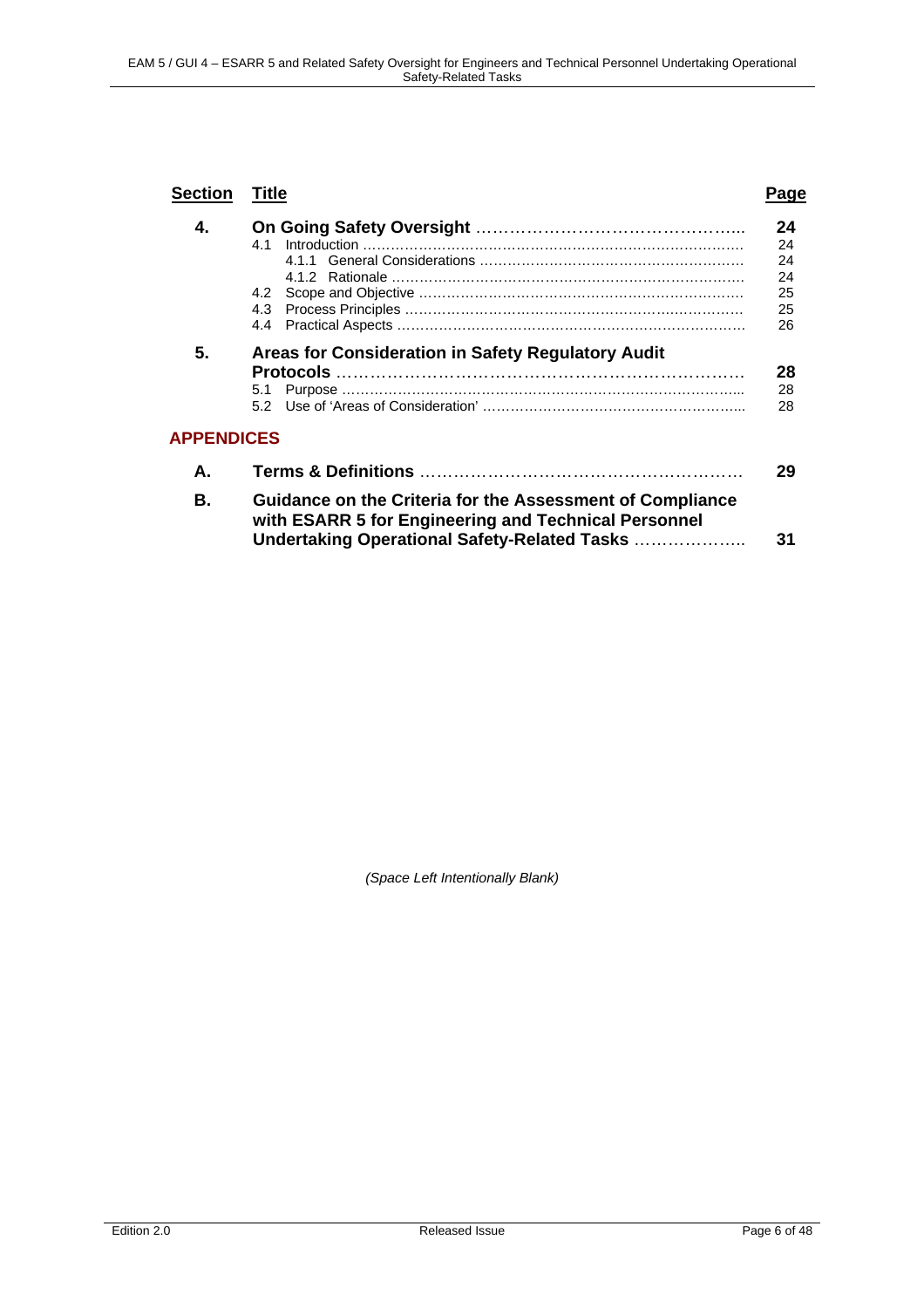# **F.6 EXECUTIVE SUMMARY**

The previous versions of EAM 5 / GUI 4 were produced before the approval of ESARR 1 and the entry into force of the Single European Sky (SES) Regulations.

As such, their enactment has necessitated a full review of the document in order to ensure its consistency with this new regulatory material.

As a first step in this review process, the Safety Regulation Commission (SRC) has produced this edition of EAM 5 / GUI 4 to include a new table (Appendix B) with guidance on the criteria for the assessment of compliance with ESARR 5 for engineering and technical personnel undertaking operational safety-related tasks. This table replaces the former highlevel checklists included in previous versions of the document.

The table is primarily intended to provide NSAs with guidance to support the development of their strategy to verify the implementation of ESARR 5-related requirements in the context of the certification and on-going oversight of Air Navigation Service Providers (ANSPs) against the Common Requirements established in Commission Regulation (EC) 2096/2005. As such, the table is also referred to in EAM 1 / GUI 5 'ESARR 1 in the Certification and Designation of Service Providers'.

Apart from the new table, no other contents have currently been modified. However, it is intended to produce a fully revised version of EAM 5 / GUI 4 to provide NSAs with guidance on the safety oversight of ESARR 5-related requirements for engineering and technical personnel undertaking operational safety-related tasks.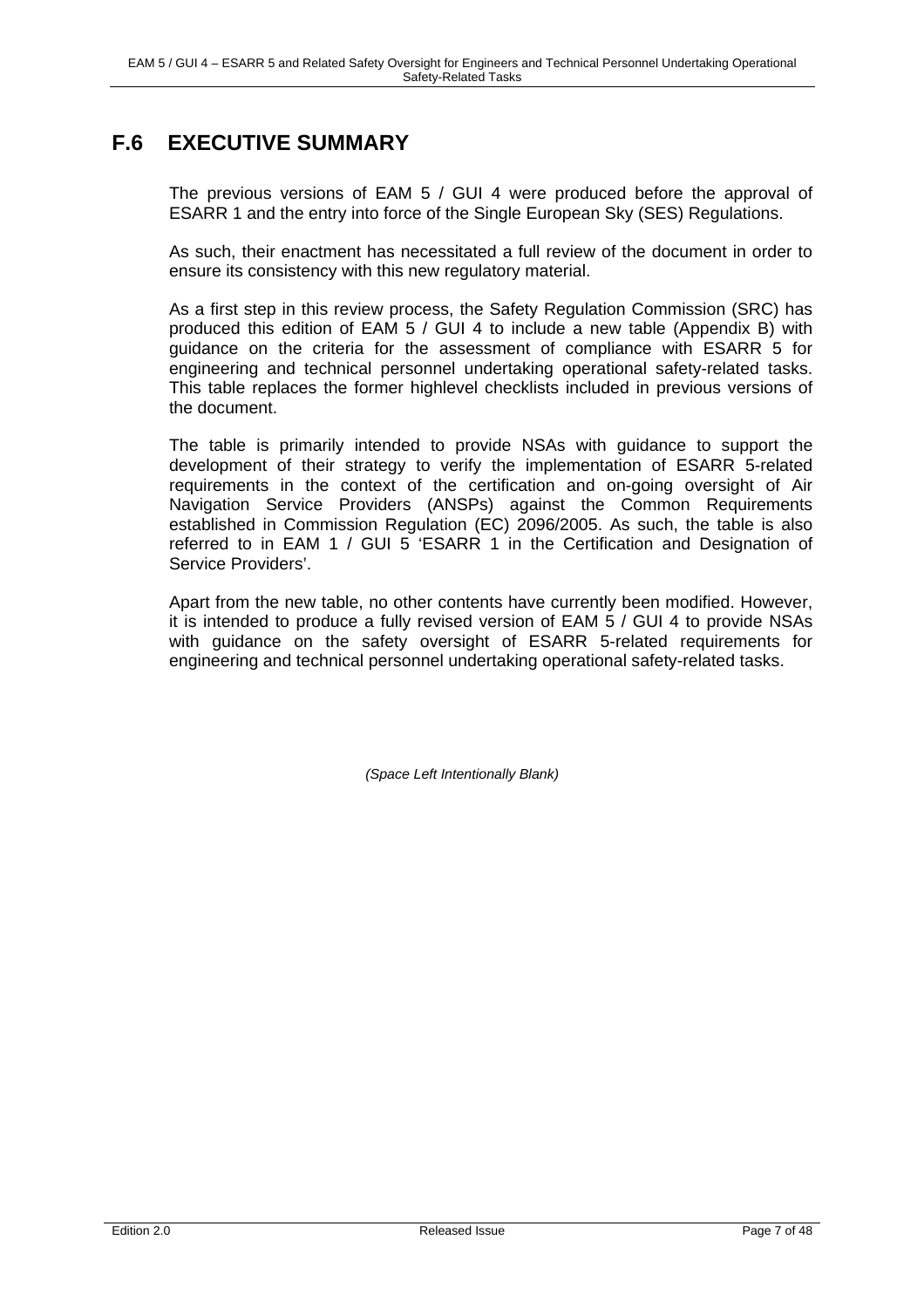# **1. GENERAL INTRODUCTION**

### **1.1 Introduction**

#### **1.1.1 Purpose**

The purpose of this document is to provide guidance to Designated Authorities, ATM service providers/operating organisations and individual personnel on the regulation of ATM Services' Personnel in accordance with ESARR 5.

ESARR 3 sets out requirements for safety oversight and safety management, the principles of which may be applied to all aspects of ATM, including the regulation of ATM personnel. ESARR 5 takes the general principles of ESARR 3 and applies them specifically to the regulation of ATM personnel whose tasks, within ATM, are identified as being safety-related.

This guidance does not offer only one solution to the implementation of ESARR 5. The responsibilities allocated to the Designated Authority (identified in ESARR 3 as the 'safety regulator') and the service provider, within the limitations of complying with ESARR 5, may differ between States depending on the regulatory culture. This document provides general guidance and, where appropriate, specific definitions and indications of what is required for compliance.

#### **1.1.2 Scope**

The scope of this document is confined to the safety regulatory aspects of one element of the ATM system, i.e. people (engineers and technical personnel undertaking operational safety related tasks) and the way the competence of such personnel is maintained. It excludes the subjects of security, regularity and efficiency when those are not directly safety-related.

It also excludes the regulatory aspects of procedures and equipment elements from the ATM system.

This document does not contain all the necessary guidance on the provision of a safety oversight function. In particular, ESARR 1 and SRC Policy Document 3 should also be used, as well as the other ESARRs and guidance material.

ESARR 5 establishes general requirements relating to all ATM personnel who have safety related tasks. This may involve operational support staff who are not licensed or certificated and whose function is not yet defined, e.g. air traffic control assistants. ATM personnel may also include those persons who are involved in the provision of flight information services from flight information centres or aerodromes and the associated engineering services.

ESARR 5 sets out requirements for the regulation of Air Traffic Control Officers (ATCOs), Student Air Traffic Control Officers, engineering and technical personnel. It defines the responsibilities of civil Designated Authorities, civil ATM service providers and/or operating organisations and specific individual responsibilities of ATCOs and Student ATCOs.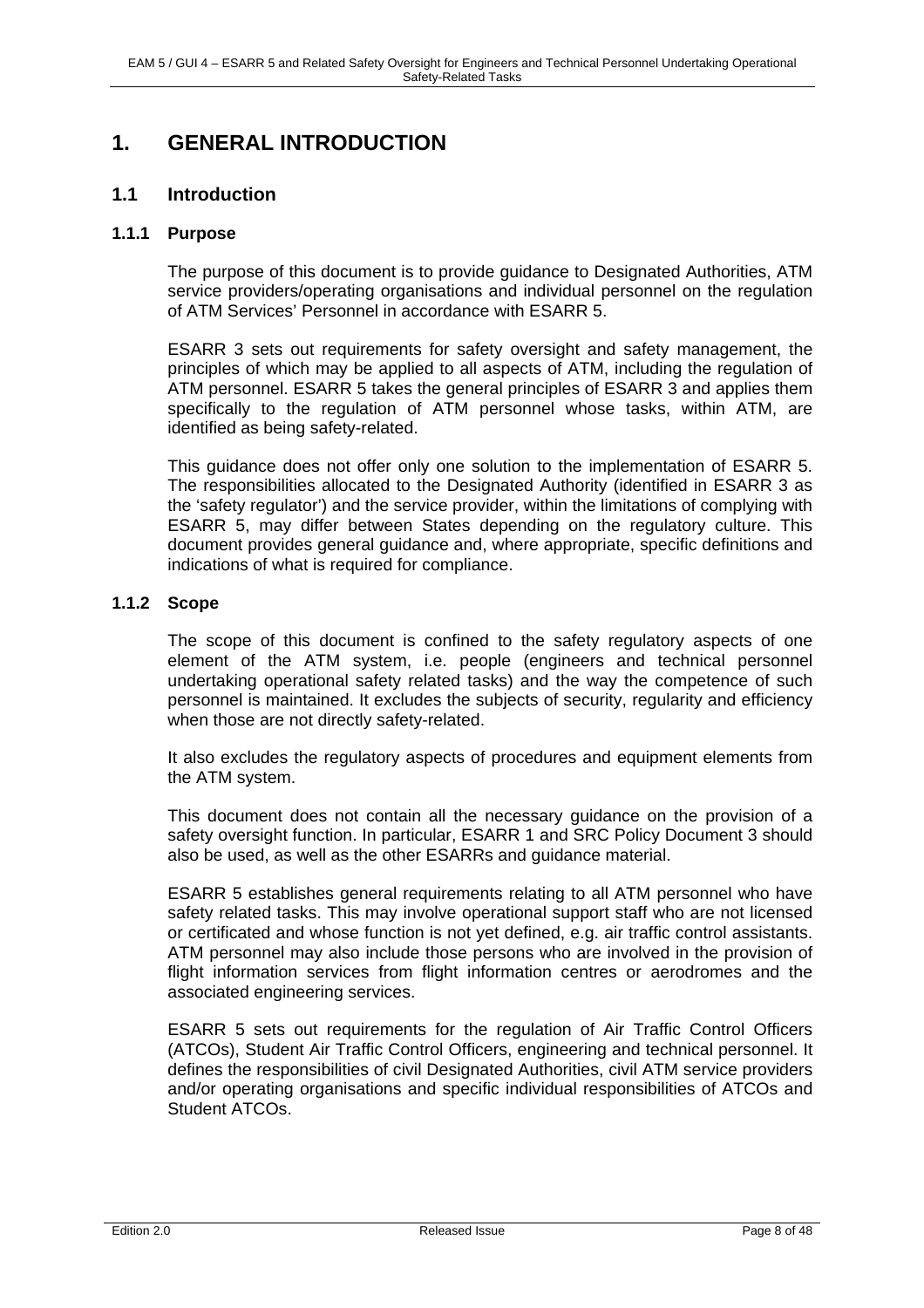Military authorities must also comply with ESARR 5 or have equivalent schemes for regulating ATM personnel. In this context, 'equivalent' is interpreted as meaning a scheme which provides the same safety assurance and is subject to the same safety oversight as required by ESARR 5.

In a safety regulatory regime, there are two major regulatory elements which need to be operated: 'Rulemaking' and 'Safety Oversight'. This document only deals with the Safety Oversight<sup>1</sup> functions of the Designated Authority, even if some necessary statements refer to rulemaking.

*Within this document by 'Operating Organisation' is meant any Organisation that falls within the jurisdiction of the National ATM safety regulatory body and who is responsible for the provision of engineering and technical services supporting Air Traffic Management (ATM) services.* 

*Under this definition therefore, the ATM service provider itself would be the 'Operating Organisation' when providing its own technical support. If engineering and technical support services are not provided by the ATM service provider, the 'Operating Organisation' would be a separate entity.* 

*Therefore, within the document the term 'ATM service provider/operating organisation' is used to show that the same provisions apply to both organisations ensuring technical services. This means that any ATM service provider who subcontracts the provision of technical services to an outside organisation shall have in place a robust and efficient Safety Management System (SMS). The service provider's SMS will ensure that the operating organisation fulfils it requirements to maintain and manage the safety aspects of its activities within the ATM system.* 

### **1.1.3 Safety Oversight Functions**

The safety oversight of ATM personnel is the responsibility of the Designated Authority. ESARR 5 is less prescriptive in its requirements for engineering and technical personnel and offers more opportunity for operating organisations and the Designated Authority to develop means of compliance.

As with all safety regulatory oversight there should be:

- a) An initial safety oversight during the implementation stage, where the providers demonstrate compliance with the requirements or have their own means of compliance assessed by the Designated Authority. As a formal notification of compliance, it may be appropriate for the Designated Authority to issue approvals;
- b) On-going safety oversight, where continuing compliance is assessed. Ongoing safety oversight may include the assessment of changes associated with the continued development of training and competence processes and procedures.

<sup>1</sup> Safety Oversight is "The function undertaken by a designated authority to verify that safety regulatory objectives and requirements are effectively met" (Refer to SRC POLICY DOC 3- Ed. 0.03)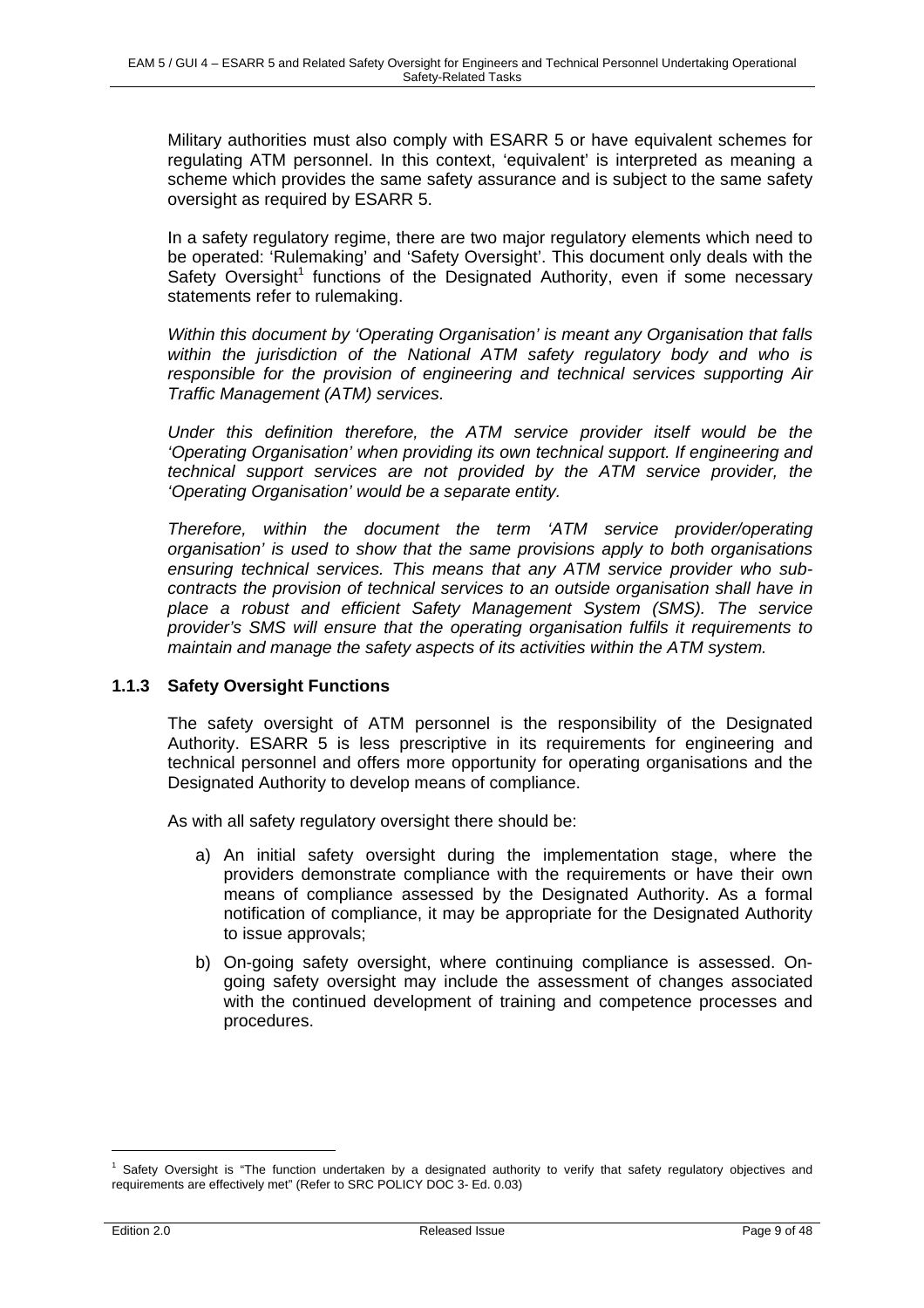### **1.2 Context**

ESARR 5, paragraph 5.3 'Requirements for Engineering and Technical Personnel Undertaking Operational Safety Related Tasks', requires the Designated Authority to issue safety regulations and to ensure adequate and appropriate safety regulatory oversight. These safety regulations would be expected to have a similar scope to those for ATCOs, including training requirements and the assessment of competence.

There are no ratings associated with engineering or technical staff. For the purposes of safety regulatory oversight, Designated Authorities and/or operational organisations would be expected to develop specific qualifications similar to ratings to indicate the scope of the tasks engineering and technical staff may undertake. Although ESARR 5 in its application to engineering or technical personnel, does not specifically require "approval" or "auditing", it would seem appropriate for the Designated Authority to apply a similar regulatory style to the regulation of all ATM personnel. There is no requirement for the issue of licences or certificates of competence to engineering or technical personnel. However, ESARR 5 does not prohibit this as a means of compliance. Where there is a monopoly provider, the training and competence of engineering and technical personnel could be managed within the SMS.

### **1.2.1 International Obligations**

States who are signatories to the EUROCONTROL Convention have an obligation to comply with EUROCONTROL ESARRs. It is in the interests of Member States to comply with ESARR 5, as it forms the basis for the safety management of ATM personnel and for the harmonisation of training and competence standards. States who are also signatories to the Chicago Convention are obliged to comply with the International Civil Aviation Organisation's (ICAO) Standards and Recommended Practices (SARPs).

ICAO has no requirements relating to ATM engineering and technical personnel. ESARR 5, for the first time, establishes regulatory requirements to ensure engineering and technical personnel are appropriately trained and competent in their tasks. Although the professional qualifications of engineers and technical personnel may be internationally recognised, those associated with specific tasks within ATM are not. States who wish to develop bi-lateral or multi-lateral agreements for the mutual acceptance of engineering or technical qualifications within ATM will have to define these tasks. Where such agreements are in place, the Designated Authorities in the States concerned will almost certainly have to take responsibility for the administration of a formal system of licensing or certification of competence.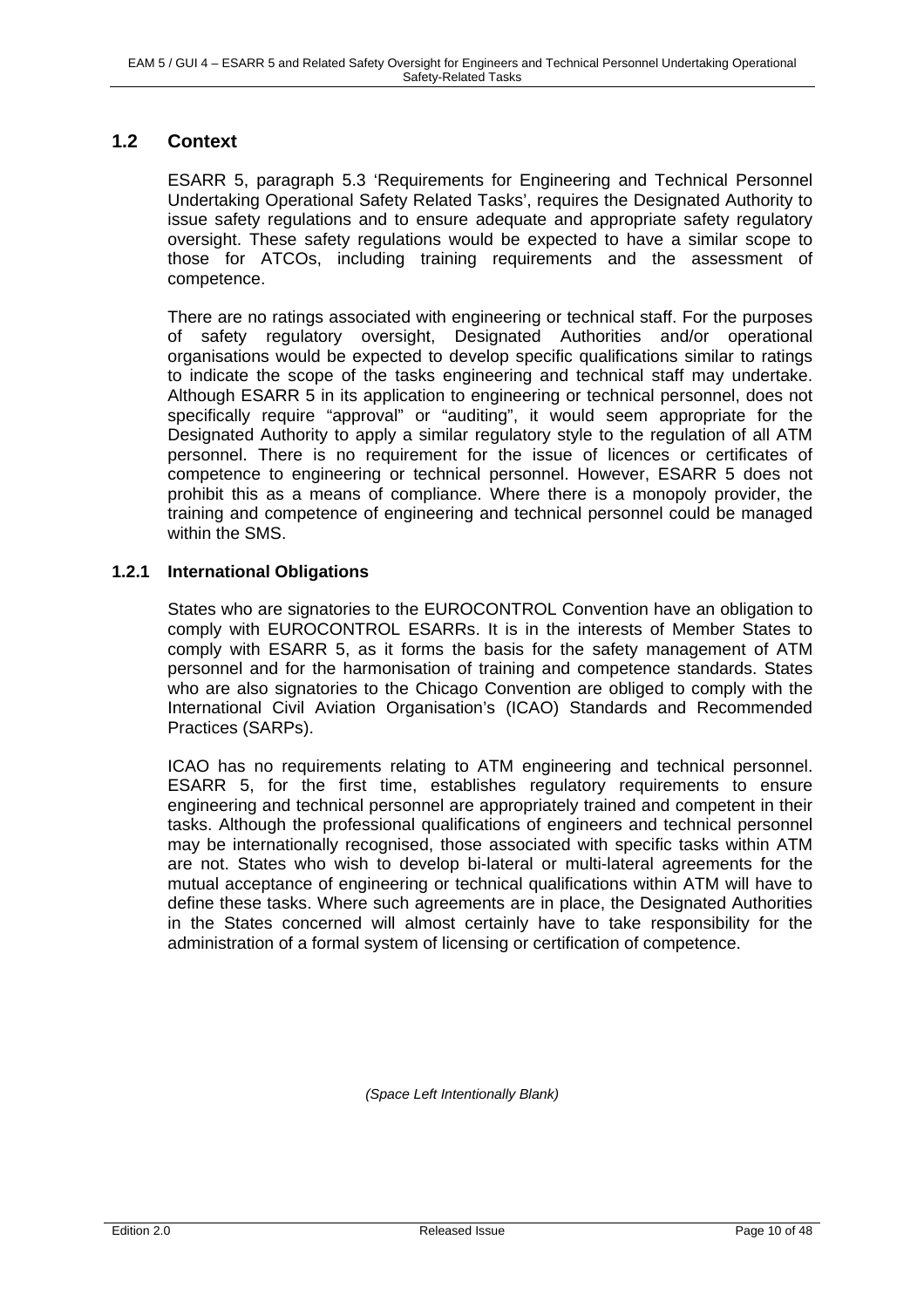### **1.2.2 National ATM Framework for the Regulation of ATM Personnel**

To satisfy their international commitments to implement ICAO SARPs and EUROCONTROL ESARRs, States will require a framework of supporting national legislation. This may include provisions for the establishment of an entity known as the 'ATM safety regulator', whose functions would include the safety regulatory oversight of all ESARRs, including ESARR 5, and rulemaking activities to support safety regulatory activities. Legislation may also be required to support the issue of licences to ATM personnel who do not already hold a licence. Legal provisions for issuing approvals should be considered where States will use this as a method of indicating compliance with ESARR 5 and with their own State's specific requirements. The Designated Authority's staff may also require specific legal authority to gain access to ATS units, en-route navigation aid sites etc. and to carry out audits or inspections.

There may be situations where services which are not provided by an ATM service provider fall under the requirements of ESARR 5. For example, air traffic controller initial training courses may be conducted by independent training organisations and equipment manufacturers may also provide training courses on specific equipment. The provider of air traffic services may also use outside contractors to complete tasks which fall within the scope of ESARR 5. It is important that any legislation supporting ESARR 5 gives the Designated Authority sufficient scope to regulate all ESARR 5 requirements, regardless of the organisations involved.

### **1.2.3 Regulatory and Service Provision Context**

#### *1.2.3.1 Regulatory Culture*

The ESARR 5 requirements provide considerable scope to enable individual States to implement them in a way sympathetic to their own historical and cultural requirements. The use of existing regulations as a basis for compliance with ESARR 5 may result in the style of regulation whereby the Designated Authorities impose their own prescriptive procedures on ATM service providers and inspect for their compliance. A more satisfactory separation of safety regulation and service provision may be achieved by the Designated Authority requiring the ATM service provider to develop its own procedures compliant with ESARR 5 and to submit them for approval. These styles of regulation are at opposite extremes and the actual style chosen could be a compromise between the two.

In determining how they will implement ESARR 5, Designated Authorities should take into account the existing arrangements for the provision and regulation of ATM services. These should include the:

- a) Existing arrangements for the training and assessment of competence, including, where appropriate, the issue of licences;
- b) Number and size of the ATM service providers;
- c) Capacity and expertise of the ATM service providers to develop and regulate, internally through their SMS and internal audits, their own means of compliance;
- d) Need to develop prescriptive requirements where it is assessed that ATM service providers cannot comply with c) above;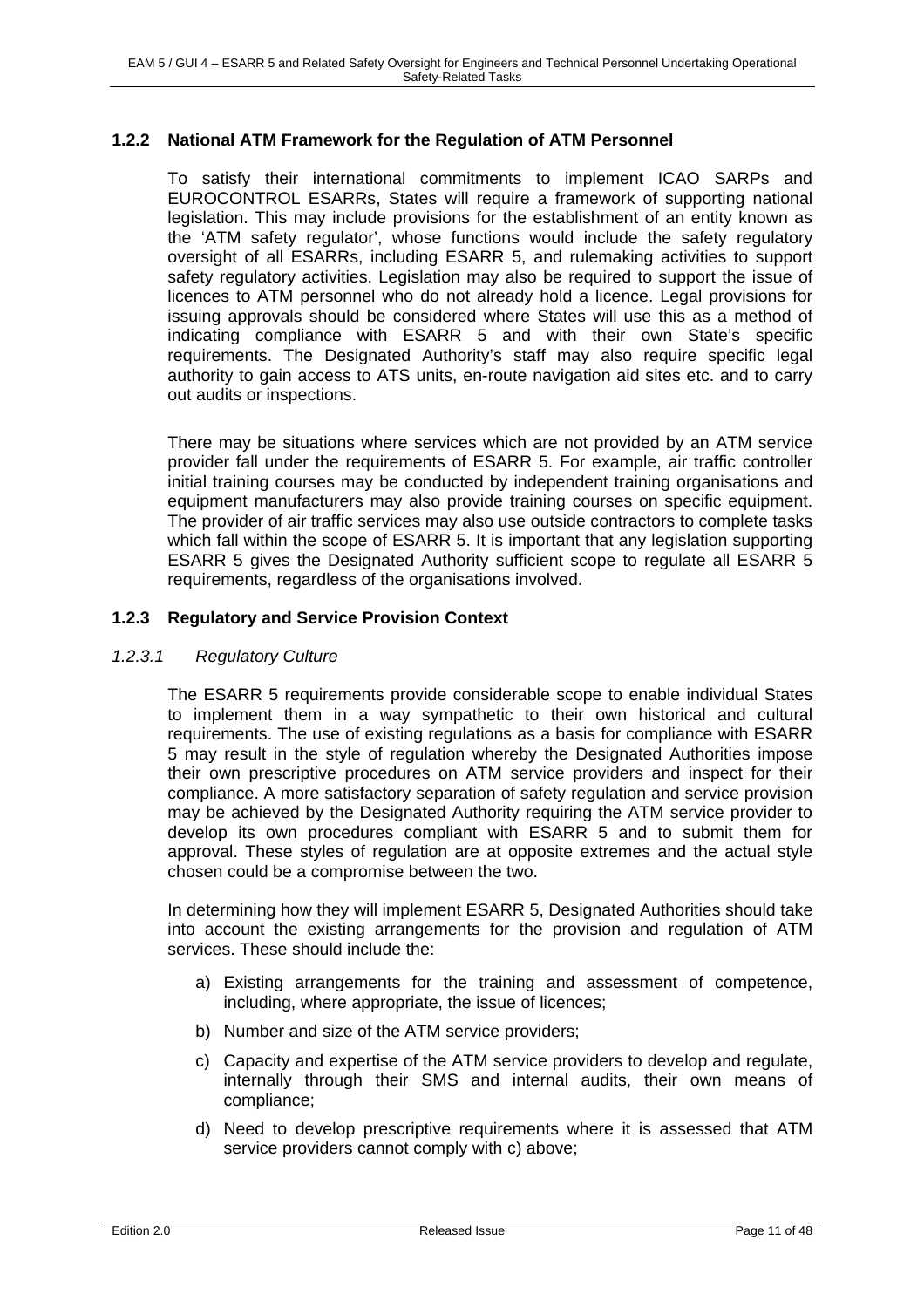- e) Areas of ATM service provision and regulation where the expertise in auditing or inspecting for compliance lies within the ATM service provider, operational organisation or Designated Authority;
- f) Requirement to meet obligations under the EUROCONTROL Convention to implement and enforce ESARR 5.

### *1.2.3.2 Separation of Safety Regulation from Service Provision*

The requirement to separate safety regulation from service provision will require both parties to agree, within the limitations of complying with ESARR 5, who will be responsible for the various processes involved in the regulation of ATM services personnel. The service provider will clearly be responsible for ensuring the competence of its personnel. However, the part of the ATM organisation which historically conducted examinations may become the safety regulator. Issues such as who will be responsible for examinations or assessments at training centres and operational units need to be resolved at an early stage.

Although tasks associated with the regulation of ATM personnel may already be identified within the existing regulatory system, it may be necessary to more clearly define these tasks. This could be in the form of a task analysis or job description, however, whichever system is chosen, the regulatory responsibilities within that role must be clearly defined. The specifications of the personnel who will undertake the tasks, in respect of their knowledge, skills and experience, should also be defined.

It is recognised that it may be necessary to phase in the separation of safety regulation from service provision over a period of time. Roles may have to be retained for a period of time to allow the transfer of knowledge, skills and the gaining of experience. Such a phased implementation should be the subject of an implementation plan clearly indicating where the responsibilities for regulation lie at each stage.

### *1.2.3.3 Interface Arrangements*

The interface between the safety regulator and service provider, in respect of the regulation of ATM personnel, should also be defined. Interface arrangements should include the formal working arrangements that facilitate initial and on-going safety oversight, such as the arrangements for auditing or inspecting. These arrangements should be documented but should not restrict in any way the Designated Authority's right to conduct regulatory activities associated with ESARR 5. There should also be national arrangements in place for routine administrative actions associated with licensing and other documentation required from the service provider.

Separating safety regulation from service provision, whilst having positive safety implications, will almost inevitably lead to the closing of the previous formal and informal information channels. Interface arrangements should be put in place that take account of the problems associated with this separation, such as formally establishing regular meetings at management level. These meetings should address all items which will impact upon the regulation of ATM services personnel. For example, there should be briefings by the providers on long-term strategies and planned changes to equipment or procedures and briefings by the safety regulator on proposed changes to international or national requirements. There should also be arrangements for the mutual review of regulated activities such as training and assessment of competence.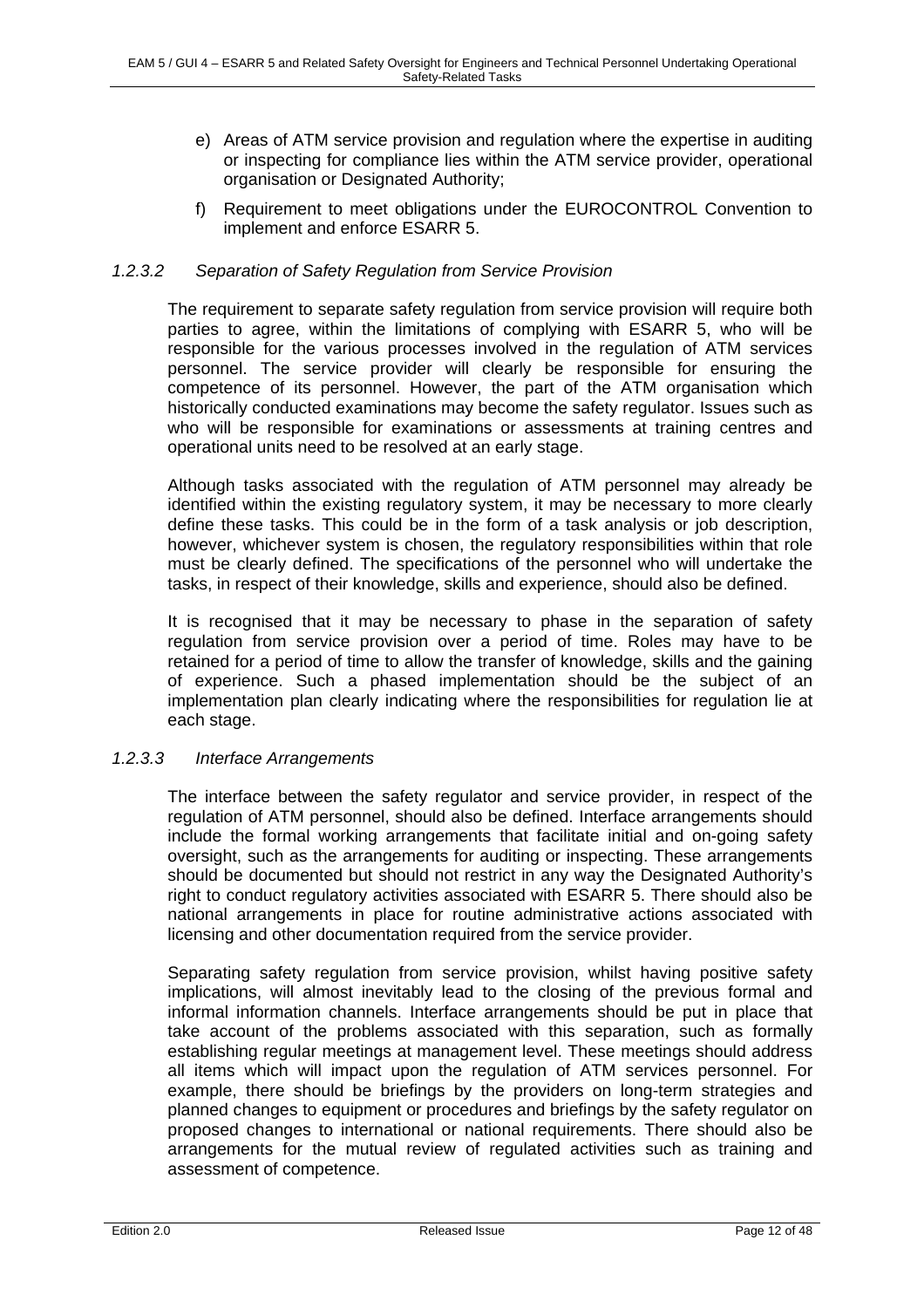Agreements on the division of responsibilities for the regulation of ATM services personnel, the implementation of ESARR 5 and interface arrangements will form the basis of the initial safety oversight and the assessment of the compliance with ESARR 5 by the ATM safety regulator. Prior to the implementation of ESARR 5 and the separation of safety regulation from service provision, the procedures for ongoing safety oversight must also be agreed. The number and scope of these procedures will depend on the regulatory style to be adopted by the safety regulator.

### *1.2.3.4 Regulatory Styles*

Where the safety regulator sets prescriptive requirements, e.g. setting and conducting examinations, assessments of competence and inspecting for compliance, the regulatory processes will have to be carefully integrated into the daily activities of service provision. This regulatory style requires considerable resources in terms of skilled staff and administration. Where the safety regulator permits the service providers to develop their own procedures, there will be an initial safety oversight audit to determine if they satisfy the requirements. Following this, the on-going safety audits will determine if the provider is complying with its procedures and if the procedures are being reviewed and updated to ensure that they continue to meet the requirements. In general, this latter method of regulation does not require such careful integration with the provider's activities and is more efficient in what is achieved for the resources available.

### *1.2.3.5 Safety Oversight*

The safety oversight associated with ESARR 5 implies that the safety regulator will have to make provisions to:

- a) Issue licences;
- b) Approve personnel to conduct examinations or assessments;
- c) Depending on the regulatory style, develop prescriptive requirements, or assess service providers' procedures for compliance with ESARR 5;
- d) Audit or inspect ATS units, training centres and other sites for compliance with prescriptive requirements or means of compliance;
- e) Assess the management structure of ATM service providers, operating organisations and training centres to determine if they can support compliance with prescriptive requirements or with their own proposed means of compliance.

### *1.2.3.6 Institutional Arrangements for the Regulation of ATM Personnel within ATM Service Provision*

The service provider/operating organisation should put in place a management structure that it can demonstrate will support compliance with ESARR 5 and any additional requirements of the Designated Authority. Tasks within this structure should be defined, including responsibilities and accountabilities. A flow chart of the management structure should demonstrate how accountability flows from the ATM personnel conducting operational tasks to higher management and ultimately to a single entity within the ATM service provider's organisation/operating organisation.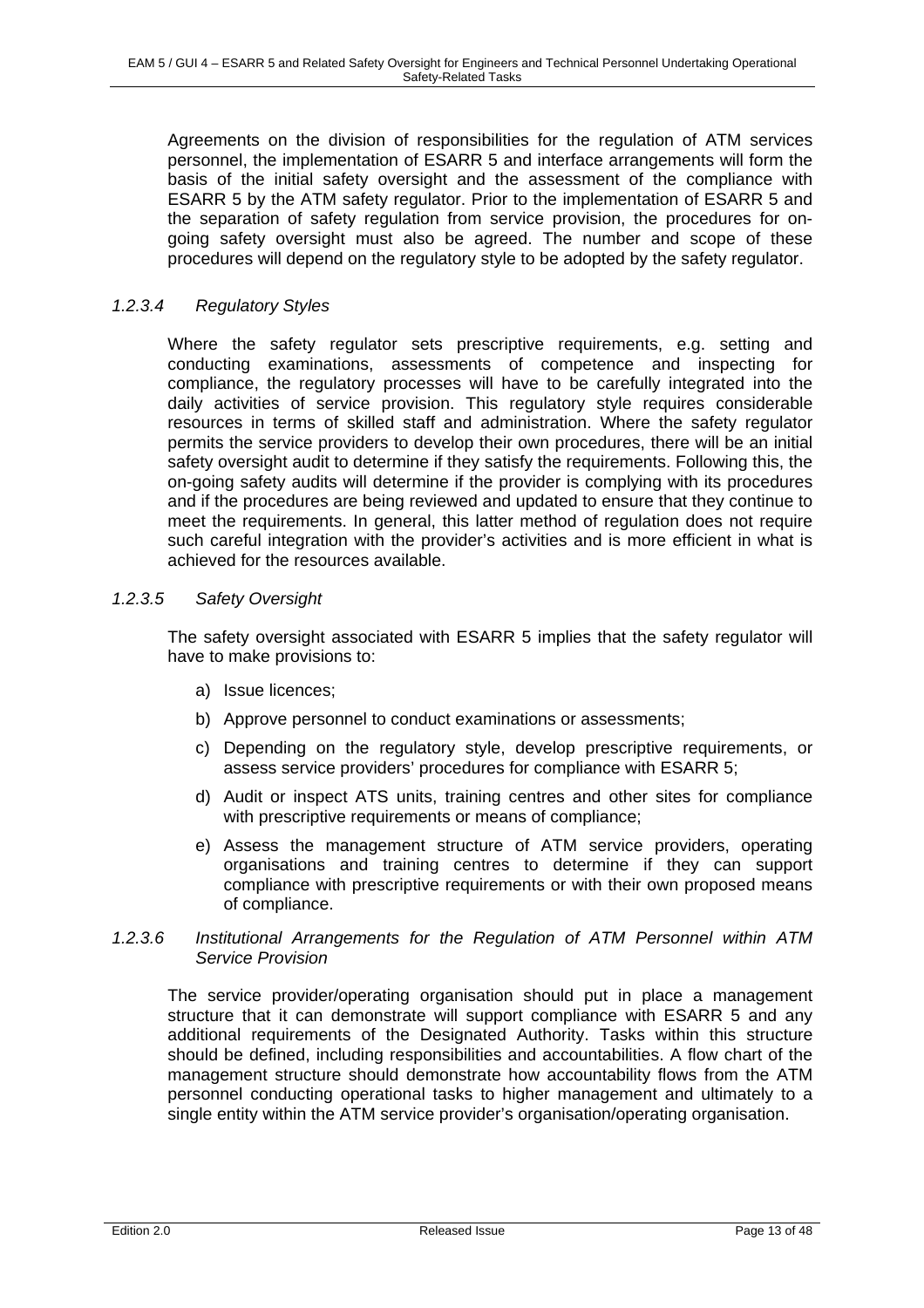ESARR 5 requires the ATM service providers to have procedures in place to ensure that their ATM staff meet certain requirements. It is the role of the ATM service provider/operating organisation to develop procedures to meet these requirements and to demonstrate compliance to the Designated Authority. These procedures should be fully documented, including a flow chart of the processes involved.

Under a safety oversight process the State may accept the assurance of the ATM service provider/operating organisation that the personnel under a competence scheme have the required knowledge, skills and experience. This requires a degree of trust and confidence in the daily application of the approved procedures and of the integrity of the ATM service provider/operating organisation's staff. Such arrangements are only satisfactory if the service provider/operating organisation rigorously monitors the application of its internal processes. The provider/operating organisation should not rely on audits carried out by the Designated Authority to determine if its procedures are satisfactory and appropriately applied, but should conduct regular in-depth internal audits of all its activities. In the case of operating organisations other than ATM service providers, the service provider should be assured through its SMS that the operating organisation has put in place processes and procedures in accordance with those established by the SMS. Designated Authorities should consider requiring service providers/operating organisations to apply quality control processes to their documentation and administrative processes, particularly those which support ATC licensing and any associated medical certification.

ESARR 5 does not define any tasks associated with the regulation of engineering or technical personnel. Within EUROCONTROL Member States there is no common definition of 'engineer' or 'technician'. However, whatever educational achievement or professional status these titles imply about the post holder, their individual tasks within the ATM service provider's organisation must be defined. Such a definition should indicate the scope of their activities in respect of the equipment or systems they will be maintaining. For example, they may be trained and competent to monitor equipment tolerances and undertake routine maintenance tasks, but not in in-depth fault diagnosis or repair of component parts of the system. For regulatory purposes it would be advantageous if the tasks undertaken by engineering and technical personnel are divided into a limited number of categories. Engineering and technical personnel who maintain en-route area navigation aids and remote radars should also be included in the service provider's institutional arrangements.

It is not the role of ESARR 5 to transfer the entire responsibility for the regulation of ATM personnel from the State to the ATM service provider/operating organisation. It is up to individual States to determine within the ESARR 5 requirements where the responsibilities will lie.

### *1.2.3.7 Capability of the ATM Service Provider*

When considering separating safety regulation and service provision, the State will need to decide upon the extent to which the ATM service provider/operating organisation and the Designated Authority will be directly involved in the daily regulation of ATM personnel. It is this division which will largely determine what capabilities the ATM service provider will require in terms of the ability of its staff to develop procedures and their competence to implement them. The Designated Authority and the ATM service provider should co-operate in defining the knowledge, skills and experience required by such personnel.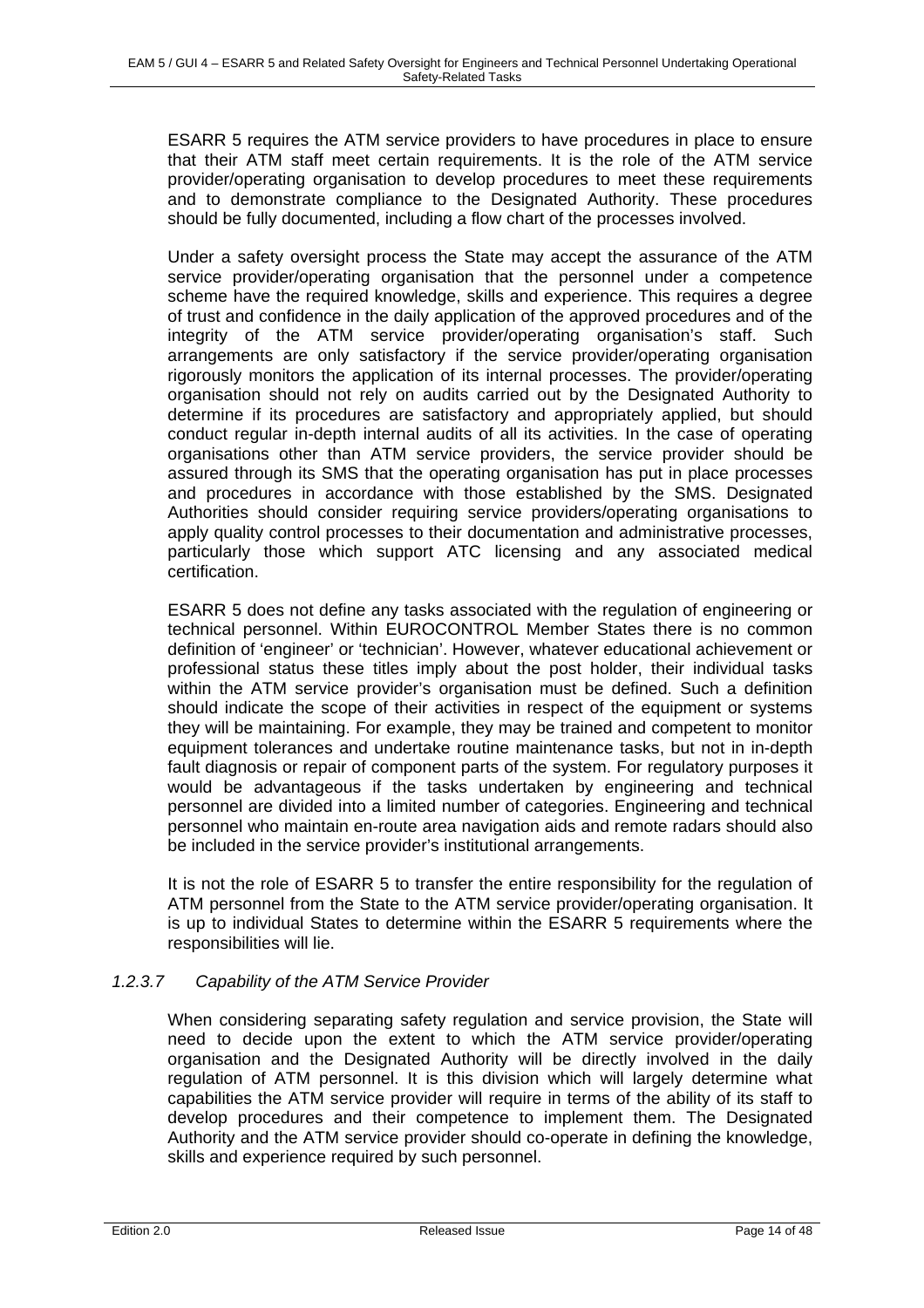The ATM service providers/operating organisations, in States where ATM personnel regulation will be by prescriptive requirements, may not require the same capabilities as service providers/operating organisations in States where the regulation is solely by safety oversight. Prescriptive regulation may not be sustainable in the long term, as separation of safety regulation from service provision will almost inevitably lead to a polarisation of skills within the separated disciplines. It is the service providers who recruit, train and assess the competence of their ATM personnel and inevitably it will be their staff that are most proficient in the day-to-day skills required for service provision. The Designated Authority's staff will become more distant from operational expertise and familiarity with equipment and procedures. Prescriptive regulation can lead to problems associated with the credibility of the Designated Authority's staff and to a duplication of resources and effort.

Where State decides to implement safety oversight to regulate ATM personnel, the service provider/operating organisation will become responsible for some, if not all, of the regulatory tasks which were previously undertaken by the State. In this case, it may be necessary for there to be a transition period during which the Designated Authority's staff transfers their knowledge and skills to the ATM service provider/operating organisation through training and shared responsibilities until such time as the ATM service provider/operating organisation can take over full responsibility.

ESARR 5 provides for the Designated Authority to approve persons to conduct examinations or assessments. It is not recommended that ATM service providers' personnel are appointed to conduct any examinations or assessments on behalf of the regulator except as a transitional arrangement. Because the examiner or assessor is not a member of the Designated Authority's staff, difficulties may arise concerning liability should a decision taken by the examiner or assessor be subject to a legal challenge and subsequently be proven to be incorrect. It is more appropriate for the service provider to take responsibility for examinations or assessments of competence, with the Designated Authority auditing the process for compliance. Whatever the arrangements, it should be the Designated Authority's responsibility to ensure that all personnel involved in the process are aware of their functions, responsibilities and accountabilities.

### **1.2.4 Non-punitive Approach**

Designated Authorities should provide sufficient guidance and, where appropriate, assistance to the ATM service providers/operating organisations including the training of personnel in order to implement ESARR 5. Where the Designated Authority identifies a non-compliance, it should work with the ATM service providers/operating organisations to agree a methodology and a timetable with the aim of achieving compliance to the satisfaction of both parties.

Decisions made by the Designated Authority in respect of a non-compliance by engineers and technical personnel should be made without prejudice and subject to challenge under an appeal process. Any process which the service provider/operating organisation puts in place to withdraw such ATM personnel from operational duty should also be non-prejudicial. The Designated Authority and the service providers/operating organisations should co-operate to ensure that the investigation and decision making process are conducted as swiftly as possible.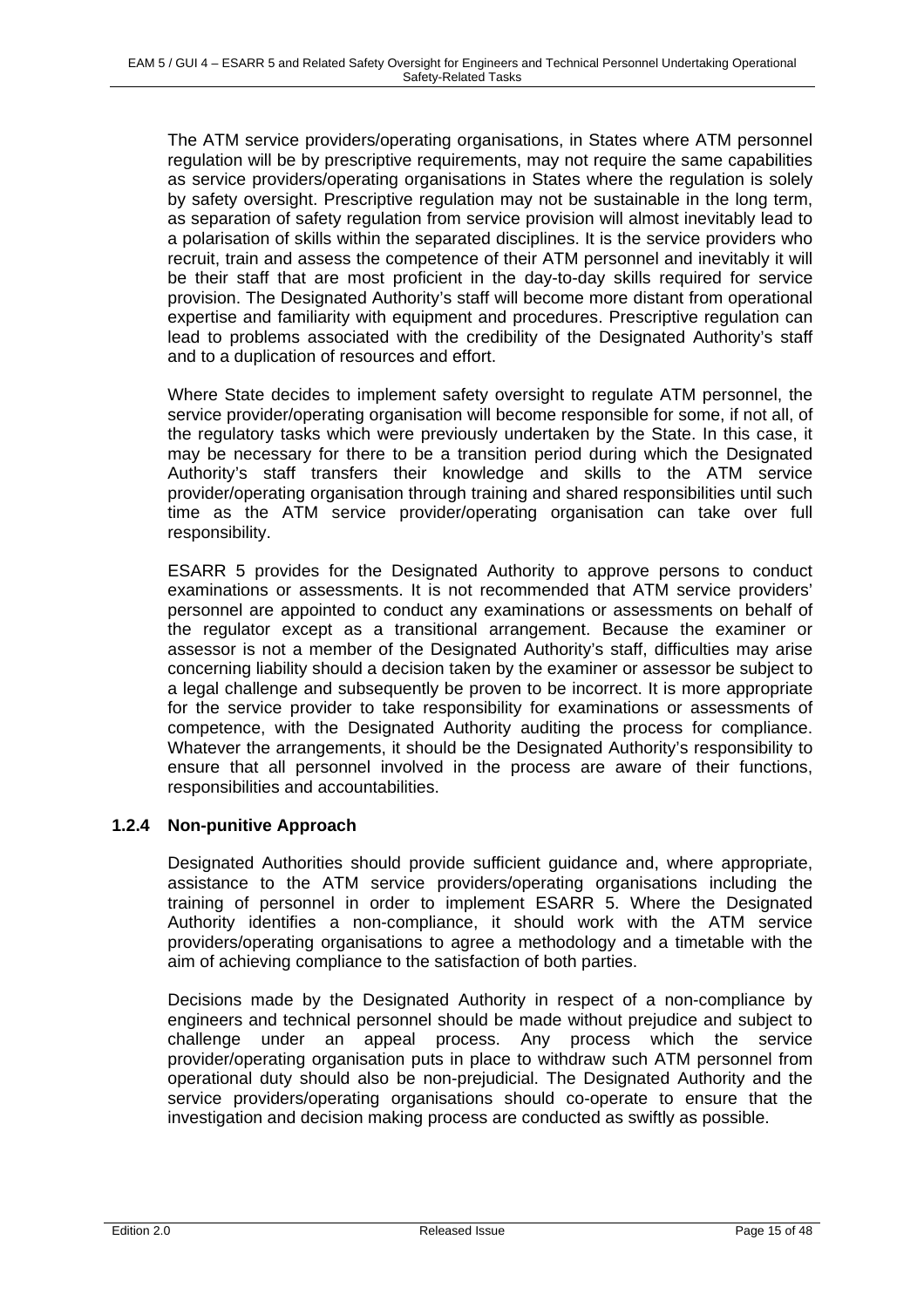# **1.3 Regulatory Capacity**

### **1.3.1 Organisation**

The implementation of ESARR 5 will require the Designated Authority to have a management structure and staff to implement and maintain a safety oversight of ESARR 5. The structure, organisation, qualifications and experience of its staff will depend on the regulatory style adopted by the Designated Authority. It is therefore impossible to give definitive guidance on the way in which the Designated Authority should be structured, except that the Designated Authority should not, as a rule, undertake tasks that can be better addressed by the ATM service providers/operating organisations. The extent to which regulatory tasks can be devolved to the ATM service providers/operating organisations will be the decision of individual States.

### **1.3.2 Regulatory Procedures**

The Designated Authority should be viewed as an integral part of the ATM industry. Although its safety responsibilities are paramount, its regulatory procedures should be developed in conjunction with the rest of industry. For example, it must be recognised that the ATM service providers/operating organisations have to manage their businesses efficiently and economically and to the satisfaction of their customers. Against this consideration the Designated Authority must balance the safety of the air traffic services provided to aircraft operators and ultimately the safety of their passengers. Requirements for ATM personnel, implemented by the Designated Authority as part of its rulemaking responsibilities, may affect organisations that are not directly regulated under ESARR 5. To ensure that the wider implications of rule changes are not overlooked, it may be appropriate to consult with selected organisations within the aviation industry before implementing new requirements.

When regulation and service provision are separated, the Designated Authority must ensure that it does not become detached from the realities and problems associated with ATM service provision. It must keep up-to-date with progress in, for example, the development of new equipment and the use of simulators in advanced training, to ensure that out-of-date requirements do not hold back progress to the detriment of industry. Equally, service providers may become remote from the development of international requirements which will affect their operations and for which a considerable lead-in time to achieve the change is required. To alleviate such problems, the Designated Authority should form co-operative links with the service providers and ATM personnel representatives to ensure that the industry as a whole is able to move forward in an orderly and economical manner.

Regulatory procedures should be clearly documented and indicate what is required of the service provider/operating organisation and their personnel. It should be clear to those undertaking safety oversight and those being regulated what the purpose of the regulation is, what it is supposed to achieve, and the decision-making criteria. It cannot be expected that ATM personnel will have access to regulatory documentation or be able to interpret complex requirements. It is therefore important that every effort is made to present the requirements to be met by individual ATM personnel in a simple format, separate from any complex regulatory documents, which clearly indicates their regulatory responsibilities.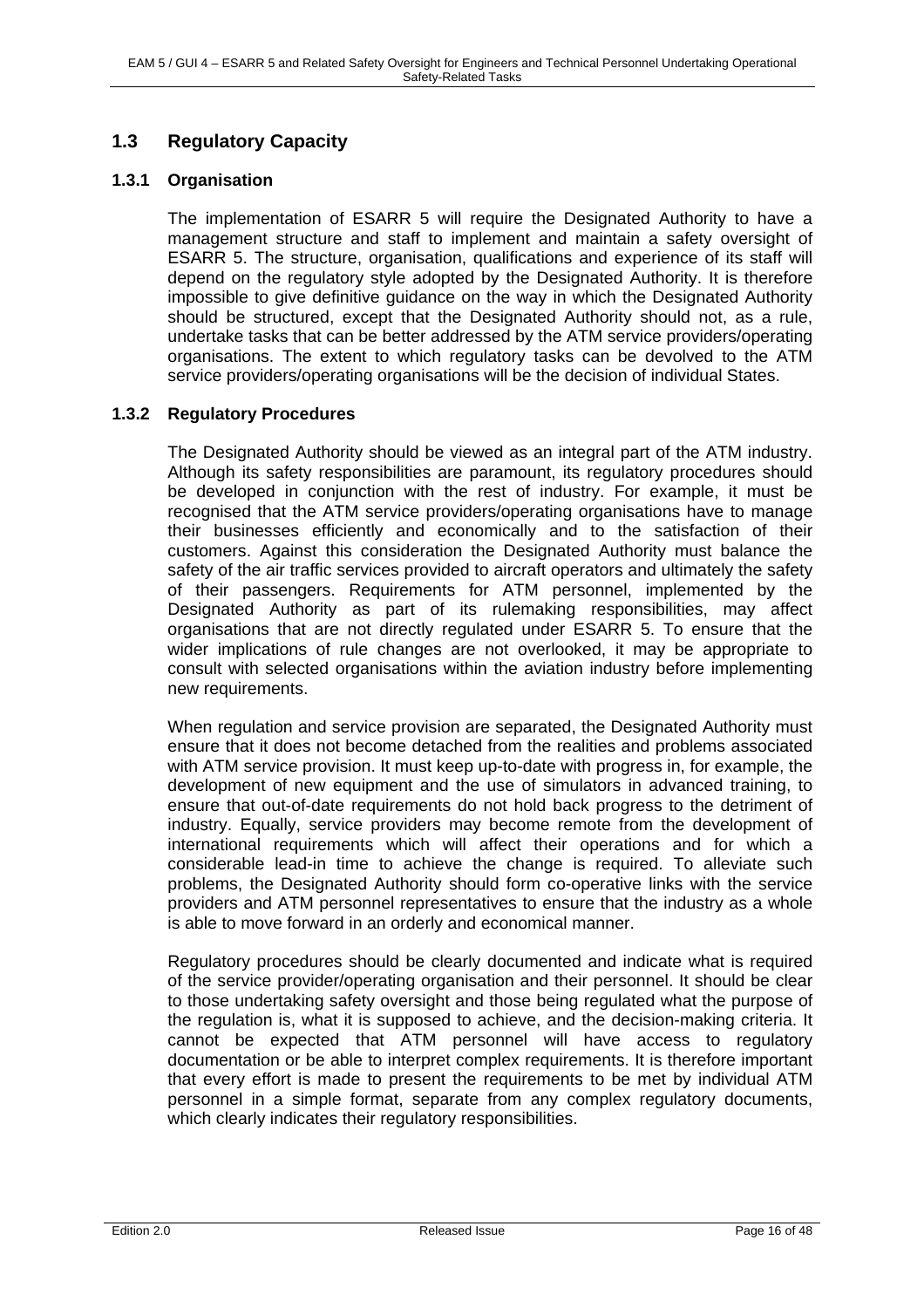### **1.3.3 Resources**

The resources required by the Designated Authority to maintain a safety oversight of ESARR 5 will depend on the extent to which they maintain a direct role in the daily regulation of safety and how much responsibility is given to the service provider. Where the regulator does not have the expertise, for example in the specialist areas of training techniques, human factors and administration, it may be appropriate to use personnel who have the requisite expertise in these areas but not necessarily in air traffic management control (operationally or technically), or to require organisations to obtain accreditation from other nationally recognised authorities.

#### *1.3.3.1 Staffing*

The prescriptive style of regulation may necessitate the Designated Authority to require its staff to maintain operational competence and to satisfy any on-going experience requirements. It would be inappropriate for the Designated Authority's staff to assess the competence of ATM personnel if they themselves are not current or competent in the task.

As indicated previously, the separation of safety regulation from service provision will lead to the polarisation of skills where it is the service provider who has the expertise in day-to-day service provision. In a safety oversight style of regulation, the Designated Authority's staff would require expert knowledge and previous experience of the tasks they were responsible for regulating, but not current operational competence. Their task would be to ensure that the service provider's/operating organisation's staff were correctly applying the procedures for ensuring competence, rather than making a direct assessment themselves.

ESARR 5 places responsibility on the service provider/operating organisation for ensuring the competence of their ATM personnel. It would seem more in keeping with the philosophy of separating safety regulation from service provision for the service provider/operating organisation not to rely on the safety regulator to assess the competence of its ATM staff. The Designated Authority's staff could then be employed in assessing the appropriateness of the service provider/operating organisation's processes and procedures for meeting ESARR 5 requirements and auditing for compliance.

### *1.3.3.2 Training*

The Designated Authority's staff who will be regulating ESARR 5 will require training to undertake their regulatory duties. Duties may involve inspection, examining and/or assessing and auditing. Because of the scope of ESARR 5 and its requirement to ensure that ATM staff are appropriately trained and are competent in their tasks, the Designated Authority's staff will require on-going training to ensure they remain current with progress made in operational ATS procedures and ATM equipment. Where a prescriptive style of regulation is implemented and staff conduct examinations/assessments, continuation and refresher training may be required. Some areas that should be considered for more detailed training are:

- a) ESARR 5 and national requirements for the regulation of ATM personnel including the supporting national legal framework;
- b) The responsibilities and accountabilities of those implementing ESARR 5;
- c) Safety management;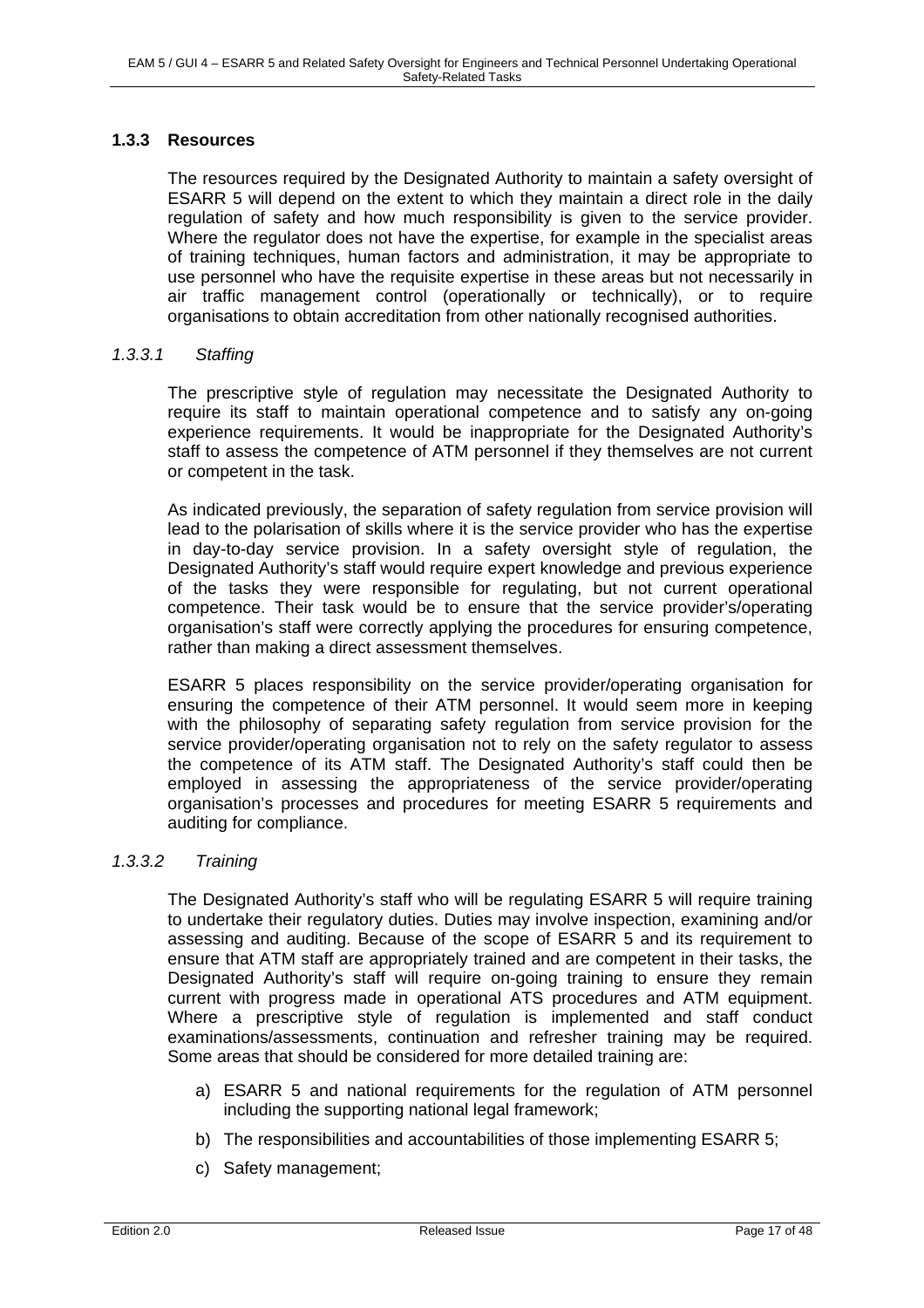- d) Quality management;
- e) Recognised means of compliance with ESARR 5;
- f) Auditing/inspection techniques;
- g) Questioning techniques;
- h) Inter-personal and negotiating skills.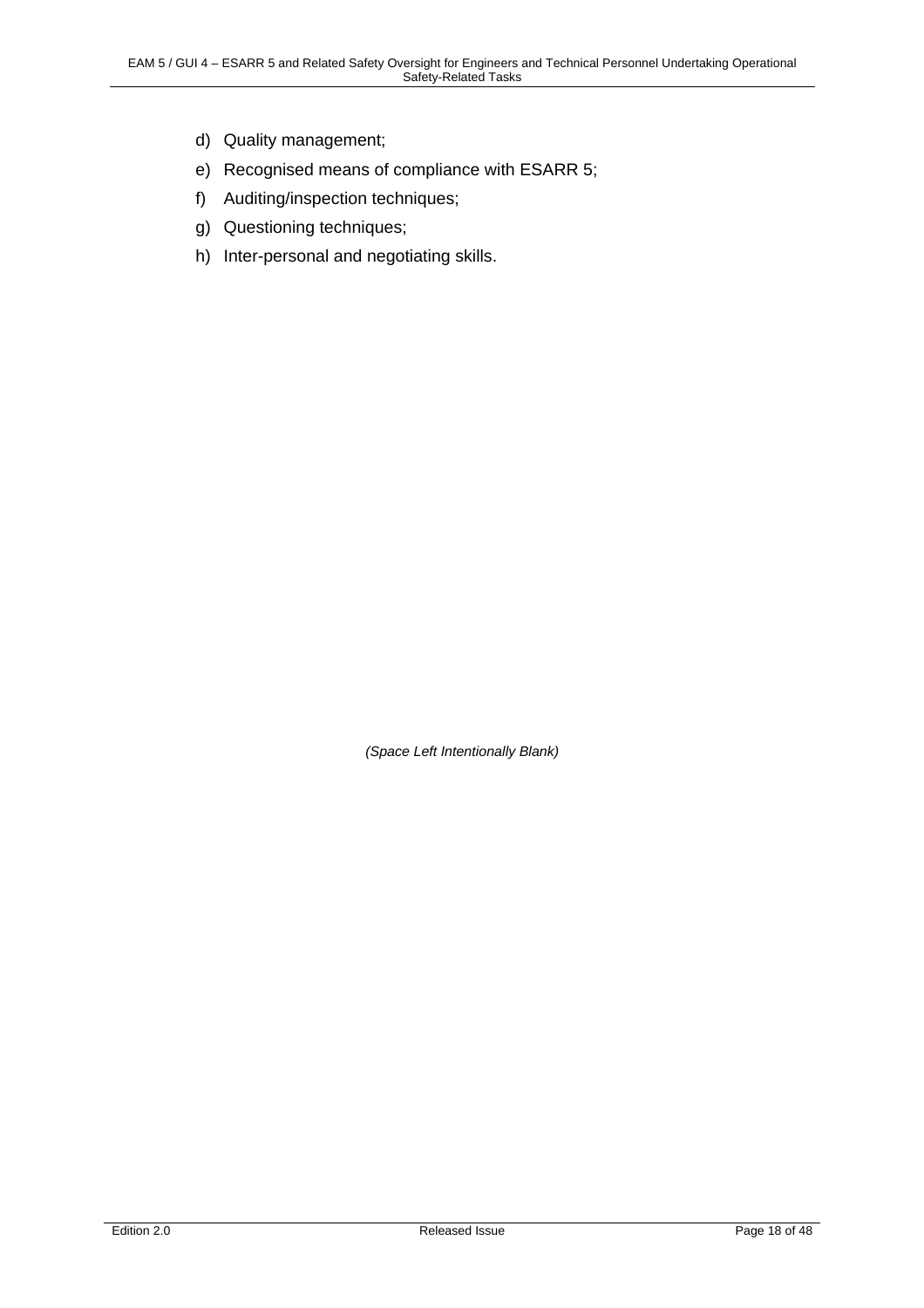# **2. SAFETY OVERSIGHT**

### **2.1 Introduction**

Regulation by safety oversight gives the service provider/operating organisation considerable flexibility in the way it satisfies ESARR 5 and national requirements.

The regulatory processes considered in this chapter are the:

- a) Initial safety oversight of the implementation of ESARR 5. This process will confirm that the providers of ATM services have in place the appropriate processes and procedures and that these satisfy the regulatory requirement;
- b) On-going safety oversight which is intended to verify continuing compliance with ESARR 5.

Both these processes will make use of safety regulatory audits and inspections.

### **2.2 Key Processes in the Safety Oversight of ESARR 5**

As indicated previously, there are a number of elements which are critical to meeting the requirements of ESARR 5 in a regulatory culture where safety regulation is separated from service provision. ESARR 5 defines the roles of the Designated Authority, service provider, operational organisation and their ATM personnel, but does not indicate the regulatory arrangements by which these requirements are to be met. Before any safety oversight system can be implemented, such arrangements must be established and clearly documented, so that there can be no doubt as to which organisation or person is responsible for the tasks within the regulatory system by which the State will comply with ESARR 5.

Some of the organisation's procedures for the compliance with ESARR 5 will be addressed under the SMS, such as the competence of ATM engineering and technical staff. Other organisations that are not involved in the provision of operational air traffic services or technical support to ATS, e.g. where training centres are independent from the service providers, may be subject to approval by the Designated Authority, in accordance with national requirements, and be required to operate their own quality management system.

The safety oversight of service providers'/operational organisations' compliance with ESARR 5 should consider the:

- a) Structure for managing the processes and procedures by which they will satisfy the ESARR 5 requirements:
- b) Processes and procedures submitted by them, to determine if they will generate the outcome for which they are designed;
- c) Organisation's internal systems, such as internal audits of the safety management system (SMS) and the quality control of documentation;
- d) Processes by which the organisation determines that a change is required, including those associated with identified problems and routine updating and amendment, and how it manages those changes.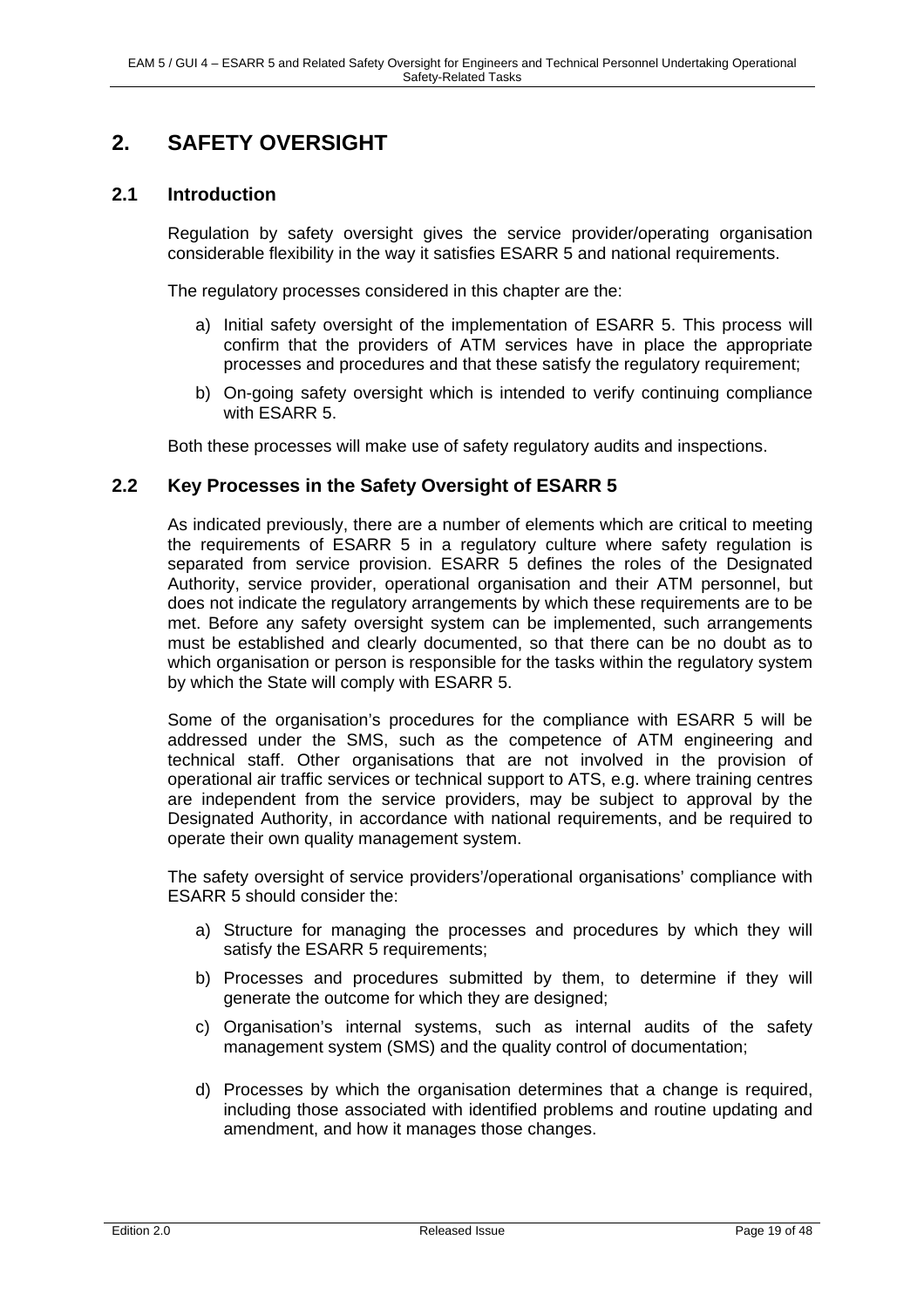Under a SMS, the identification of failure modes and the mitigation of risk associated with procedures and equipment is a relatively straightforward task. Assessment of human failure modes involving the interaction between individuals and between individuals and their environment is not. The mitigation of risk associated with the tasks undertaken by ATM personnel currently relies on appropriate training and assessment of competence. Although still an immature science within the human factors discipline, consideration should be given to requiring providers and other organisations that fall within the scope of ESARR 5 to consider human failure modes within their ATS systems. ATM staff who takes individual responsibility for training and competence assessment should be aware of the human factors associated with their regulatory roles.

### **2.3 Key Elements of SMS Compliance**

The key elements to be considered during the safety oversight of that part of a SMS which relates to the compliance with ESARR 5 will be:

- a) The organisational structure which indicates the mechanisms for complying with ESARR 5, including the roles and responsibilities of the personnel involved;
- b) Internal verification mechanisms including: monitoring the frequency and causes of incidents, assessing feedback from ATM engineering and technical personnel and statistical analysis of the results of training and/or competence assessment;
- c) Internal risk assessment and mitigation processes that demonstrate that changes to, for example, training courses will not have an adverse effect on safety.

# **2.4 Categories of Safety Oversight Activity**

There are two basic categories of safety oversight activity associated with the safety oversight of ESARR 5:

- a) The first category includes assessing the organisational structure and the procedures by which the service provider or operating organisation will comply with ESARR 5;
- b) The second category is the on-going operation of the processes and procedures in a) above. This will include the outputs from the internal verification and risk assessment and mitigation processes.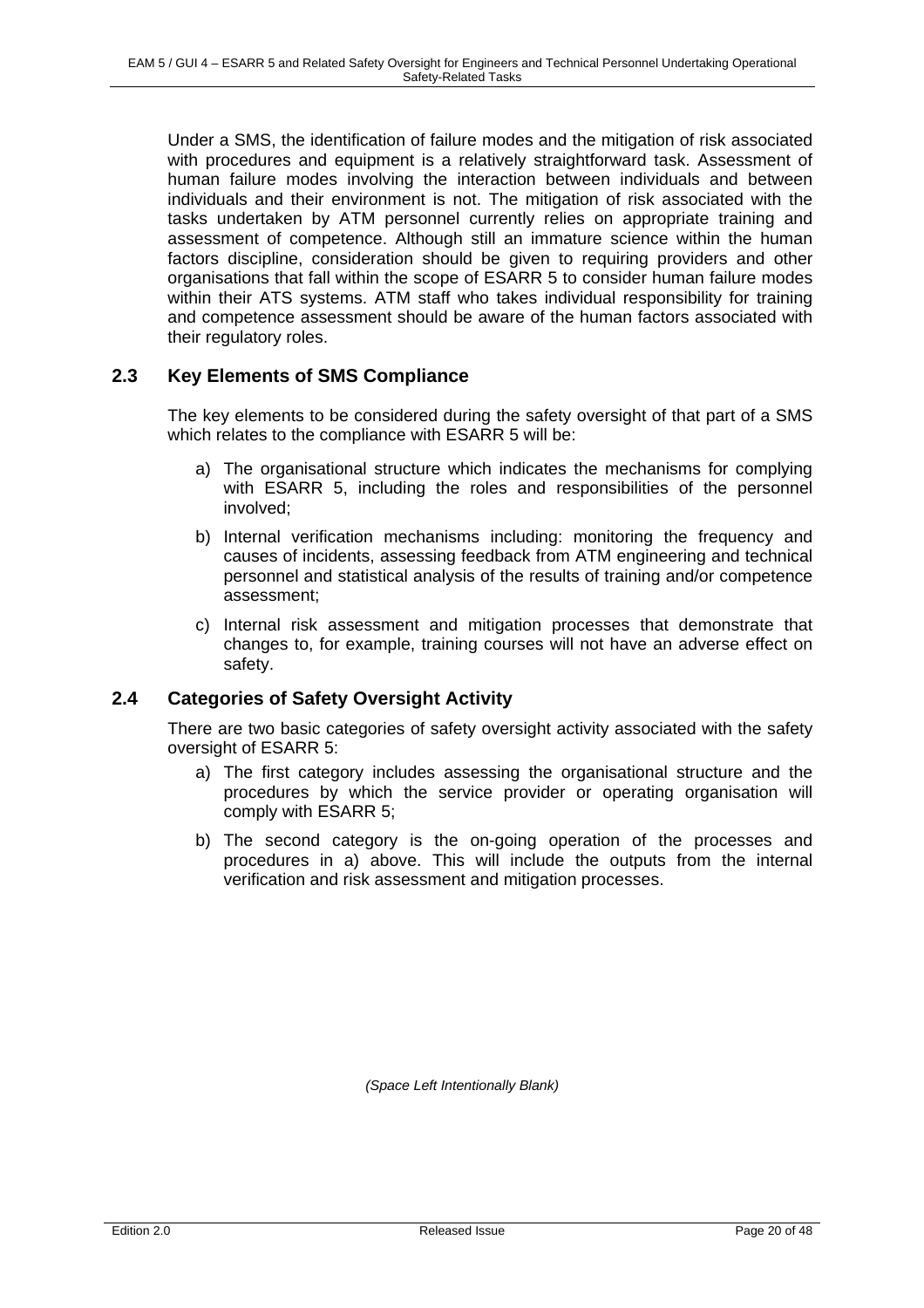# **3. INITIAL SAFETY OVERSIGHT**

### **3.1 Introduction**

#### **3.1.1 General Considerations**

The initial safety oversight of ATM service providers/operating organisations involves activities which go far beyond the assessment and acceptance of documentation.

Although the importance of the latter elements should not be overlooked, initial safety oversight also includes safety regulatory audits and inspections of processes and the examination of evidences and final products.

#### **3.1.2 Rationale**

The outcome of the ATM safety regulator's initial safety oversight will be a decision as to whether or not the service provider's/operating organisation's organisational structure and processes will ensure compliance with ESARR 5. This may also be the case under national requirements for engineering and technical personnel where the Designated Authority has decided to regulate through a licensing or certification process. Separate approvals for unit training plans and personnel may not be required where these are contained within the service provider's/operational organisation's SMS and the regulator issues a safety regulatory approval for the SMS. For example, approval of ATM personnel to conduct examinations or assessments may be dealt with under the licence scheme or under the provider's SMS.

States should consider regulating organisations who do not operate under a safety management system, but fall within the scope of ESARR 5, in the same manner as service providers/operational organisations. Where there is a number of service providers and more than one independent training centre offering engineering and technical training, it may be appropriate for them to be subject to approval by the Designated Authority under national requirements. Where the training is conducted by a monopoly provider, the training may be regulated under the provider's safety management or quality management system, provided the SMS or QMS has been written to include the training centre's organisational arrangements and processes. External contractors (operating organisations) who provide services (technical services to support ATM) which fall within the scope of ESARR 5 may either be subject to direct regulation by the safety regulator or regulation through their interface arrangements with the service provider, provided these are included in the SMS.

The provider's documentation should clearly demonstrate how the organisational arrangements and processes contribute to compliance with ESARR 5. The regulator must also be assured that there is a viable management process in place to ensure internal verification.

In the initial safety oversight of ESARR 5, the safety regulator needs to determine if the processes being proposed by the service provider will satisfy the requirements. Even though this is an initial safety oversight, the regulator should ensure that the processes produce the necessary evidence (in the form of reports, results, statistical data, etc.) to enable continued compliance to be determined at on-going audits. The purpose of the initial safety oversight is to ensure that the service provider has the necessary organisational arrangements and processes in place and has established administration and interface arrangements to accommodate the regulator's on-going auditing and inspection activities.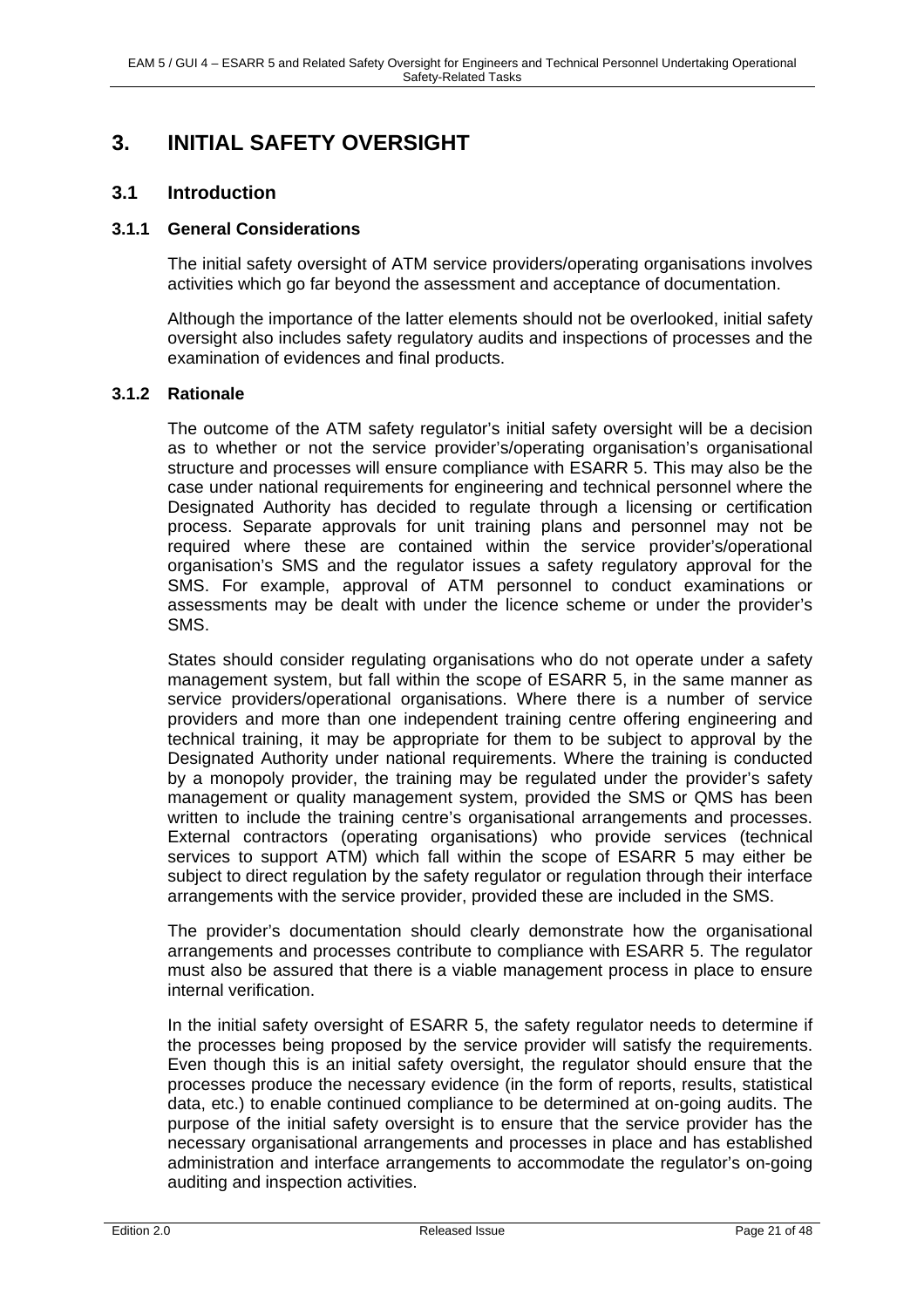## **3.2 Scope and Objective**

Safety oversight should encompass all providers and organisations whose activities require compliance with ESARR 5.

The objective is to determine if the proposed organisational arrangements and processes will ensure compliance with ESARR 5 and provide the necessary evidence of continued compliance as required by the safety regulator.

### **3.3 Process Principles**

The initial safety oversight of ESARR 5 compliance should:

- a) Accept the documented organisation arrangements and processes proposed by the provider after he demonstrates compliance;
- b) Verify, through safety regulatory audits and inspections, the effective implementation of these arrangements and processes. This should include ensuring that evidence provided to the regulator for the issue of licences or certificates of competence is reliable;
- c) Identify, propose and demand corrective actions where deficiencies are identified;
- d) Be part of the overall approval of the safety management system or, in the case of organisations that are not required to have an SMS, an approval under national requirements:
- e) Indicate, as a minimum, the precise scope, applicability and durations of the approval and any conditions which restrict operations that will apply while the approval is in force;
- f) Be conducted in successive steps to ease the phased implementation and provide useful feedback for the provider.

#### **3.4 Practical Aspects**

Before conducting the initial safety oversight, the interface arrangements between the safety regulator, service provider and any other organisations which fall within the scope of ESARR 5 must be agreed.

It is the service provider's responsibility for the development of organisational arrangements and processes and for proposing these as means of compliance with ESARR 5. This activity should not be conducted in isolation from the safety regulator, who should be involved from an early stage in order to provide advice and guidance on whether or not the proposals are likely to meet its requirements for compliance. If this co-operation is effective it simplifies the initial safety oversight process, as a means of compliance will already have been agreed and only the detailed processes and their effective implementation will need to be audited.

Some key aspects should be considered in any initial safety oversight process intended to determine compliance with ESARR 5:

- a) There is a clear identification of requirements to be met, particularly those associated with the compliance with ESARR 5;
- b) Regulatory activities such as audits and inspections should be planned to take place in step with the provider's implementation programme;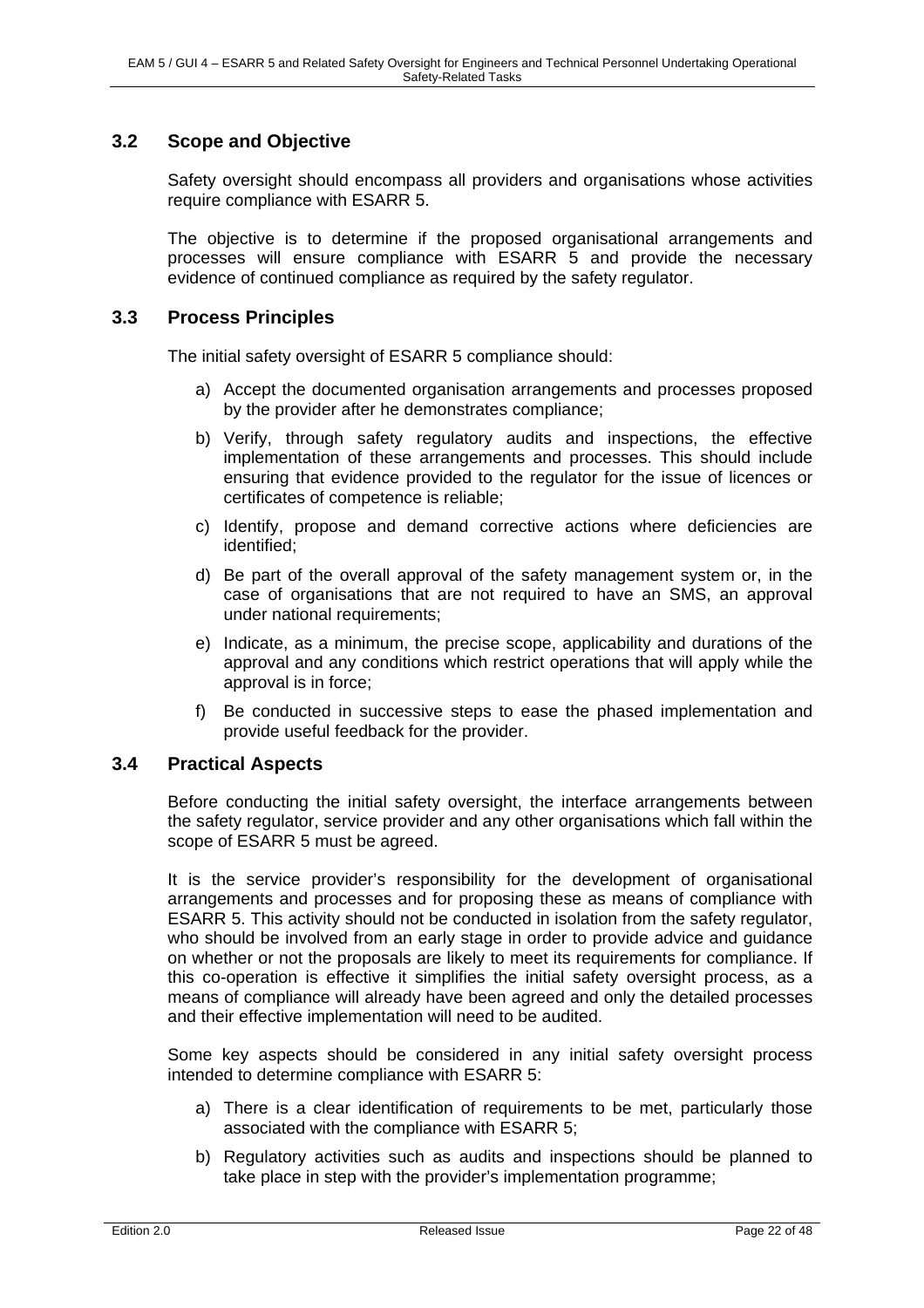- c) It is advisable to follow a top-down approach, starting at the policy level;
- d) Service providers should provide sufficient documentary evidence of their arrangements and processes to enable the regulator to confirm compliance with ESARR 5;
- e) Audits and inspections should concentrate on whether or not the organisation is effectively implementing its arrangements and processes and if these are achieving the outcomes necessary for the compliance with ESARR 5.

### **3.5 Changes to the Provider's Means of Compliance with ESARR 5**

Progress within the ATM industry associated with development of new equipment and ATC procedures requires the continual development of training and assessment schemes. A change to, for example, an approved unit training plan, effectively invalidates the approval unless there is a procedure to manage changes within the approval process.

Assessment of the service provider's/operational organisation's process for managing change should be part of the initial safety oversight. It must be properly documented and provide evidences of what the changes are, why they were made and any safety assessment that was conducted.

It may be appropriate for the service provider or other organisation to inform the regulator of any changes they intend to make to a process which has been accepted as compliant with ESARR 5. If the regulator considers the proposed change to be significant, the process will be reviewed as part of the safety oversight process. If it is not considered to be significant, no action is required and the provider will implement the change in accordance with its processes.

### **3.6 ESARR 5 Already in Operation**

Where the provider already has processes in place which comply with ESARR 5, or is able to comply with only minor modifications, the safety regulator will not be involved in the implementation process and an initial safety oversight will only be appropriate for any modifications to the existing system.

Although already compliant with ESARR 5, the separation of service provision and safety regulation may generate major changes to the provider's processes. This may occur when the service provider relies on the ATM safety regulator to achieve compliance. For example, the ATM safety regulator's staff may assess the competence of the service provider's engineering and technical staff. With the separation of service provision from safety regulation, it is the service provider/operating organisation who should take responsibility for the competence of its engineering and technical personnel. To achieve this, the provider will have to implement a process which will be subject to approval by the ATM safety regulator. Processes generated as a result of the separation of service provision from safety regulation, but which are not required to be compliant with ESARR 5, should be subject to an initial safety oversight process.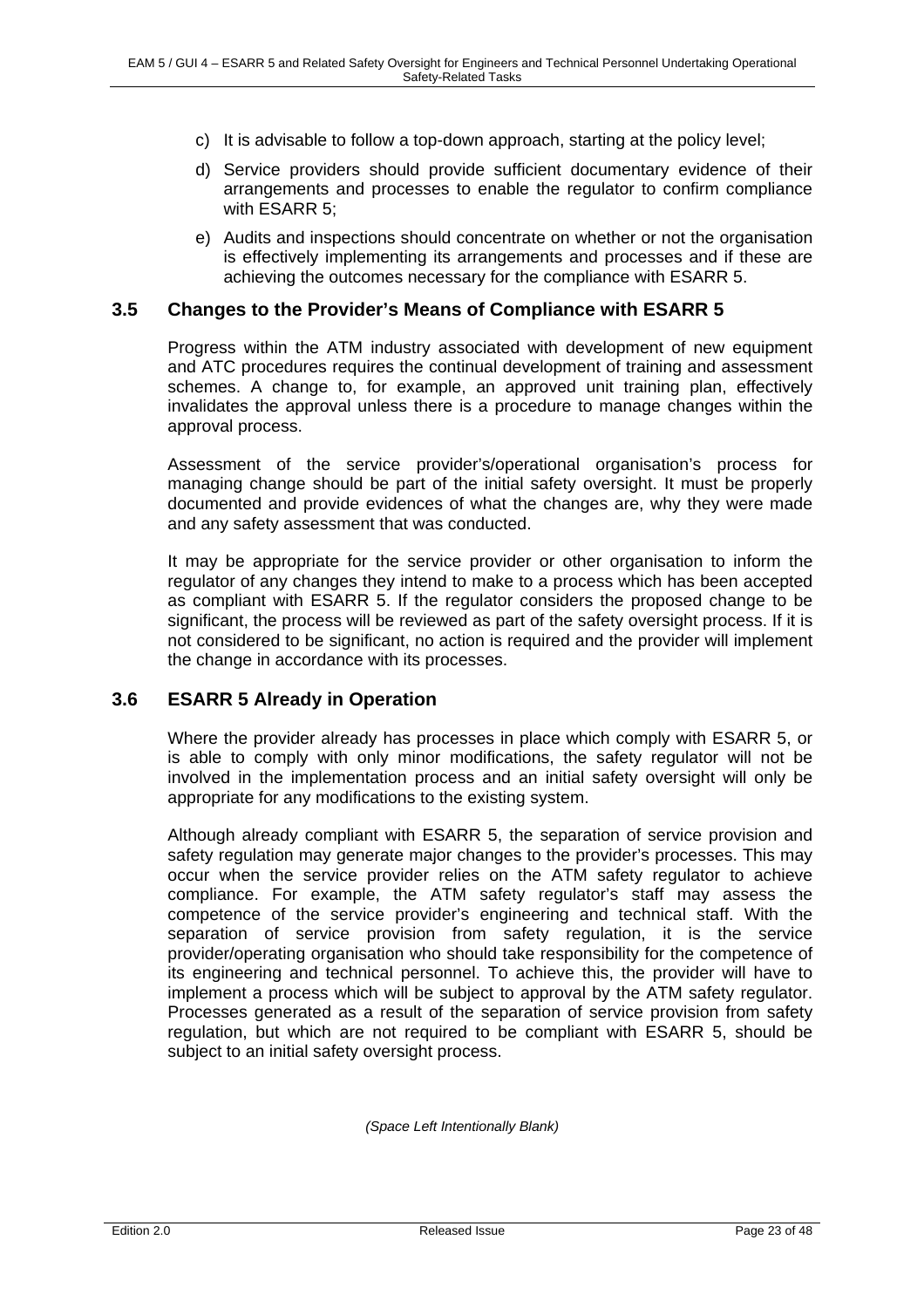# **4. ON-GOING SAFETY OVERSIGHT**

### **4.1 Introduction**

### **4.1.1 General Considerations**

A State's obligation and responsibility for a safe ATM System does not end with the issuance of a safety regulatory approval.

A State shall ensure that all privileges granted by such an approval are not exercised unless the holder maintains compliance with ESARR 5 compliant national regulations.

Therefore, the maintenance of continued compliance with ESARR 5 demands that a State establishes a system of continued control and supervision, in order to ensure the continuing validity of safety regulatory approvals.

### *In this document, this system is called "on-going safety oversight"*

The continued validity of a safety regulatory approval is dependent upon the ATM service provider/operating organisation maintaining compliance with the safety requirements established for its issuance. The Designated Authority should therefore be given the powers to conduct safety regulatory audits and inspections, and to grant, modify, renew, suspend, revoke, or terminate a safety regulatory approval.

Additionally, the Designated Authority should have the responsibility to exercise continuing surveillance over the ATM provider's/operating organisation's operations to ensure that acceptable risk assessment and mitigation practices are maintained and to verify that tolerable safety levels are met.

### **4.1.2 Rationale**

Whatever the method used to recognise that the service provider or other organisation is complying with ESARR 5, there will be a requirement to ensure ongoing compliance. Accordingly, the regulator should establish an on-going safety oversight process to verify continued compliance.

During the initial safety oversight, the regulator should ensure that the provider's/operating organisation's processes will generate the required evidence to confirm compliance.

The scope of ESARR 5 is such that on-going safety oversight cannot be expected to review all the provider's/operating organisation's processes associated with its compliance. The ATM safety regulator will therefore have to prioritise the areas that will be subject to review. The most important areas are those that are critical to the safety of service provision, e.g. the on-going experience and competence of ATM engineers and technical personnel. In particular, the review should consider the processes within these areas by which the provider/operating organisation identifies problems through its own internal verification processes and manages any changes that are required.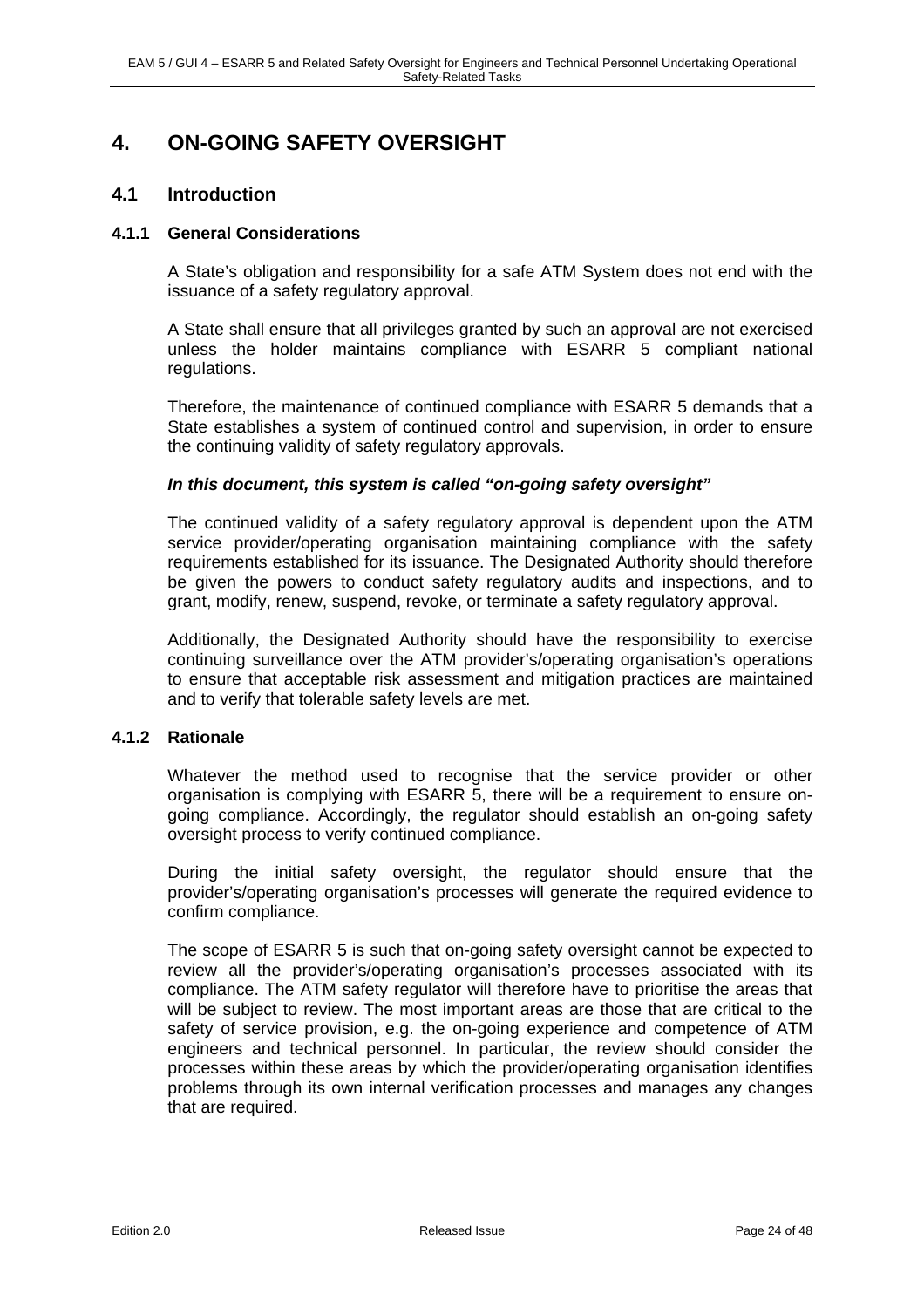On-going safety oversight immediately following an initial safety oversight should review any weaknesses that were originally identified. The review should consider any remedial or corrective actions taken and determine if the provider/operating organisation is now compliant. As the process of conducting on-going safety oversights matures and the ATM safety regulator becomes more confident that the provider's/operating organisation's processes are appropriate and are being applied correctly, particular areas may be selected for more in-depth review.

The ATM safety regulator should use all available sources of information when determining which procedures to review during an on-going safety oversight. These may include; audit reports that are the outcome of the provider's/operating organisation's internal audit processes, monitoring the frequency and causes of incidents, observations by the ATM safety regulator's personnel who are involved in the regulation of ESARR 5 and reviewing reports generated by confidential reporting schemes.

In general, the on-going safety oversight should concentrate on the processes rather than the product. It is important to recognise that the regulation of ATM personnel is not as straightforward as that associated with equipment or ATC procedures. The product of, for example, training, will be individuals who have, at least, the minimum required skills and knowledge, but a range of abilities. Personnel will achieve different levels of competence and this will determine the tasks they will be permitted to perform in terms of the complexity of the ATM tasks they undertake.

It is the responsibility of the providers/operating organisations to have a process in place ensuring the competence of ATM personnel. The regulator may not have ATM personnel who are qualified to assess competence on all equipment or at all units. In this safety critical area it may therefore be appropriate for the regulator to have ongoing formal contact with those ATM personnel who assess competence beyond that afforded by initial or on-going safety oversight.

# **4.2 Scope and Objective**

The on-going safety oversight will be applied to any service provider/operating organisation or other organisation that has had its compliance with ESARR 5 recognised by the safety regulator.

The objective is to verify on-going compliance with the arrangements and processes by which the service provider/operating organisation or other organisation complies with ESARR 5 and to identify any areas of non-compliance where prompt corrective action is needed.

### **4.3 Process Principles**

The on-going safety oversight of ESARR 5 may include the:

- a) Conduct of a continuous evaluation of the organisational arrangements and processes by which the service providers comply with ESARR 5 through appropriate monitoring and a systematic programme of safety regulatory audits and inspections;
- b) Monitoring the organisational arrangements and processes to prioritise audits in those areas where verification of continuous compliance is needed;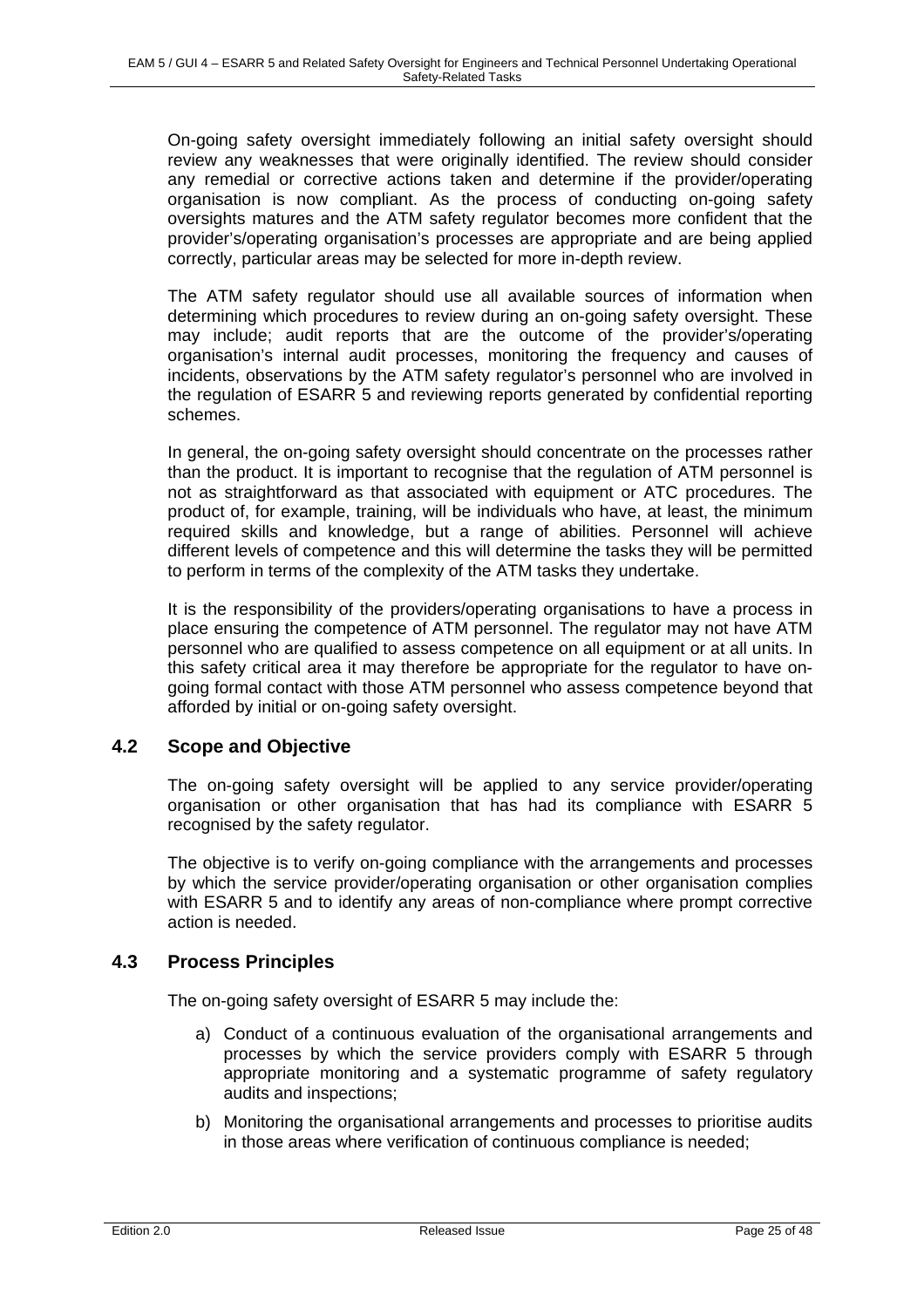- c) Use of safety regulatory audits and inspections as part of a systematic process to provide verification of compliance. Depending on specific situations, verification may include confirming that:
	- i. written procedures and other established arrangements are in place and satisfy compliance with required procedures and other arrangements;
	- ii. processes and other arrangements are being conducted in accordance with the written procedures and any other arrangements;
	- iii. there is compliance with prescriptive specifications required by the regulator, particularly those ESARR 5 requirements relating to ATCOs and Student ATCOs.
- d) Demand for corrective actions where deficiencies are identified;
- e) Consideration of all of organisational arrangements and processes by which the service providers/operating organisations comply with ESARR 5, but focusing attention on those that are involved with the provider's/operating organisation processes for detecting and correcting deficiencies, especially those safety critical areas such as the competence of ATM engineering and technical personnel undertaking operational safety related tasks;
- f) Follow up of the provider's/operating organisation's compliance with any required corrective actions and verify that their implementation restores compliance within the required timescale;
- g) Proposal for addressing further safety oversight actions and programmes to the appropriate point of responsibility within the ATM safety regulatory body in those situations where they are needed.

### **4.4 Practical Aspects**

The on-going safety oversight of a service provider's/operating organisation's compliance with ESARR 5 may contain elements of both auditing and inspecting.

Auditing will normally concentrate on whether or not the service provider/operating organisation is continuing to apply the processes reviewed by the safety regulator during the initial safety oversight. This will normally be achieved by auditing the documentation produced by these processes. If the on-going safety oversight reveals that the processes do not provide sufficient evidence of compliance they will need to be reviewed.

Audits should concentrate on those areas which are safety critical and/or where the safety regulator, through its monitoring process, has identified potential or actual problems. Other important areas will be those associated with internal auditing processes, particularly where changes have been made in accordance with an autonomous change process to satisfy identified deficiencies.

The audits should be conducted in depth and may involve interviewing the service provider's/operating organisation's ATM personnel who have a role in training or the assessment of competence. This can be a sensitive issue and the personnel and their managers involved should be made fully aware of the purpose of any interviews prior to the audit.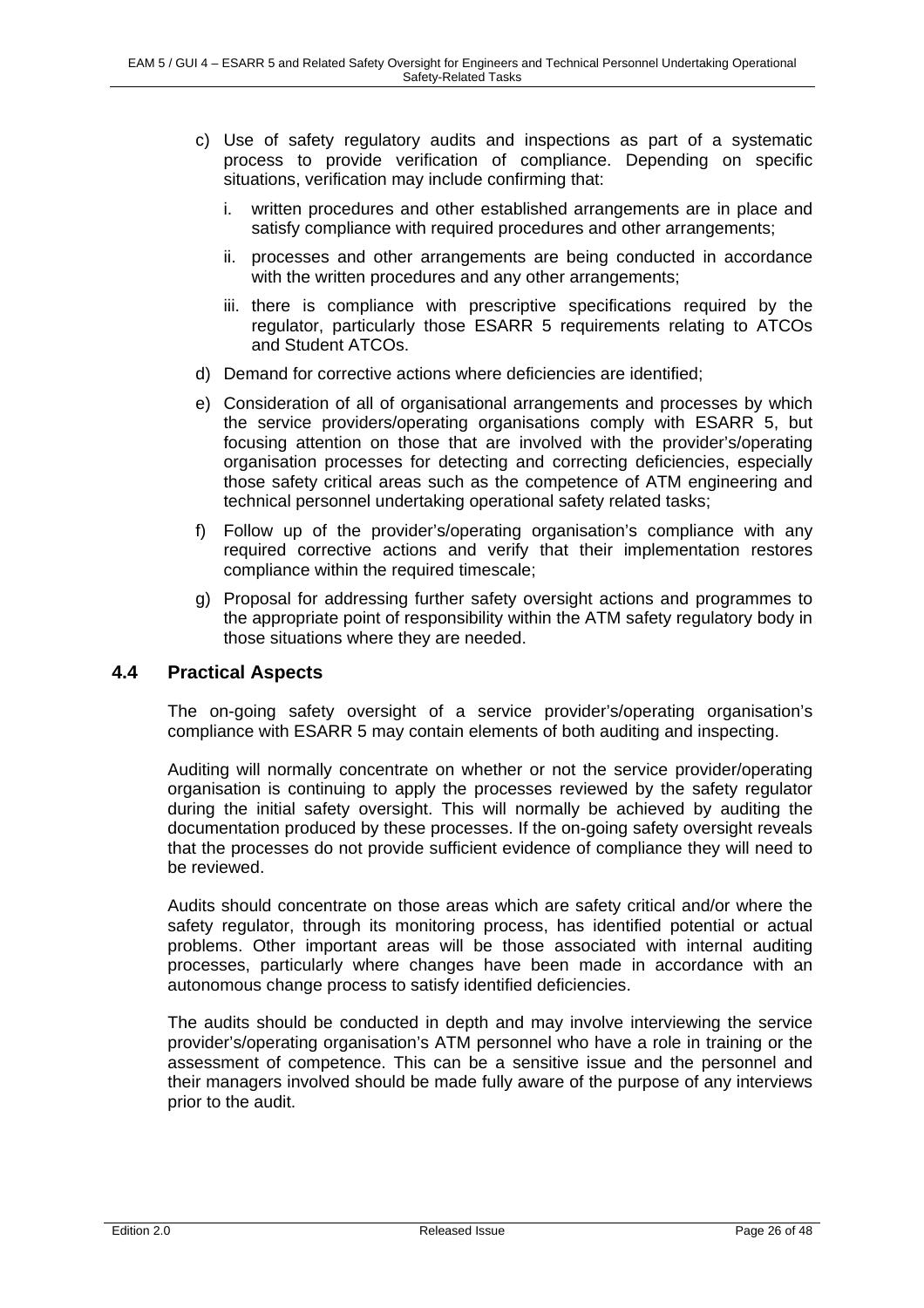Audits should be conducted in accordance with an audit plan produced and agreed in advance with the service provider/operational organisation. The results of the audit should be published by the safety regulator in an audit report. Any issues identified during the audit as having immediate safety implications should be reported to the service provider/operating organisation, who should be required to deal with them immediately. All deficiencies should be notified in the audit report, including those for which immediate corrective action by the provider/operating organisation is required, and the time-scales for achieving compliance.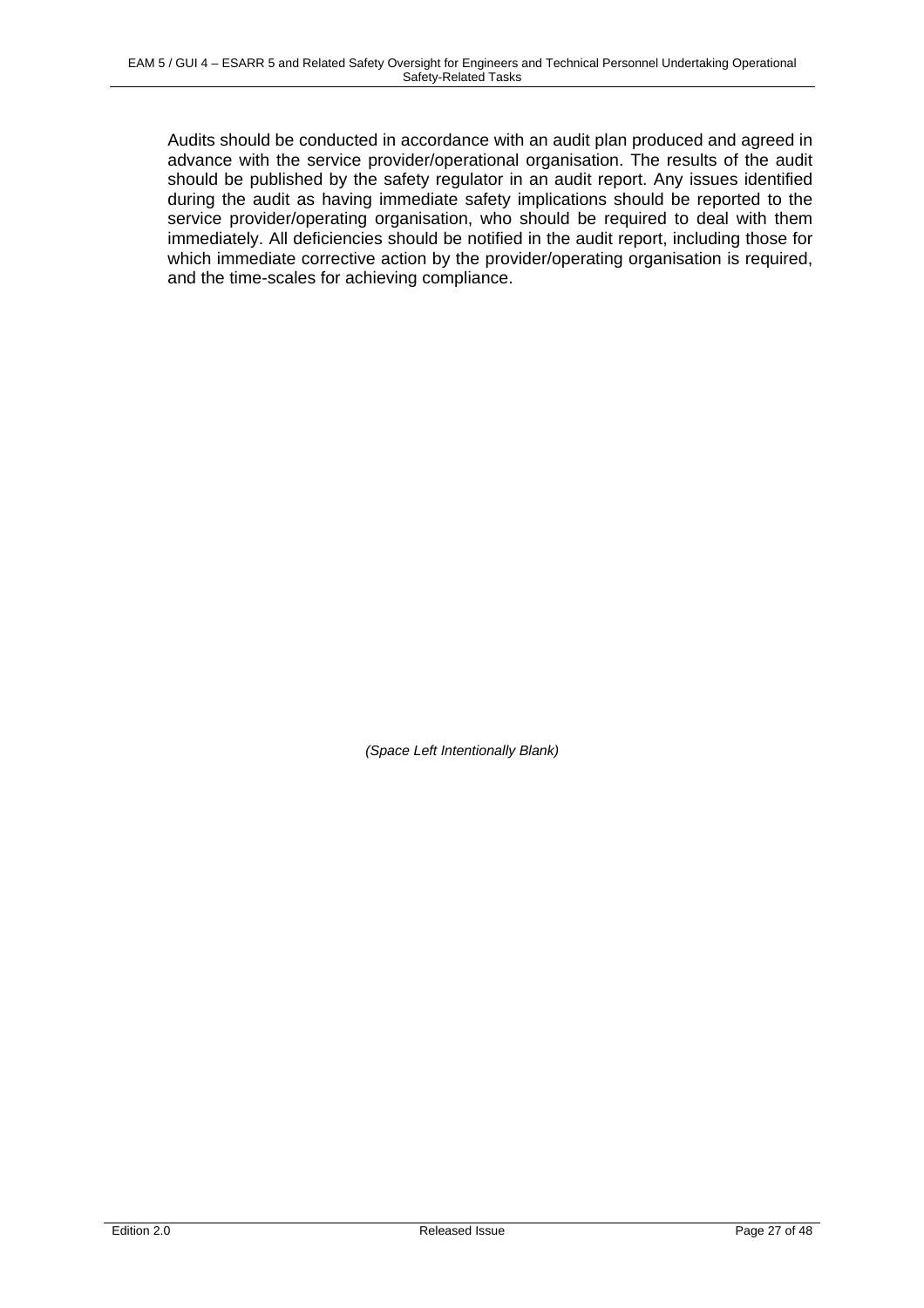# **5. AREAS FOR CONSIDERATION IN SAFETY REGULATORY AUDIT PROTOCOLS**

### **5.1 Purpose**

The material included in this section provides guidance for the preparation of audit protocols related to the verification of compliance with ESARR 5.

This material indicates areas for consideration in the ESARR 5 safety oversight processes (see Appendix B). Although its content cannot be considered as a final checklist for the evaluation of ESARR 5 compliance, States should work within its general framework and add any additional areas where consideration is required under its adopted style of regulation and by national requirements.

### **5.2 Use of 'Areas of Consideration'**

Some of the areas indicated for the safety oversight of ESARR 5 requirements for ATCOs were very specific, e.g. the requirement for initial courses of ATC training to satisfy as a minimum the Common Core Content (CCC) requirements. The EUROCONTROL Institute of Air Navigation Services has developed a checklist to enable States to determine if a training organisation is complying with this part of ESARR 5. In the case of the safety oversight for engineers and technical personnel, the same level of detail will not be possible due the generic approach provided by ESARR 5, Section 5.3. Section 5.2 (ATCO requirements) has provided rather prescriptive requirements for ATCOs, whilst for engineers and technical personnel this approach was generic, leaving the way open to for demonstrating compliance at the discretion of the service provider/operating organisation and the national ATM safety regulator. For this reason, the following checklist tries to underline a 'common sense' approach, the detailed approach being supplemented by the national ATM safety regulator.

Safety regulators should produce an audit plan or other documentation indicating their intended areas of inspection or audit. Following the audit or inspection, a report should be compiled indicating any areas of non-compliance.

Prior to the audit or inspection, those involved in the process should develop checklists to ensure that they will consider all processes within the selected areas. Checklists or audit plans should not restrict the auditors or inspectors to the extent that they cannot exercise discretion in considering areas outside the notified audit or inspection areas. This is important because areas not in the audit plan or other documentation may be adversely impacted upon by non-compliance in those areas notified for audit or inspection.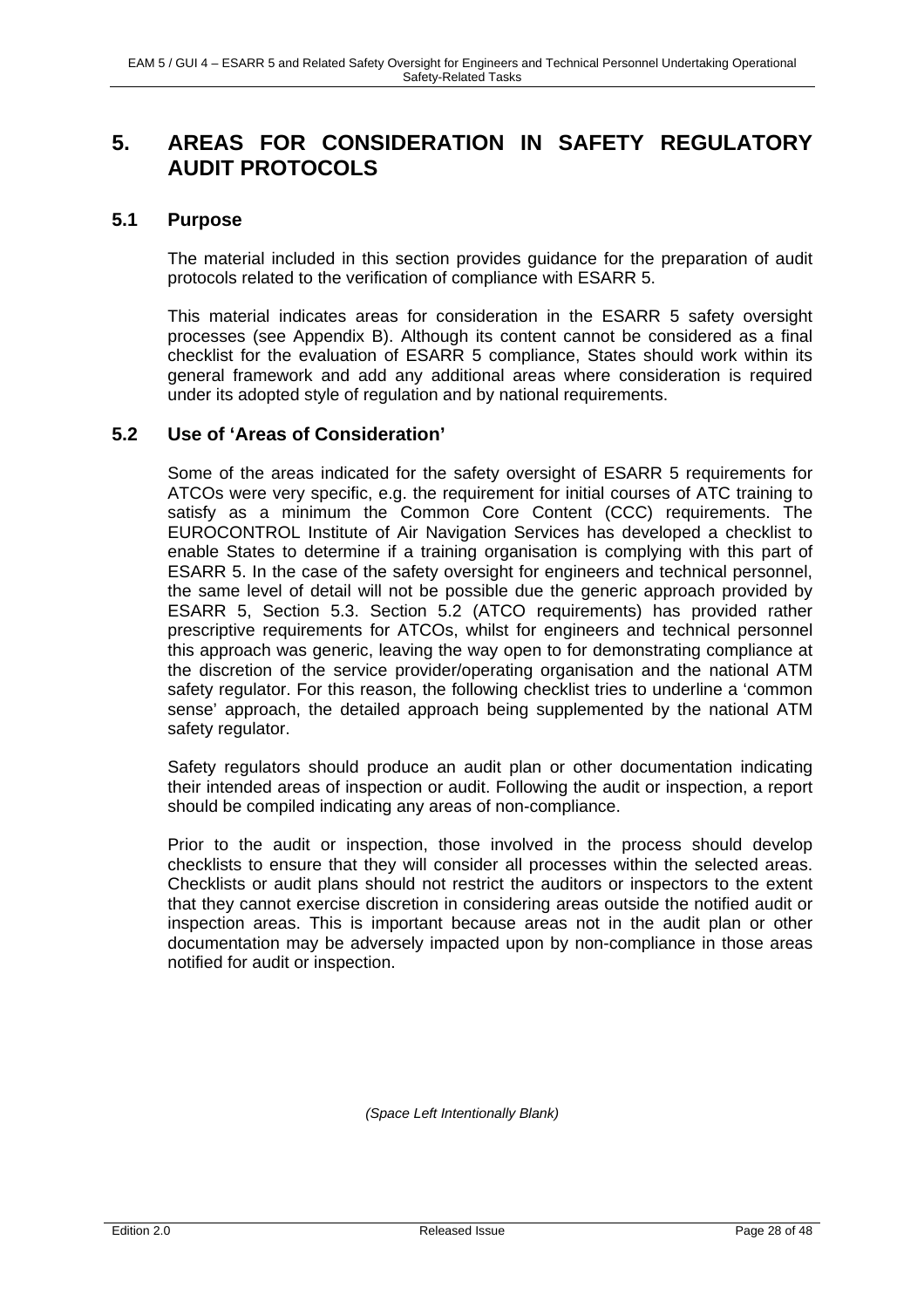# **APPENDIX A – TERMS AND DEFINITIONS**

| <b>TERM</b>                              | <b>DEFINITION</b>                                                                                                                                                                                                          |
|------------------------------------------|----------------------------------------------------------------------------------------------------------------------------------------------------------------------------------------------------------------------------|
| <b>Accident</b>                          | As per ICAO Annex 13.                                                                                                                                                                                                      |
| <b>ATM</b>                               | The aggregation of ground based (comprising variously<br>ATS, ASM, ATFM) and airborne functions required to<br>ensure the safe and efficient movement of aircraft<br>during all appropriate phases of operations.          |
| <b>ATM Service-Provider</b>              | An organisation responsible and authorised to provide<br>ATM service(s).                                                                                                                                                   |
| <b>AMC</b>                               | Acceptable Means Of Compliance.                                                                                                                                                                                            |
| <b>ESARR</b>                             | EUROCONTROL Safety Regulatory Requirement (see<br>Safety Regulatory Requirement).                                                                                                                                          |
| <b>Incident</b>                          | An occurrence, other than an accident, associated with<br>the operation of an aircraft, which affects or could affect<br>the safety of operation.                                                                          |
| <b>Level of Safety</b>                   | A level of how far safety is to be pursued in a given<br>context, assessed with reference to an acceptable or<br>tolerable risk.                                                                                           |
| <b>Operating Organisation</b>            | Any Organisation that fall within the jurisdiction of the<br>National ATM safety regulatory body and responsible<br>for the provision of engineering and technical services<br>supporting Air Traffic Management services. |
| <b>Regulation</b>                        | The adoption, enactment and implementation of rules<br>for the achievement of stated objectives by those to<br>whom the regulatory process applies.                                                                        |
| <b>Safety Management System</b><br>(SMS) | A systematic and explicit approach defining the<br>activities by which safety management is undertaken by<br>an organisation in order to achieve acceptable or<br>tolerable safety.                                        |
| <b>Safety Oversight</b>                  | The function undertaken by a designated authority to<br>verify that safety regulatory objectives and requirements<br>are effectively met.                                                                                  |
| <b>Safety Performance</b>                | The measurement of achieved safety within the overall<br>ATM system performance measurement.                                                                                                                               |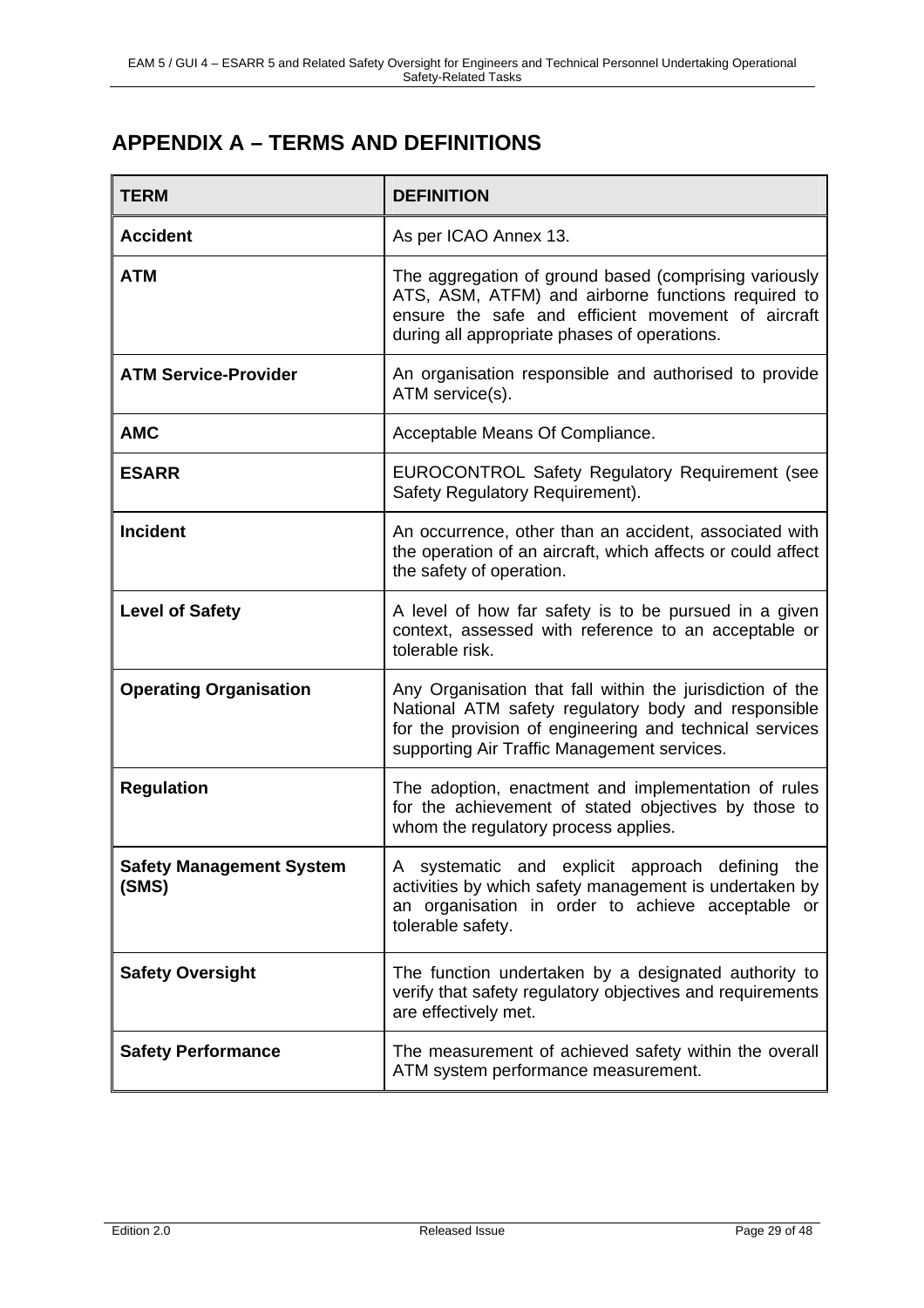| <b>TERM</b>                          | <b>DEFINITION</b>                                                                                                                                                           |  |  |
|--------------------------------------|-----------------------------------------------------------------------------------------------------------------------------------------------------------------------------|--|--|
| <b>Safety Regulatory Requirement</b> | The formal stipulation by the regulator of a safety<br>related specification which, if complied with, will lead to<br>acknowledgement of safety competence in that respect. |  |  |
| <b>Safety Regulatory Audit</b>       | Verify:                                                                                                                                                                     |  |  |
|                                      | Written procedures and arrangements against required<br>procedures and arrangements;                                                                                        |  |  |
|                                      | And/or actual processes and their results against written<br>procedures and arrangements <sup>2</sup> .                                                                     |  |  |
| <b>Safety Regulatory Inspection</b>  | Verify products, services or specified parts of the ATM<br>System against specifications required and previously<br>published by the Safety Regulator.                      |  |  |
| <b>SRC</b>                           | Safety Regulation Commission.                                                                                                                                               |  |  |
| <b>System</b>                        | A combination of physical components, procedures and<br>human resources organised to perform a function.                                                                    |  |  |

*Note: Not all definitions included in ESARR 5 are listed in this Appendix.* 

*(Space Left Intentionally Blank)* 

 $2$  This also includes verification of compliance with allocated objectives, mitigation measures and any other arrangement identified as a result of the procedures carried out by the ATM service-provider.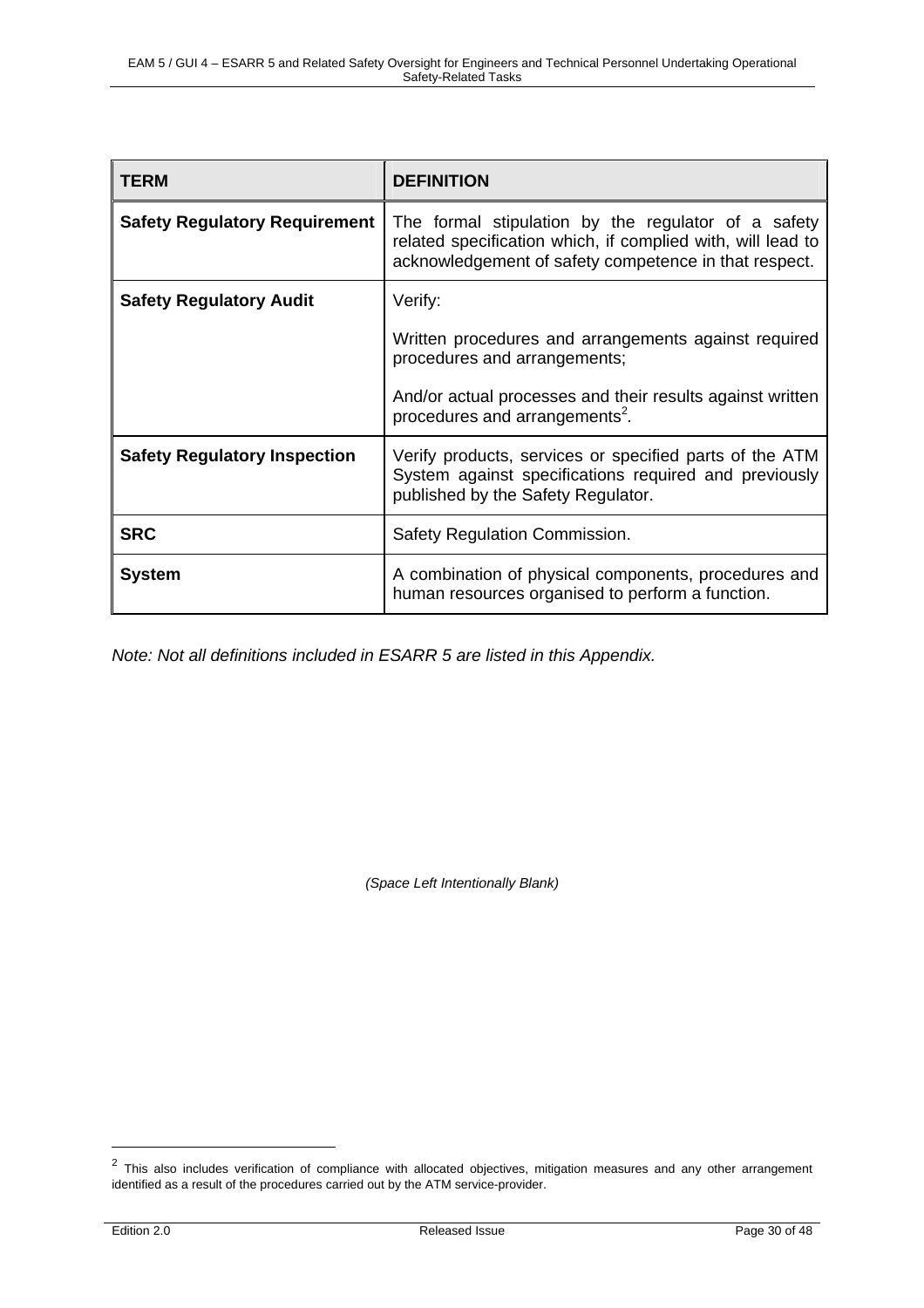# **APPENDIX B – GUIDANCE ON THE CRITERIA FOR THE ASSESSMENT OF COMPLIANCE WITH ESARR 5 FOR ENGINEERING AND TECHNICAL PERSONNEL UNDERTAKING OPERATIONAL SAFETY-RELATED TASKS**

This table has been produced to provide NSAs with guidance to support the development of criteria for the assessment of compliance with ESARR 5 for engineering and technical personnel undertaking operational safety-related tasks.

This material is of particular interest when developing a strategy to verify the implementation of ESARR 5-related requirements in the context of the certification and ongoing oversight of ANSPs against the Common Requirements established in Commission Regulation (EC) 2096/2005. As such, the table is referenced to in EAM 1 / GUI 5 'ESARR 1 in the Certification and Designation of Service Providers'.

This table also contains indications about the possible use of its contents by NSAs. In particular, it should be noted that this material only provides guidance on possible evidences and possible ways to evaluate them. The range of contents from this table that may support the NSA in a specific situation will normally depend upon the case. In particular, different approaches will be needed for initial and ongoing safety oversight. NSAs are expected to define their strategy regarding the necessary actions and level of verification consistently with the recommendations of EAM 1 / GUI 3 and EAM 1 / GUI 5. The evidences and ways to assess them will also depend on the implementing arrangements put in place by the ANSP to meet the requirement.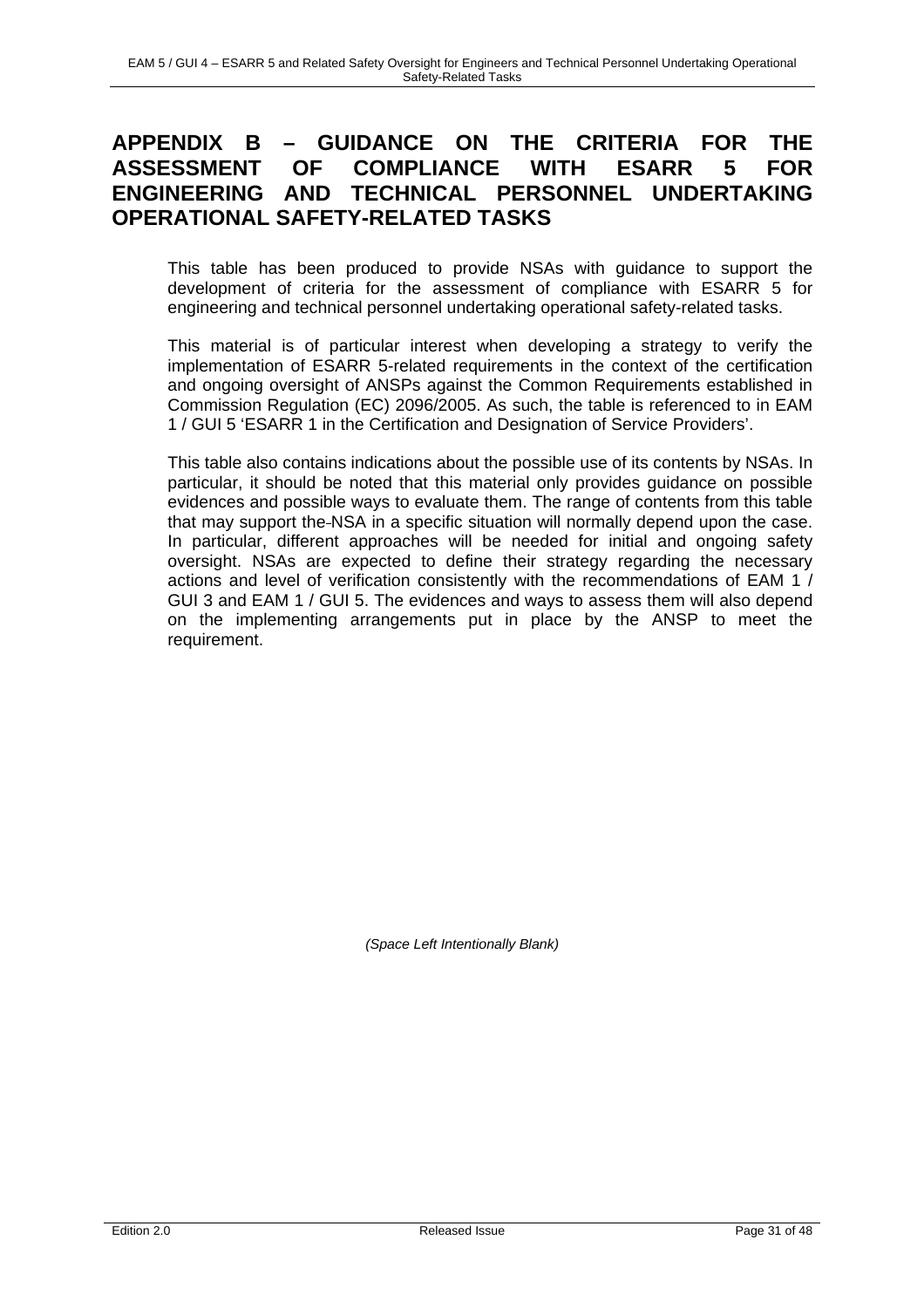| <b>ESARR 5</b><br><b>Reference</b> | <b>ESARR 5 provision</b> | <b>EC provisions intended</b><br>to transpose the<br><b>ESARR provision</b> | Evidence(s) | How could the evidence be assessed | <b>Comments/Notes</b> |
|------------------------------------|--------------------------|-----------------------------------------------------------------------------|-------------|------------------------------------|-----------------------|
|------------------------------------|--------------------------|-----------------------------------------------------------------------------|-------------|------------------------------------|-----------------------|

#### **NOTES ABOUT THE USE OF THIS TABLE**

- a) The table provides indications about evidences that can be expected to be found to show compliance with the requirement. These evidences illustrate a means, but not necessarily the only possible means, by which a requirement can be met.
- b) Guidance is also included about some possible ways to assess these evidences. Depending upon the case only a limited set of the actions proposed, or other alternative or additional actions, may be needed to assess the evidences under consideration. NSAs are expected to define their strategy regarding the necessary actions and level of verification in a manner consistent with the recommendations of EAM 1 / GUI 3 and EAM 1 / GUI 5. In particular, different approaches will be needed for initial and ongoing safety oversight.
- c) Indications of possible evidences are given not only regarding the existence of written arrangements/procedures but also in relation to their effective implementation. This latter aspect is normally demonstrated by means of evidences which exist after allowing a period for the effective operation of the written arrangements/procedures.
- d) Sampling is proposed to assess the effective implementation of various arrangements. As a general rule, it is recommended that samples include at least 10% of the units relevant to the case under consideration over a specific period of time. Wherever sampling is proposed, the comments/notes normally include an indication of the sampling unit.

| 5.3.2 | The operating<br>organisation shall: [] | <b>Common Requirements</b><br>Annex 2, 3.3<br>A provider of air traffic<br>services shall ensure []<br>including personnel of<br>subcontracted operating<br>organisations [] | Evidences with all bullets from<br>a) to $g$ ). | Check the points included in relation to all the bullets,<br>from a) to g) below. | <b>Operating Organisation</b><br>means any organisation that<br>fall within the jurisdiction of<br>the national ATM safety<br>regulatory body and<br>responsible for the provision<br>of engineering and technical<br>services supporting ATM<br>services.<br>(Note included in ESARR 5,<br>$5.3$ ).<br>Under this definition, the<br>ATM service provider itself<br>would be the operating<br>organisation when providing<br>its own technical support. If<br>engineering and technical |
|-------|-----------------------------------------|------------------------------------------------------------------------------------------------------------------------------------------------------------------------------|-------------------------------------------------|-----------------------------------------------------------------------------------|------------------------------------------------------------------------------------------------------------------------------------------------------------------------------------------------------------------------------------------------------------------------------------------------------------------------------------------------------------------------------------------------------------------------------------------------------------------------------------------|
|       |                                         |                                                                                                                                                                              |                                                 |                                                                                   | supporting services are not<br>provided by the ATM service<br>provider, the operating<br>organisation would be a<br>separate entity.                                                                                                                                                                                                                                                                                                                                                     |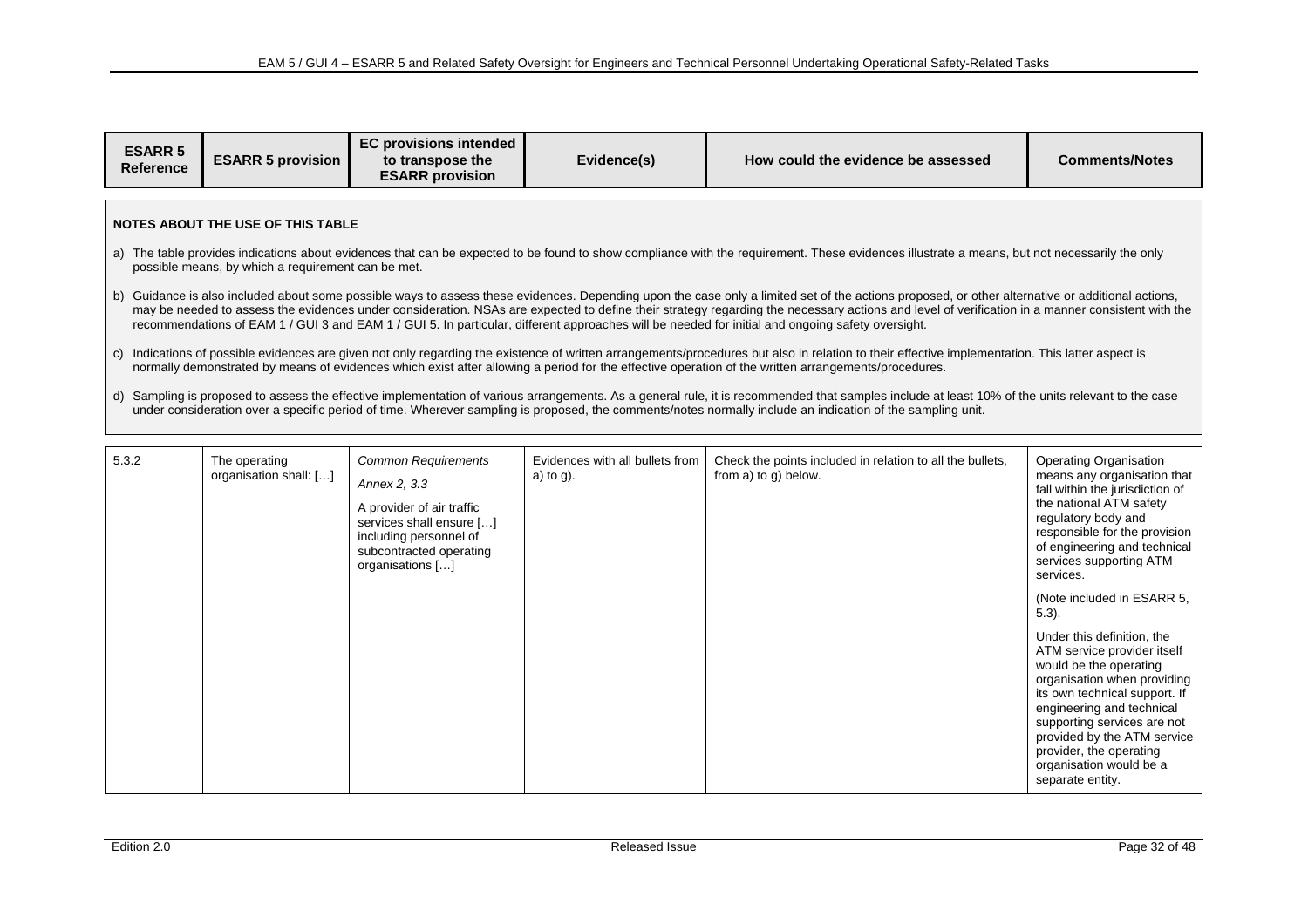| <b>ESARR 5</b><br><b>Reference</b> | <b>ESARR 5 provision</b>                                                                                                         | <b>EC provisions intended</b><br>to transpose the<br><b>ESARR provision</b>                                                                                                                                                                                                                                                                                                                                                                                                                                              | Evidence(s)                                                                                                                                                                                                                                                                            | How could the evidence be assessed                                                                                                                                                                               | <b>Comments/Notes</b>                                                                                                                                                                          |
|------------------------------------|----------------------------------------------------------------------------------------------------------------------------------|--------------------------------------------------------------------------------------------------------------------------------------------------------------------------------------------------------------------------------------------------------------------------------------------------------------------------------------------------------------------------------------------------------------------------------------------------------------------------------------------------------------------------|----------------------------------------------------------------------------------------------------------------------------------------------------------------------------------------------------------------------------------------------------------------------------------------|------------------------------------------------------------------------------------------------------------------------------------------------------------------------------------------------------------------|------------------------------------------------------------------------------------------------------------------------------------------------------------------------------------------------|
| 5.3.2 a)                           | ensure that technical<br>and engineering<br>personnel are properly<br>trained and qualified to<br>perform the assigned<br>tasks; | <b>Common Requirements</b><br>Annex 2, 3.3<br>ensure that technical and<br>engineering personnel<br>including personnel of<br>subcontracted operating<br>organisations who operate<br>and maintain ATM<br>equipment approved for its<br>operational use have and<br>maintain sufficient<br>knowledge and<br>understanding of the<br>services they are supporting,<br>of the actual and potential<br>effects of their work on the<br>safety of those services, and<br>of the appropriate working<br>limits to be applied. | Documentation describing the<br>organisation's approach to<br>training and qualification:<br>Training policy,<br>$\bullet$<br>Training<br>$\bullet$<br>plans/programmes,<br>Personnel qualification<br>$\bullet$<br>schemes and policies,<br>Other relevant<br>$\bullet$<br>documents. | Check the existence of sufficient documentation<br>describing the organisation's approach to training and<br>qualification.<br>Check the points included in relation to all the bullets,<br>from b) to g) below. | 5.3.2 b) to g) specify the<br>means to meet the obligation<br>to ensure that technical and<br>engineering personnel are<br>properly trained and<br>qualified to perform the<br>assigned tasks; |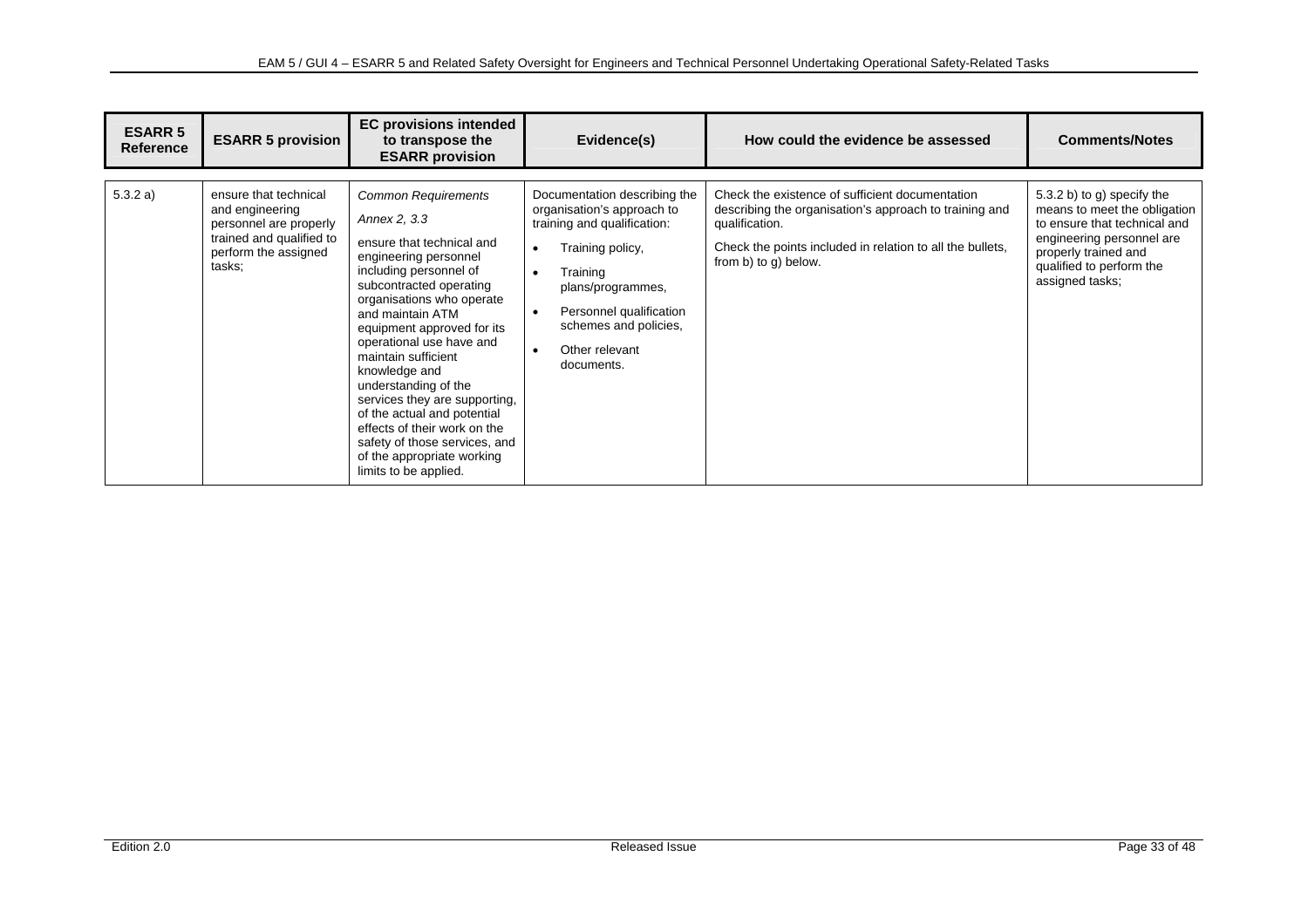| <b>ESARR 5</b><br><b>Reference</b> | <b>ESARR 5 provision</b>                                                                                                                                                                                                                                                                                                                                                                                                                                                                            | <b>EC provisions intended</b><br>to transpose the<br><b>ESARR provision</b>                                                                                                                                                                                                                                                                                                                                                                                                                                                                                             | Evidence(s)                                                                                                                                                                      | How could the evidence be assessed                                                                                                                                                                                                                                                                                                                                                                                                                                                                                                                                                                                                                                                                                                                                                                                                                                                                                      | <b>Comments/Notes</b>                                                                                                                                   |
|------------------------------------|-----------------------------------------------------------------------------------------------------------------------------------------------------------------------------------------------------------------------------------------------------------------------------------------------------------------------------------------------------------------------------------------------------------------------------------------------------------------------------------------------------|-------------------------------------------------------------------------------------------------------------------------------------------------------------------------------------------------------------------------------------------------------------------------------------------------------------------------------------------------------------------------------------------------------------------------------------------------------------------------------------------------------------------------------------------------------------------------|----------------------------------------------------------------------------------------------------------------------------------------------------------------------------------|-------------------------------------------------------------------------------------------------------------------------------------------------------------------------------------------------------------------------------------------------------------------------------------------------------------------------------------------------------------------------------------------------------------------------------------------------------------------------------------------------------------------------------------------------------------------------------------------------------------------------------------------------------------------------------------------------------------------------------------------------------------------------------------------------------------------------------------------------------------------------------------------------------------------------|---------------------------------------------------------------------------------------------------------------------------------------------------------|
| 5.3.2 b)                           | The operating<br>organisation shall<br>ensure that technical<br>and engineering<br>personnel:<br>have and maintain<br>sufficient knowledge<br>to ensure a sound<br>understanding of<br>the ATM service(s)<br>they are supporting,<br>and the actual and<br>potential effects of<br>their work on the<br>safety of those<br>service(s); and<br>have and maintain<br>ii)<br>sufficient knowledge<br>of the appropriate<br>working limits to be<br>applied when<br>performing safety<br>related tasks; | <b>Common Requirements</b><br>Annex 2, 3, 3<br><b>Common Requirements</b><br>Annex 2, 3.3<br>ensure that technical and<br>engineering personnel<br>including personnel of<br>subcontracted operating<br>organisations who operate<br>and maintain ATM<br>equipment approved for its<br>operational use have and<br>maintain sufficient<br>knowledge and<br>understanding of the<br>services they are supporting,<br>of the actual and potential<br>effects of their work on the<br>safety of those services, and<br>of the appropriate working<br>limits to be applied. | Training syllabus:<br>Training objectives.<br>$\bullet$<br>Records documenting the<br>implementation of training<br>activities:<br>Examination(s) and/or<br>reports/assessments. | Check if training objectives are documented and<br>include objectives with regard to:<br>ATM service(s) that ATSEPs have to support,<br>$\bullet$<br>Potential effect of ATSEPs tasks on the safety of<br>$\bullet$<br>those ATM services.<br>Working limits to be applied when performing<br>$\bullet$<br>tasks.<br>for initial and qualification training, refresher training,<br>and degraded situations training.<br>In a sample selected by the NSA amongst the training<br>reports/assessments for initial, qualification, refresher<br>and degraded situations training, check that:<br>The relevant training objective established in the<br>$\bullet$<br>syllabus with regard to:<br>The ATM service(s) that ATSEPs have to<br>$\circ$<br>support,<br>Potential effect of ATSEPs tasks on the<br>$\circ$<br>safety of those ATM services,<br>Working limits to be applied when<br>$\circ$<br>performing tasks. | (sampling unit = training<br>reports/assessment resulting<br>from training activities<br>intended from ATSEPs<br>within the operating<br>organisation). |
|                                    |                                                                                                                                                                                                                                                                                                                                                                                                                                                                                                     |                                                                                                                                                                                                                                                                                                                                                                                                                                                                                                                                                                         |                                                                                                                                                                                  | have been assessed for each report/assessment.                                                                                                                                                                                                                                                                                                                                                                                                                                                                                                                                                                                                                                                                                                                                                                                                                                                                          |                                                                                                                                                         |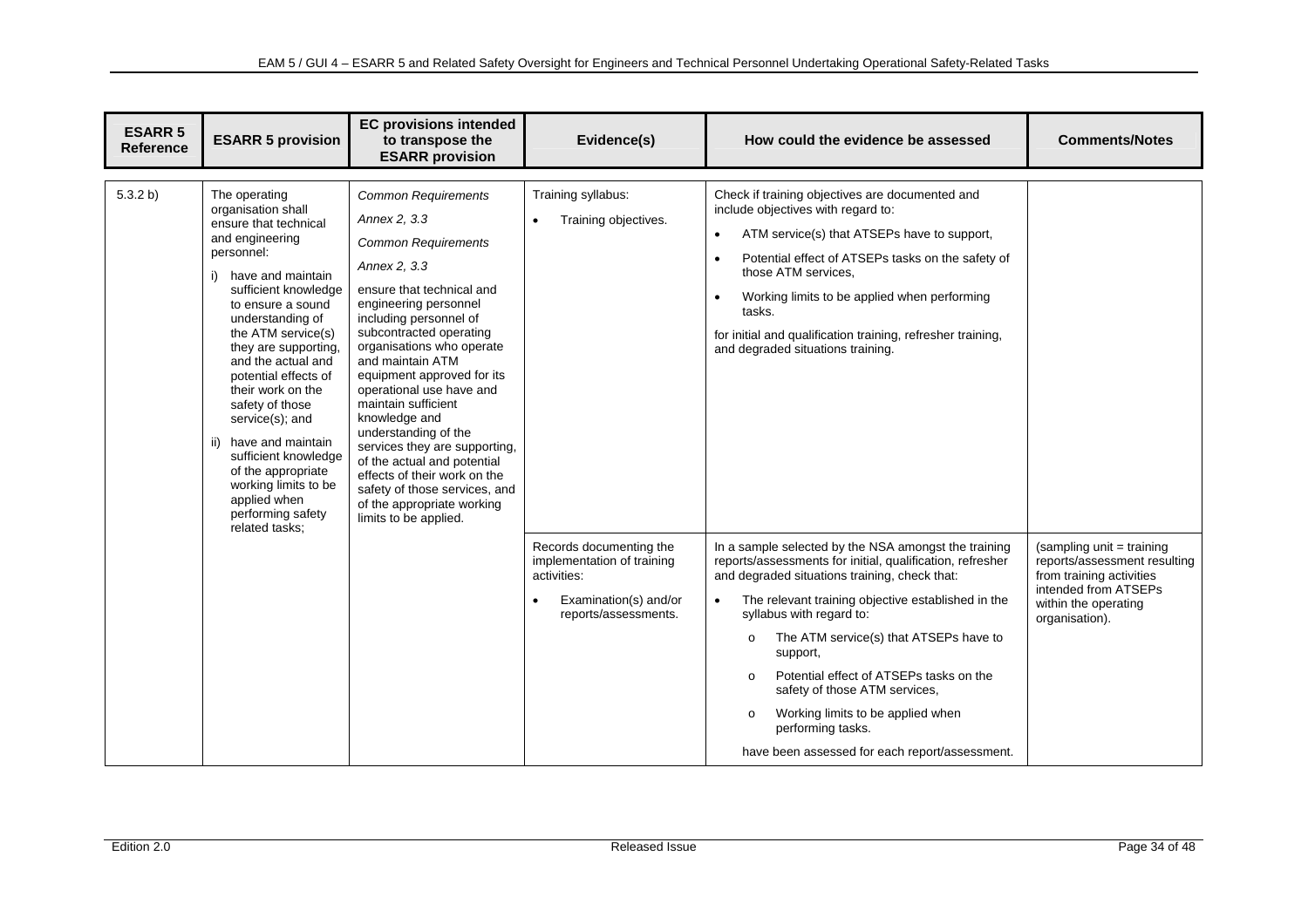| <b>ESARR 5</b><br><b>Reference</b> | <b>ESARR 5 provision</b>                                                                                                                                                                                                         | <b>EC provisions intended</b><br>to transpose the<br><b>ESARR provision</b>                                                                                                                                                                                     | Evidence(s)                                                                                                                                                                                                                                                                                                                          | How could the evidence be assessed                                                                                                                                                                                                                                                                                                                                                                                                  | <b>Comments/Notes</b>                              |
|------------------------------------|----------------------------------------------------------------------------------------------------------------------------------------------------------------------------------------------------------------------------------|-----------------------------------------------------------------------------------------------------------------------------------------------------------------------------------------------------------------------------------------------------------------|--------------------------------------------------------------------------------------------------------------------------------------------------------------------------------------------------------------------------------------------------------------------------------------------------------------------------------------|-------------------------------------------------------------------------------------------------------------------------------------------------------------------------------------------------------------------------------------------------------------------------------------------------------------------------------------------------------------------------------------------------------------------------------------|----------------------------------------------------|
|                                    |                                                                                                                                                                                                                                  |                                                                                                                                                                                                                                                                 | Personnel qualification<br>schemes and policy:<br>Elements describing the<br>ATM services and<br>criteria for assigned<br>tasks,<br>Elements describing<br>$\bullet$<br>working limits and other<br>relevant conditions,<br>Other relevant<br>$\bullet$<br>documents.<br>Records documenting the<br>application of the qualification | Check whether the personnel qualification schemes<br>and policies include:<br>Qualification criteria defined for the ATM services<br>$\bullet$<br>to be supported,<br>Means to define appropriate working limits to be<br>$\bullet$<br>applied by qualified and non-qualified ATSEPs<br>when performing their tasks.<br>In a sample selected by the NSA amongst ATSEPs<br>working at different units/facilities, check whether each | (sampling unit = ATSEP<br>working in the operating |
|                                    |                                                                                                                                                                                                                                  |                                                                                                                                                                                                                                                                 | schemes and policies to<br>individuals.                                                                                                                                                                                                                                                                                              | ATSEP in the sample:<br>Has a qualification associated with the ATM<br>service(s) he is actually supporting,<br>Works within the working limits to be applied when<br>$\bullet$<br>performing the tasks he/she is actually conducting.                                                                                                                                                                                              | organisation).                                     |
| 5.3.2 c)                           | ensure that, in relation<br>to engineering and<br>technical personnel,<br>evidence exists, is<br>documented by the<br>Operating<br>Organisation, and is<br>available to the<br><b>Designated Authority</b><br>on request, of the | <b>Common Requirements</b><br>Annex 2, 3.3<br>With regard to the personnel<br>involved in safety related<br>tasks including personnel of<br>subcontracted operating<br>organisations, the provider<br>of air traffic services shall<br>document the adequacy of | Documentation system.                                                                                                                                                                                                                                                                                                                | Check that:<br>A documentation system is in existence to ensure<br>$\bullet$<br>that relevant evidence is documented by the<br>Operating Organisation,<br>The documentation systems covers the areas and<br>records to be kept in relation to the points in 5.3.2<br>c) i) to $vi$ ).<br>Documentation control procedures in place.<br>$\bullet$                                                                                    |                                                    |
|                                    | arrangements, and of<br>personnel qualifications<br>to perform their safety<br>related tasks, with<br>particular regard to:                                                                                                      | adequacy of personnel<br>the competence of the<br>personnel; []                                                                                                                                                                                                 | Evidences with regard to<br>5.3.2 b) above and 5.3.2 c)<br>from i) to vi) below.                                                                                                                                                                                                                                                     | Check the points included in relation to 5.3.2 b) above<br>and 5.3.2 c) from i) to vi) below.                                                                                                                                                                                                                                                                                                                                       |                                                    |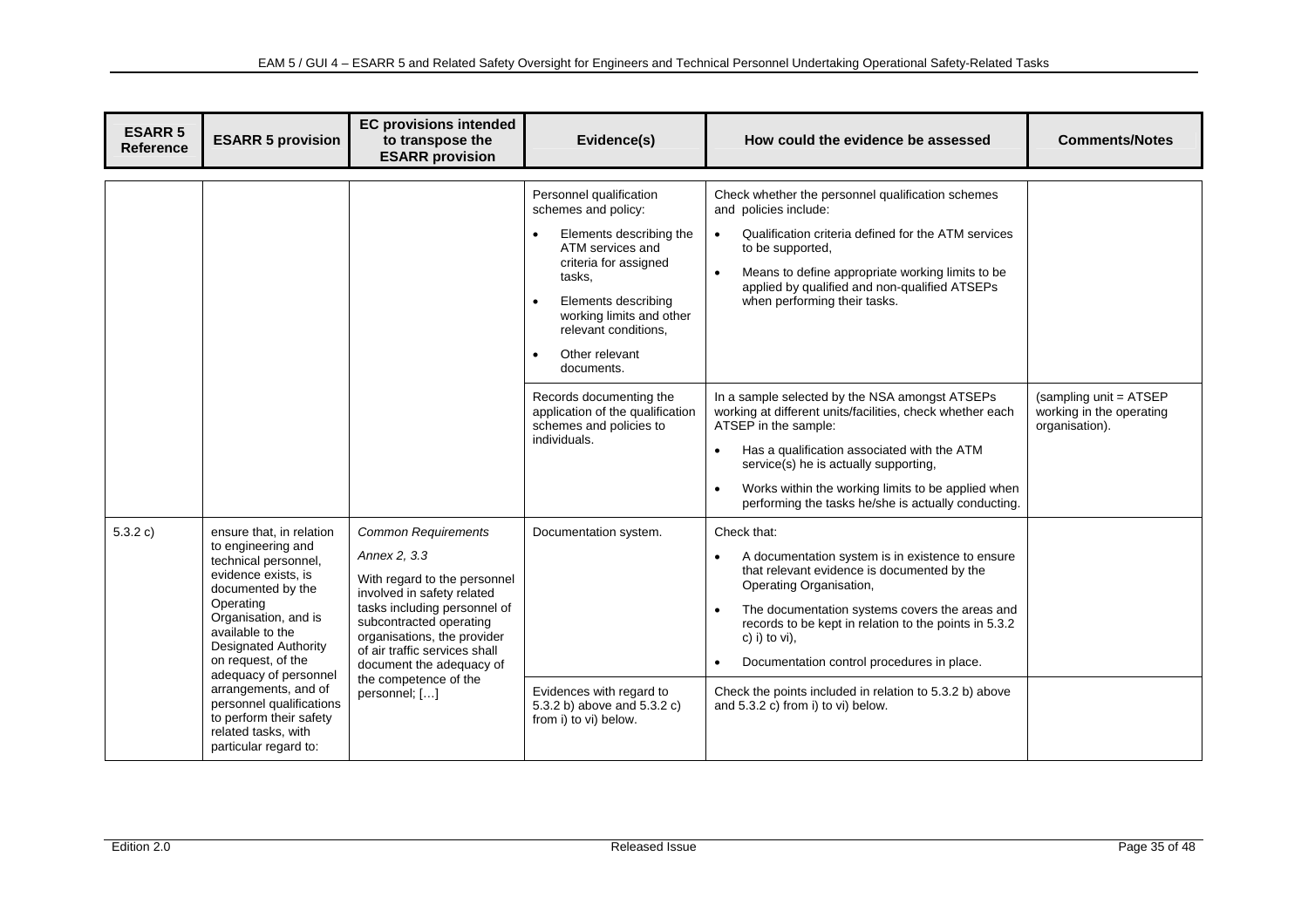| <b>ESARR 5</b><br><b>Reference</b> | <b>ESARR 5 provision</b>                                                                                                                                                                                                       | <b>EC provisions intended</b><br>to transpose the<br><b>ESARR provision</b>                                                                               | Evidence(s)                                                                                                                                                                                                                                              | How could the evidence be assessed                                                                                                                                                                                                                                                                                                                                                                                                                                                                                                                                                                                                                                                                                                                                                                                                                                                                                                                                                        | <b>Comments/Notes</b>                                                    |
|------------------------------------|--------------------------------------------------------------------------------------------------------------------------------------------------------------------------------------------------------------------------------|-----------------------------------------------------------------------------------------------------------------------------------------------------------|----------------------------------------------------------------------------------------------------------------------------------------------------------------------------------------------------------------------------------------------------------|-------------------------------------------------------------------------------------------------------------------------------------------------------------------------------------------------------------------------------------------------------------------------------------------------------------------------------------------------------------------------------------------------------------------------------------------------------------------------------------------------------------------------------------------------------------------------------------------------------------------------------------------------------------------------------------------------------------------------------------------------------------------------------------------------------------------------------------------------------------------------------------------------------------------------------------------------------------------------------------------|--------------------------------------------------------------------------|
| $5.3.2 c$ ) i)                     | [] the availability of<br>sufficient personnel<br>competence assigned<br>to operational safety<br>related tasks, and<br>conformance with<br>regulatory provisions<br>invoked by section<br>5.3.1. para. b above;<br>$[\ldots]$ | <b>Common Requirements</b><br>Annex 2, 3.3<br>[] the rostering<br>arrangements in place to<br>ensure sufficient capacity<br>and continuity of service; [] | Documentation related to the<br>availability of personnel:<br>Assessment of<br>$\bullet$<br>personnel needed,<br>List of qualified and non-<br>qualified personnel,<br>Rostering arrangements,<br>$\bullet$<br>Other relevant<br>$\bullet$<br>documents. | Check that:<br>There is a documented assessment identifying the<br>$\bullet$<br>number of qualified personnel needed to perform<br>the operational safety related tasks.<br>The needs identified correspond with the actual<br>$\bullet$<br>number and qualification of personnel performing<br>assigned tasks for ATM equipment approved for<br>operational use.<br>How many non-qualified personnel were under<br>$\bullet$<br>supervision for the last five years and whether the<br>number was in conformance with the identified<br>needs for personnel.<br>The correspondence between the criteria and the<br>$\bullet$<br>qualifications of personnel performing the<br>assigned tasks.<br>There is a process for the planning of personnel<br>$\bullet$<br>within the watch rosters consistently with the<br>criteria and the qualification of personnel<br>available.<br>Compliance with provisions defined by the<br>$\bullet$<br>Designated Authority as a result of 5.3.1 b). |                                                                          |
|                                    |                                                                                                                                                                                                                                |                                                                                                                                                           | Records documenting the<br>application of rostering<br>arrangements:<br>Rosters.<br>$\bullet$<br>Other relevant<br>$\bullet$<br>documents.                                                                                                               | In a sample of watch rosters selected by the NSA,<br>check that:<br>The planning conformed the relevant<br>$\bullet$<br>arrangements,<br>The personnel included covered the needs for<br>$\bullet$<br>personnel meeting the criteria for the tasks<br>concerned.<br>for each watch roster in the sample.                                                                                                                                                                                                                                                                                                                                                                                                                                                                                                                                                                                                                                                                                  | (sampling unit = watch roster<br>used in the operating<br>organisation). |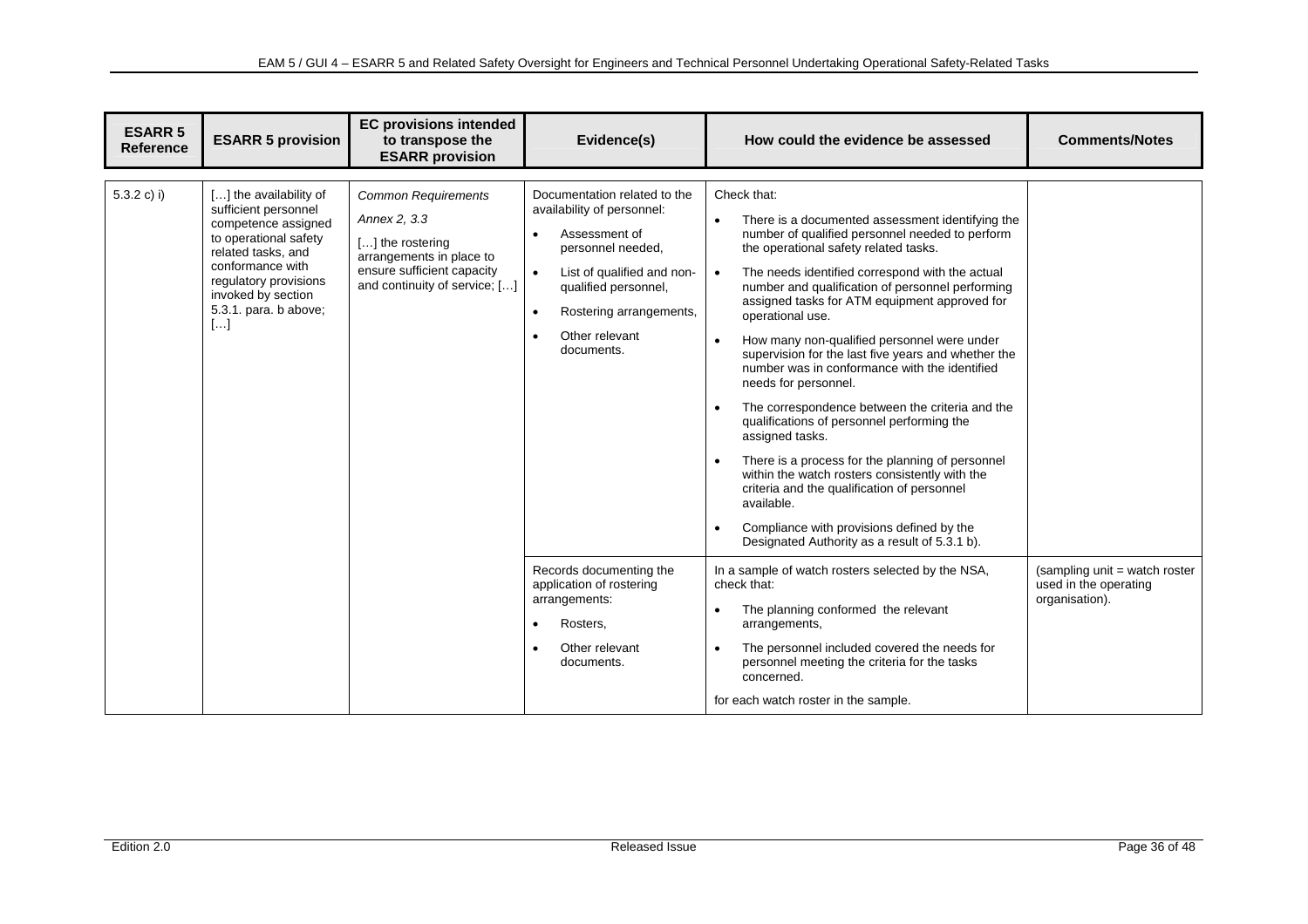| <b>ESARR 5</b><br><b>Reference</b> | <b>ESARR 5 provision</b>                                                                                                                                                                               | <b>EC provisions intended</b><br>to transpose the<br><b>ESARR</b> provision                              | Evidence(s)                                                                                                                                                                          | How could the evidence be assessed                                                                                                                                                                                                                                                                                                                                                                                                                                                                                                                                                                                                                                                                                                                                                                                                                                                                                                                                                                                                                                                                                                                                                                                                                                                                                                                  | <b>Comments/Notes</b> |
|------------------------------------|--------------------------------------------------------------------------------------------------------------------------------------------------------------------------------------------------------|----------------------------------------------------------------------------------------------------------|--------------------------------------------------------------------------------------------------------------------------------------------------------------------------------------|-----------------------------------------------------------------------------------------------------------------------------------------------------------------------------------------------------------------------------------------------------------------------------------------------------------------------------------------------------------------------------------------------------------------------------------------------------------------------------------------------------------------------------------------------------------------------------------------------------------------------------------------------------------------------------------------------------------------------------------------------------------------------------------------------------------------------------------------------------------------------------------------------------------------------------------------------------------------------------------------------------------------------------------------------------------------------------------------------------------------------------------------------------------------------------------------------------------------------------------------------------------------------------------------------------------------------------------------------------|-----------------------|
| 5.3.2 c) ii) iii)                  | [] ii) the Operating<br>Organisation's<br>personnel qualification<br>schemes and policy;<br>ii) the competence,<br>specialisation and<br>recency of the<br>Operating<br>Organisation's<br>personnel;[] | <b>Common Requirements</b><br>Annex 2, 3.3<br>[] the personnel<br>qualification schemes and<br>policy [] | Personnel qualification<br>schemes and policies:<br>Policy and principles,<br>$\bullet$<br>Criteria for assigned<br>$\bullet$<br>tasks,<br>Other relevant<br>$\bullet$<br>documents. | Check the existence of a personnel qualification<br>schemes and policies. Review them to check:<br>Whether qualification criteria are defined and<br>$\bullet$<br>documented for personnel performing operational<br>safety-related tasks,<br>The correspondence between personnel<br>$\bullet$<br>qualification and the training undertaken,<br>Whether conditions are set up for on-going<br>$\bullet$<br>competence (e.g. minimum number of hours on<br>ATM equipment approved for operational use,<br>periodical assessments, periodical training,<br>refresher and degraded situation training, etc.)<br>and for not meeting the on-going competence<br>requirements (how to resume normal activity after<br>not meeting on going competence),<br>Whether assessments are conducted by<br>$\bullet$<br>designated persons,<br>Whether qualifications are set up for personnel<br>undertaking conversional training and<br>developmental training,<br>Whether criteria are set up for personnel that may<br>$\bullet$<br>supervise (i.e. competence and appropriate<br>experience) non-qualified personnel,<br>Whether there are arrangements with regard to<br>non-qualified personnel working under<br>supervision,<br>Whether there is an assessment (on going and/or<br>final) for non-qualified personnel in order to<br>become qualified. |                       |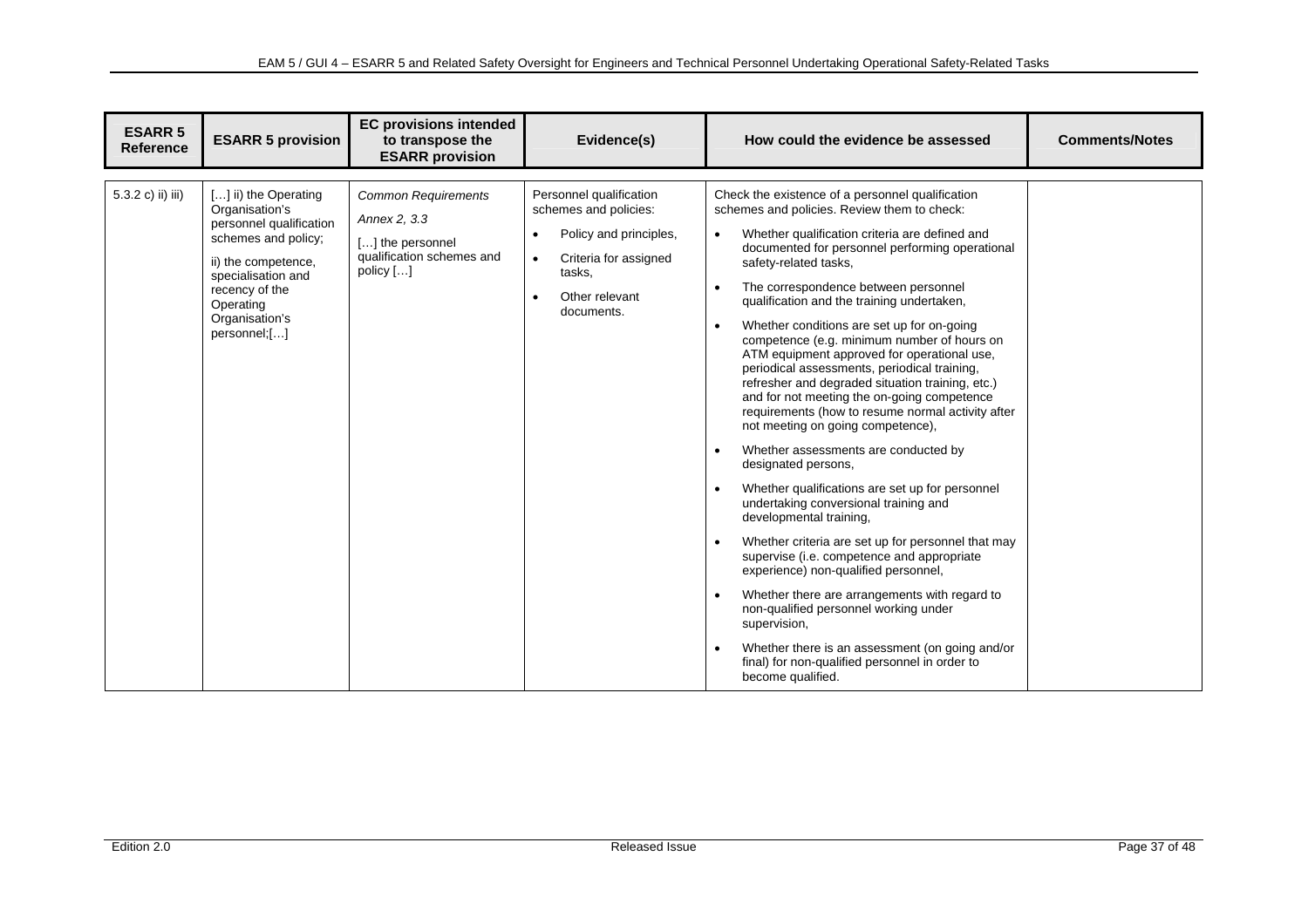| <b>ESARR 5</b><br><b>Reference</b> | <b>ESARR 5 provision</b>                                                         | <b>EC provisions intended</b><br>to transpose the<br><b>ESARR provision</b>                                           | Evidence(s)                                                                                          | How could the evidence be assessed                                                                                                                                                                                                                                                                                                                                                                                                                                                                                                                                                                                                                                                                                                                                                                                    | <b>Comments/Notes</b>                                                 |
|------------------------------------|----------------------------------------------------------------------------------|-----------------------------------------------------------------------------------------------------------------------|------------------------------------------------------------------------------------------------------|-----------------------------------------------------------------------------------------------------------------------------------------------------------------------------------------------------------------------------------------------------------------------------------------------------------------------------------------------------------------------------------------------------------------------------------------------------------------------------------------------------------------------------------------------------------------------------------------------------------------------------------------------------------------------------------------------------------------------------------------------------------------------------------------------------------------------|-----------------------------------------------------------------------|
|                                    |                                                                                  |                                                                                                                       | Records documenting the<br>application of the qualification<br>schemes and policy to<br>individuals. | In a sample selected by the NSA amongst ATSEPs<br>working at different units/facilities, check for each<br>ATSEP in the sample:<br>Correspondence between the criteria and the<br>qualifications of the ATSEP conducting assigned<br>tasks.<br>Correspondence between the qualification and the<br>training followed,<br>Whether the assessments (theoretical and<br>$\bullet$<br>practical) established in the qualification scheme<br>where conducted.                                                                                                                                                                                                                                                                                                                                                              | (sampling unit = ATSEP)<br>working in the operating<br>organisation). |
| 5.3.2 c) iv)                       | [] the Operating<br>Organisation's<br>personnel training<br>policy and plans; [] | <b>Common Requirements</b><br>Annex 2, 3.3<br>[] the personnel training<br>policy, training plans and<br>records $[]$ | Training policy.                                                                                     | Check that training policy statements, properly<br>documented and endorsed by management, exist to<br>establish:<br>The approach to ATSEPs training in relation to<br>their career starting from recruitment,<br>That each position is associated with an initial<br>qualification, equipment/system rating training,<br>periodical and refresher training, and degraded<br>situations training,<br>Conversion training and developmental training,<br>$\bullet$<br>That refresher training and degraded situations<br>training is done periodically,<br>A process for on-going competence that includes<br>both periodical training (refresher and degraded<br>situation training), number of working hours on<br>ATM equipment approved for operational use,<br>periodical assessments (theoretical and practical). |                                                                       |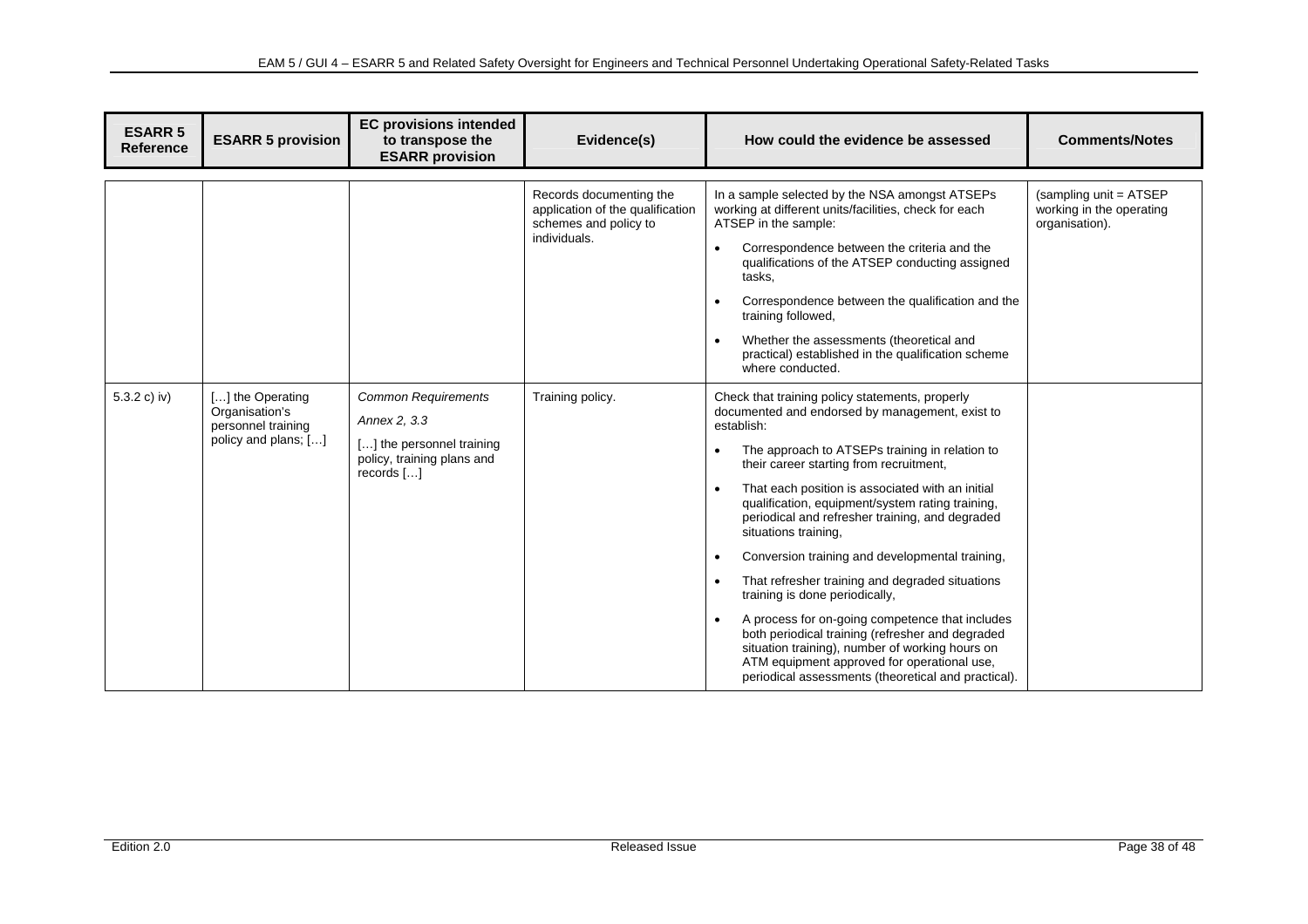| <b>ESARR 5</b><br><b>Reference</b> | <b>ESARR 5 provision</b> | <b>EC provisions intended</b><br>to transpose the<br><b>ESARR</b> provision | Evidence(s)                                                                                                                                                                                                                                                                                                              | How could the evidence be assessed                                                                                                                                                                                                                                                                                                                                                                                                                                                                                                                                                                                                                                                                                                                                                                                                                                                                                                                                                                                                                                             | <b>Comments/Notes</b>                                                                               |
|------------------------------------|--------------------------|-----------------------------------------------------------------------------|--------------------------------------------------------------------------------------------------------------------------------------------------------------------------------------------------------------------------------------------------------------------------------------------------------------------------|--------------------------------------------------------------------------------------------------------------------------------------------------------------------------------------------------------------------------------------------------------------------------------------------------------------------------------------------------------------------------------------------------------------------------------------------------------------------------------------------------------------------------------------------------------------------------------------------------------------------------------------------------------------------------------------------------------------------------------------------------------------------------------------------------------------------------------------------------------------------------------------------------------------------------------------------------------------------------------------------------------------------------------------------------------------------------------|-----------------------------------------------------------------------------------------------------|
|                                    |                          |                                                                             | Training plans/programmes.                                                                                                                                                                                                                                                                                               | Check that:<br>Training plans/programmes have been in<br>$\bullet$<br>existence for the last two or three years,<br>Training plans/programmes cover training from<br>recruitment up to full qualification, refresher<br>training, degraded situations training, conversion<br>training and developmental training,<br>Refresher training and degraded situations<br>training has been done planned/programme as<br>described in the training policy.                                                                                                                                                                                                                                                                                                                                                                                                                                                                                                                                                                                                                           |                                                                                                     |
|                                    |                          |                                                                             | Records documenting the<br>implementation of training<br>activities<br>Regarding attendance,<br>$\bullet$<br>Examination(s) and/or<br>$\bullet$<br>reports/assessments,<br>$\bullet$<br>Regarding qualifications<br>obtained/recognised,<br>Personnel records.<br>$\bullet$<br>Other relevant<br>$\bullet$<br>documents. | Check the existence of training records documenting<br>attendance, examination(s) and/or<br>reports/assessments during and/or at the end of each<br>activity and qualification obtained or recognised. More<br>specifically, check the existence of records in relation<br>to:<br>Initial training and qualification training,<br>$\bullet$<br>Equipment/system rating training,<br>$\bullet$<br>Periodical refresher training and degraded<br>situations training,<br>Conversion training and developmental training,<br>$\bullet$<br>In a sample selected by the NSA amongst the training<br>activities planned/programmed in the last two years,<br>check whether each activity in the sample:<br>Was completed in accordance with the training<br>plans/programmes,<br>Conformed to the scope, duration, attendance and<br>other relevant aspects required in the training<br>policy and plan/programme.<br>Check also whether refresher training and the training<br>on degraded situations is effectively conducted<br>periodically as described in the training policy. | (sampling unit = training<br>activity intended for ATSEPs<br>and planned in the last two<br>years). |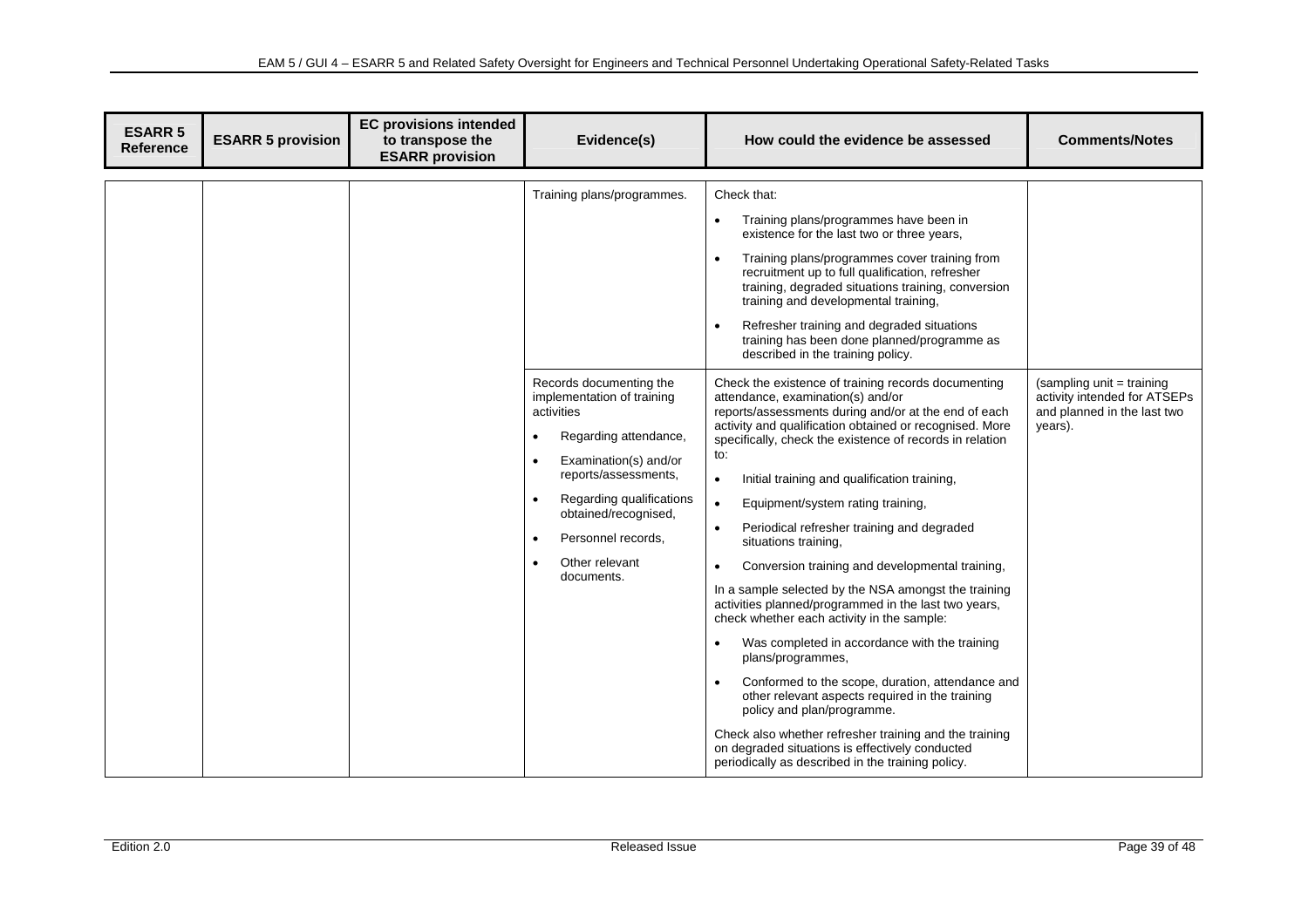| <b>ESARR 5</b><br><b>Reference</b> | <b>ESARR 5 provision</b>                                                                                     | <b>EC provisions intended</b><br>to transpose the<br><b>ESARR provision</b>                                                                                                                                                                                                                                                                                                                                                                                                                                                                                                                                                                     | Evidence(s)                                                                                                                                                                                                                                            | How could the evidence be assessed                                                                                                                                                                                                                                                                                                                                                                                                                          | <b>Comments/Notes</b> |
|------------------------------------|--------------------------------------------------------------------------------------------------------------|-------------------------------------------------------------------------------------------------------------------------------------------------------------------------------------------------------------------------------------------------------------------------------------------------------------------------------------------------------------------------------------------------------------------------------------------------------------------------------------------------------------------------------------------------------------------------------------------------------------------------------------------------|--------------------------------------------------------------------------------------------------------------------------------------------------------------------------------------------------------------------------------------------------------|-------------------------------------------------------------------------------------------------------------------------------------------------------------------------------------------------------------------------------------------------------------------------------------------------------------------------------------------------------------------------------------------------------------------------------------------------------------|-----------------------|
| 5.3.2 c) $v$ )                     | [] the Operating<br>Organisation's<br>personnel training<br>records; $[]$                                    | <b>Common Requirements</b><br>Annex 2, 3.3<br>[] A provider of air traffic<br>services shall maintain a<br>register of information on the<br>numbers, status and<br>deployment of the personnel<br>involved in safety related<br>tasks. The register shall:<br>(a) identify the accountable<br>managers for safety related<br>functions;<br>(b) record the relevant<br>qualifications of technical<br>and operational personnel,<br>against required skills and<br>competence requirements;<br>(c) specify the locations and<br>duties to which technical and<br>operational personnel are<br>assigned, including any<br>rostering methodology. | Records documenting the<br>implementation of training<br>activities:<br>Personnel records.<br>$\bullet$                                                                                                                                                | Check the existence of personnel records for each<br>ATSEP working in the operating organisation.<br>In a sample selected by the NSA amongst the ATSEPs<br>working in the operating organisation, check whether:<br>Records are created, kept and maintained; and<br>$\bullet$<br>Document relevant information with regard to<br>$\bullet$<br>qualification, training and identification of tasks<br>assigned, including:<br>of each person in the sample. |                       |
| 5.3.2 c) vi)                       | [] the Operating<br>Organisation's<br>arrangements for the<br>supervision of non-<br>qualified personnel; [] | <b>Common Requirements</b><br>Annex 2, 3.3<br>[] as well as arrangements<br>for the supervision of non-<br>qualified personnel []                                                                                                                                                                                                                                                                                                                                                                                                                                                                                                               | Procedures/arrangements for<br>supervision of non-qualified<br>personnel:<br>Assessment of non-<br>$\bullet$<br>qualified personnel,<br>Arrangements for work<br>$\bullet$<br>under supervision of<br>qualified personnel,<br>Other relevant elements. | Check that procedures/arrangements are in place to<br>ensure that non-qualified personnel conduct tasks<br>under appropriate supervision.                                                                                                                                                                                                                                                                                                                   |                       |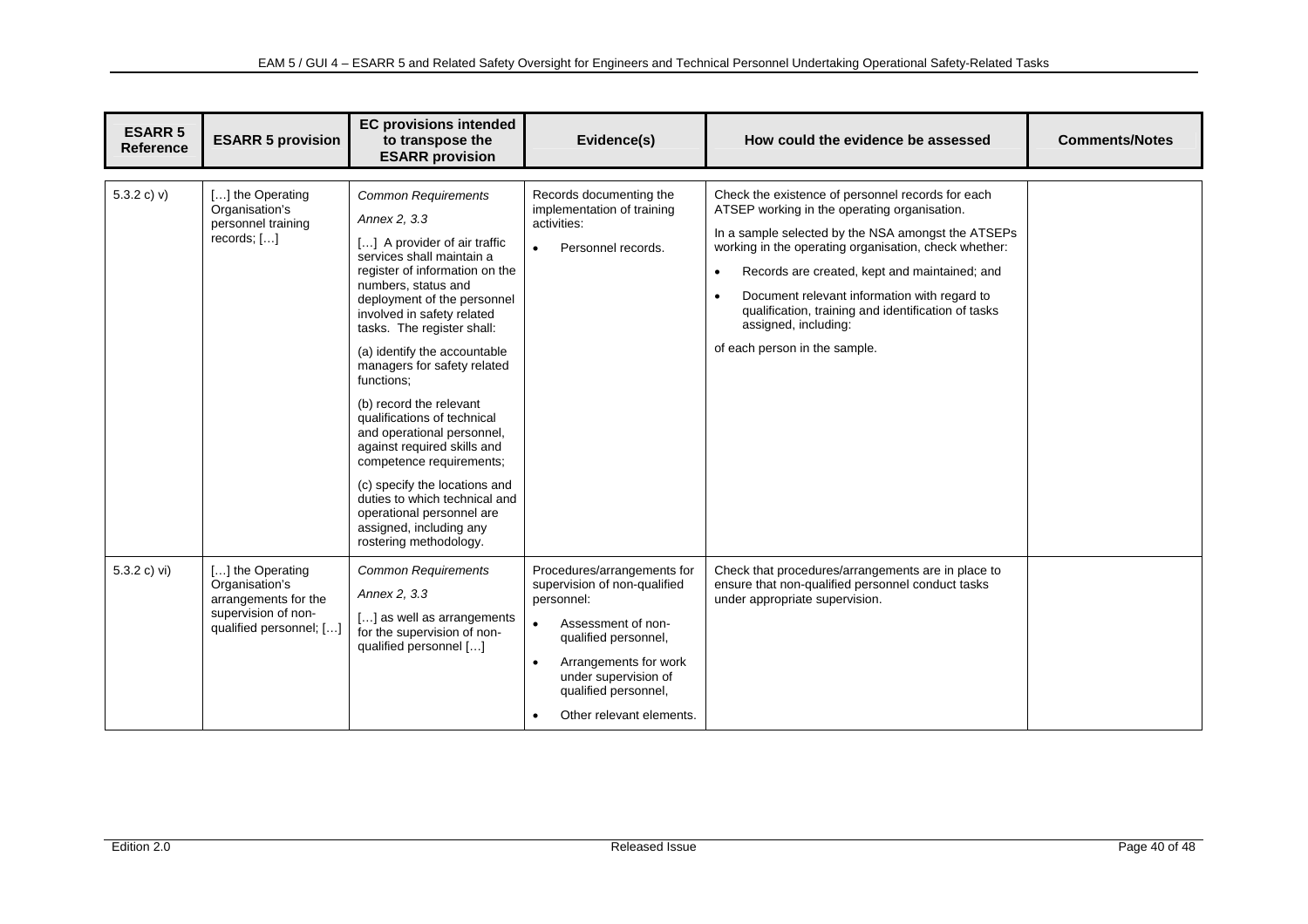| <b>ESARR 5</b><br><b>Reference</b> | <b>ESARR 5 provision</b> | <b>EC provisions intended</b><br>to transpose the<br><b>ESARR provision</b> | Evidence(s)                                                                         | How could the evidence be assessed                                                                                                                                                                                                                                                                                                  | <b>Comments/Notes</b>                                                                 |
|------------------------------------|--------------------------|-----------------------------------------------------------------------------|-------------------------------------------------------------------------------------|-------------------------------------------------------------------------------------------------------------------------------------------------------------------------------------------------------------------------------------------------------------------------------------------------------------------------------------|---------------------------------------------------------------------------------------|
|                                    |                          |                                                                             | Records documenting the<br>result of the supervision of<br>non-qualified personnel. | In a sample of non-qualified personnel working in the<br>operating organisation selected by the NSA, check that:<br>All actions conformed with the relevant<br>procedures/arrangements,<br>Assessment took place as applicable,<br>Tasks are conducted under appropriate<br>supervision.<br>for each person included in the sample. | $(sampling unit = non-$<br>qualified person working in<br>the operating organisation) |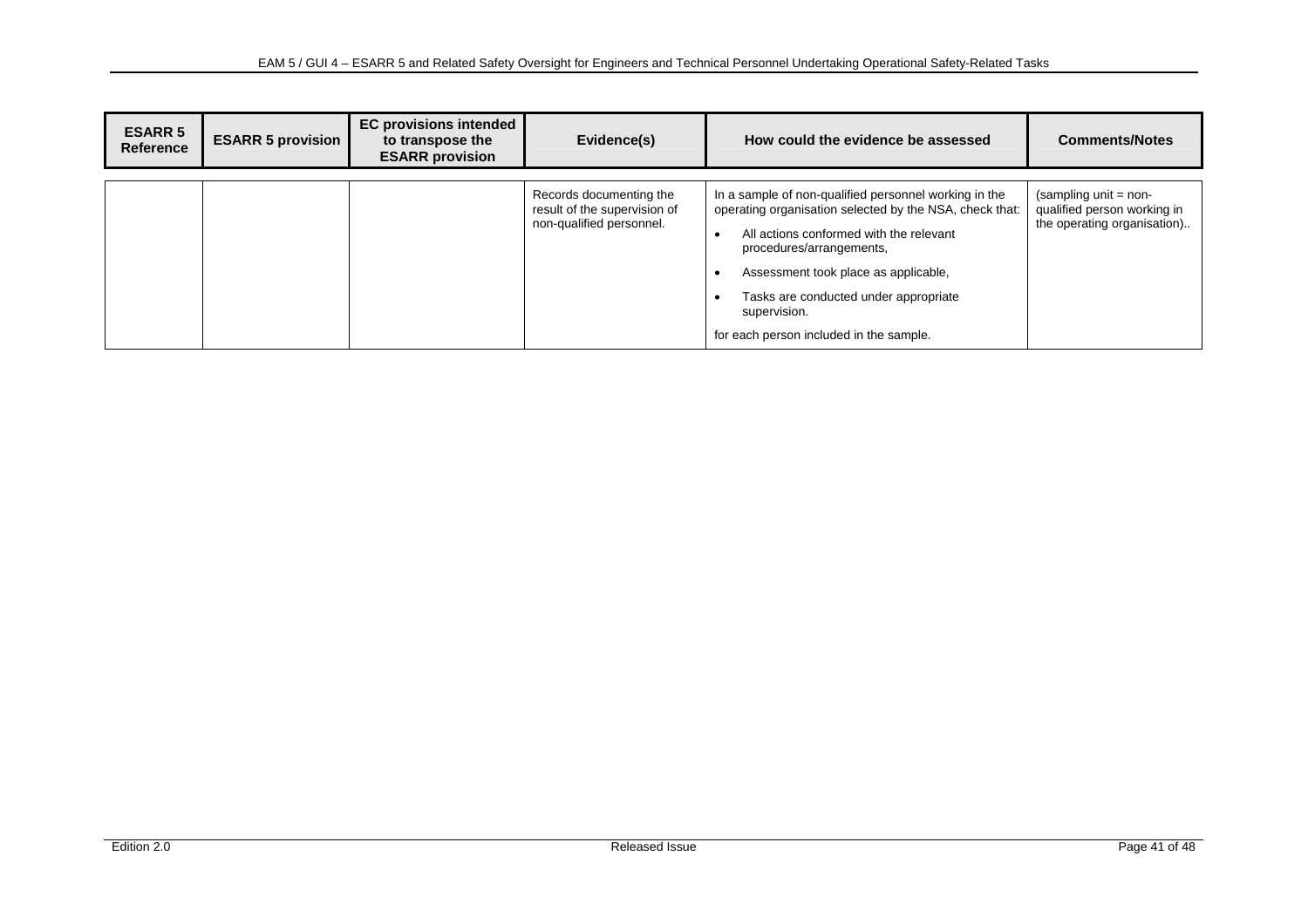| <b>ESARR 5</b><br><b>Reference</b> | <b>ESARR 5 provision</b>                                                                                                                                                                                                                                                                                                                                      | <b>EC provisions intended</b><br>to transpose the<br><b>ESARR provision</b>                                                                                             | Evidence(s)                                                       | How could the evidence be assessed                                                                                                                                                                                                                                                                                                                                                                                                                                                                                                                                                                                                                                                                                                                                                                                                                                                                                                                                                                                                                                                                                                                                                                                                                                                                                                                                                                                                                                                                                                                                                                                             | <b>Comments/Notes</b> |
|------------------------------------|---------------------------------------------------------------------------------------------------------------------------------------------------------------------------------------------------------------------------------------------------------------------------------------------------------------------------------------------------------------|-------------------------------------------------------------------------------------------------------------------------------------------------------------------------|-------------------------------------------------------------------|--------------------------------------------------------------------------------------------------------------------------------------------------------------------------------------------------------------------------------------------------------------------------------------------------------------------------------------------------------------------------------------------------------------------------------------------------------------------------------------------------------------------------------------------------------------------------------------------------------------------------------------------------------------------------------------------------------------------------------------------------------------------------------------------------------------------------------------------------------------------------------------------------------------------------------------------------------------------------------------------------------------------------------------------------------------------------------------------------------------------------------------------------------------------------------------------------------------------------------------------------------------------------------------------------------------------------------------------------------------------------------------------------------------------------------------------------------------------------------------------------------------------------------------------------------------------------------------------------------------------------------|-----------------------|
| 5.3.2 d)                           | The operating<br>organisation shall<br>ensure that individual<br>technical and<br>engineering personnel<br>must not undertake the<br>assigned operational<br>safety related tasks if<br>the Operating<br>Organisation knows or<br>suspects that the<br>physical or mental<br>condition of the<br>individual renders them<br>unfit to undertake such<br>tasks. | <b>Common Requirements</b><br>Annex 2, 3.3<br>It shall have procedures in<br>place for cases where the<br>physical or mental condition<br>of the personnel is in doubt. | Procedures/arrangements<br>regarding medical fitness of<br>ATSEP. | Check that documented procedures/arrangements are<br>in place to ensure that personnel do not conduct safety<br>related tasks if physical or mental condition is in doubt.<br>More specifically check that:<br>There is an identification of physical and/or mental<br>condition(s) under which an individual ATSEP is<br>considered unfit for the assigned tasks,<br>Provisions exist to obtain medical fitness reports,<br>$\bullet$<br>Provisions exist for regular medical checks,<br>$\bullet$<br>Provisions exist for supplementary checks to be<br>$\bullet$<br>conducted in cases where ATSEPs have been<br>found in physical and/or mental condition(s) that<br>render him/her unfit for the assigned tasks,<br>The procedures/arrangements address situations<br>$\bullet$<br>where:<br>The operating organisation is being made<br>$\circ$<br>aware of any physical or mental condition of<br>an ATSEP that render him/her unfit to<br>undertake the assigned tasks;<br>The shift supervisor suspects on solid<br>$\circ$<br>grounds that an ATSEP is unfit for the tasks<br>assigned;<br>An ATSEP informs about any physical or<br>$\Omega$<br>mental condition that would render him/her<br>unfit to undertake assigned tasks.<br>The procedures/arrangements establish that the<br>$\bullet$<br>ATSEP having such medical condition will be<br>withdrawn from the assigned tasks until he/she is<br>fully recovered,<br>The procedures/arrangements establish that the<br>ATSEPs can resume his/her assigned tasks based<br>on solid evidence,<br>The procedures/arrangements are communicated<br>to the ATSEPs. |                       |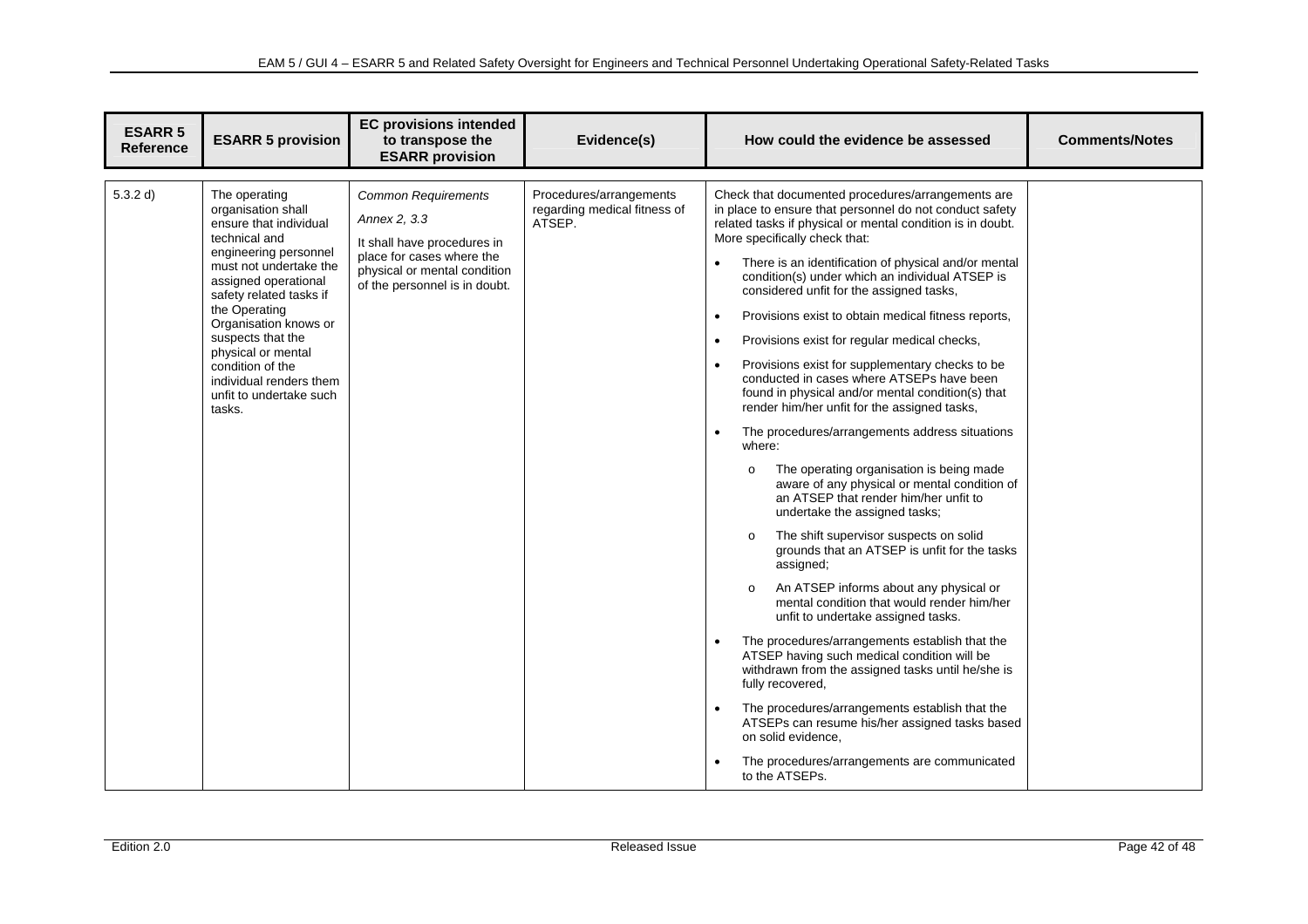| <b>ESARR 5</b><br><b>Reference</b> | <b>ESARR 5 provision</b> | <b>EC provisions intended</b><br>to transpose the<br><b>ESARR provision</b> | Evidence(s)                                                                                                              | How could the evidence be assessed                                                                                                                                                                                                                                                                                                                                                                                                        | <b>Comments/Notes</b>                                                                                                             |
|------------------------------------|--------------------------|-----------------------------------------------------------------------------|--------------------------------------------------------------------------------------------------------------------------|-------------------------------------------------------------------------------------------------------------------------------------------------------------------------------------------------------------------------------------------------------------------------------------------------------------------------------------------------------------------------------------------------------------------------------------------|-----------------------------------------------------------------------------------------------------------------------------------|
|                                    |                          |                                                                             | Records documenting the<br>application of<br>procedures/arrangements<br>regarding medical fitness of<br>ATSEP personnel. | In a sample of cases selected by the NSA amongst the<br>cases in which the procedures/arrangements applied,<br>check that the actions conformed to the relevant<br>procedures/arrangements. In particular check that:<br>ATSEPs identified as having a medical condition<br>which renders him/her unfit to undertake assigned<br>tasks were withdrawn from their assigned tasks<br>until fully recovered.<br>for each case in the sample. | (sampling unit = situation in<br>which there was a need to<br>apply the arrangements<br>related to medical fitness of<br>ATSEPs). |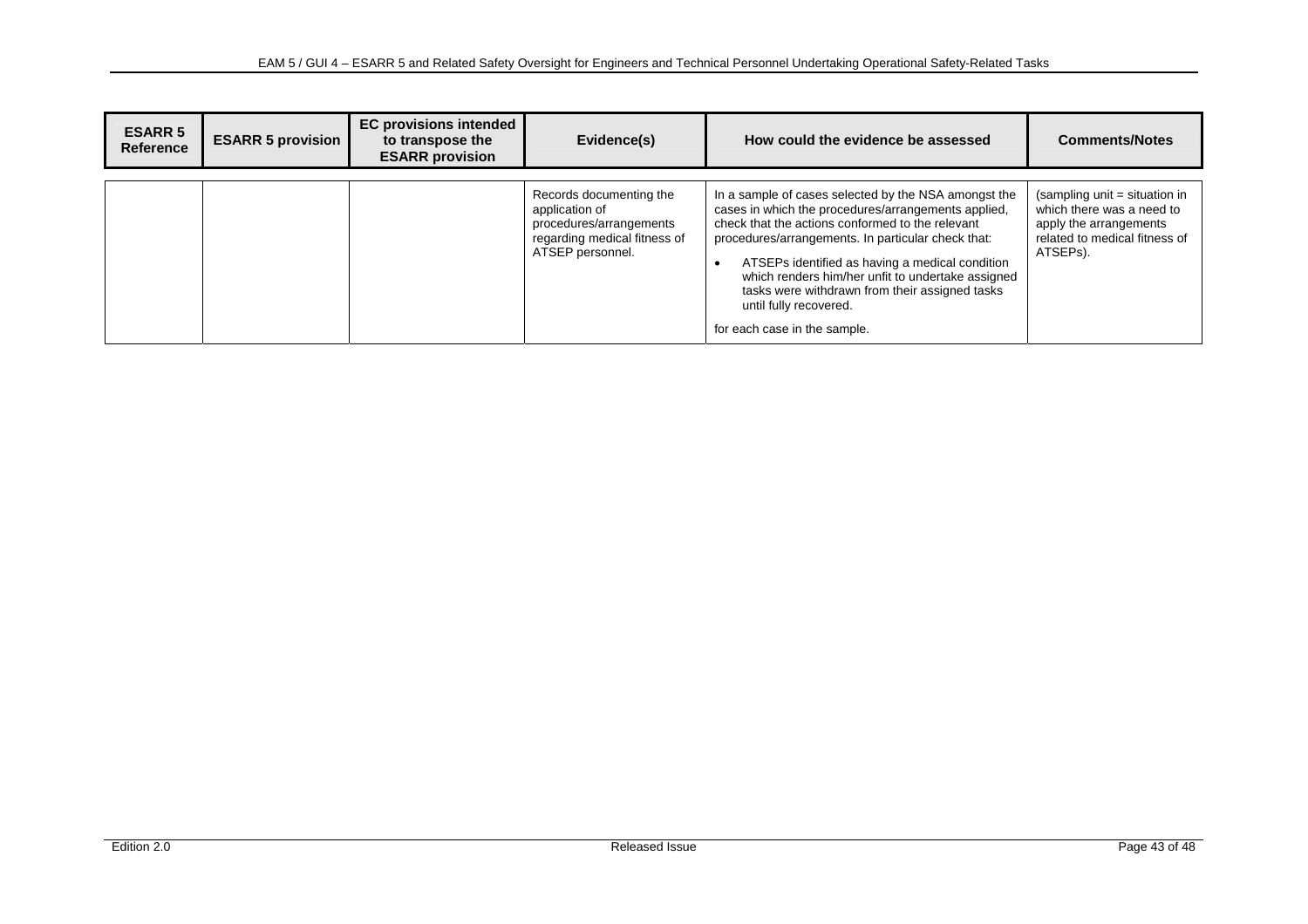| <b>ESARR 5</b><br><b>Reference</b> | <b>ESARR 5 provision</b>                                                                                                                                                                                                                                                           | <b>EC provisions intended</b><br>to transpose the<br><b>ESARR</b> provision                                                                                                                                                                                                                                                                                                                                                                                                                                              | Evidence(s)                                                                                                                                                                                                                                                      | How could the evidence be assessed                                                                                                                                                                                                                                                                                                                                                                                                                                                                                                                                                                                                                                                                                                                                                                                                                                                                                                                                                                                                                                                                                                                                                                                                                                                                                                                                                                                                                                                                                                                                         | <b>Comments/Notes</b>                                                                                                                                                                                                                                                                                                                                                                                                |
|------------------------------------|------------------------------------------------------------------------------------------------------------------------------------------------------------------------------------------------------------------------------------------------------------------------------------|--------------------------------------------------------------------------------------------------------------------------------------------------------------------------------------------------------------------------------------------------------------------------------------------------------------------------------------------------------------------------------------------------------------------------------------------------------------------------------------------------------------------------|------------------------------------------------------------------------------------------------------------------------------------------------------------------------------------------------------------------------------------------------------------------|----------------------------------------------------------------------------------------------------------------------------------------------------------------------------------------------------------------------------------------------------------------------------------------------------------------------------------------------------------------------------------------------------------------------------------------------------------------------------------------------------------------------------------------------------------------------------------------------------------------------------------------------------------------------------------------------------------------------------------------------------------------------------------------------------------------------------------------------------------------------------------------------------------------------------------------------------------------------------------------------------------------------------------------------------------------------------------------------------------------------------------------------------------------------------------------------------------------------------------------------------------------------------------------------------------------------------------------------------------------------------------------------------------------------------------------------------------------------------------------------------------------------------------------------------------------------------|----------------------------------------------------------------------------------------------------------------------------------------------------------------------------------------------------------------------------------------------------------------------------------------------------------------------------------------------------------------------------------------------------------------------|
| 5.3.2 e)                           | The operating<br>organisation shall<br>ensure that, from a<br>safety viewpoint,<br>appropriate methods<br>are in place to ensure<br>that individuals<br>assigned with<br>operational safety<br>related tasks meet the<br>applicable provisions of<br>this Requirement<br>Document. | <b>Common Requirements</b><br>Annex 2, 3.3<br>ensure that technical and<br>engineering personnel<br>including personnel of<br>subcontracted operating<br>organisations who operate<br>and maintain ATM<br>equipment approved for its<br>operational use have and<br>maintain sufficient<br>knowledge and<br>understanding of the<br>services they are supporting,<br>of the actual and potential<br>effects of their work on the<br>safety of those services, and<br>of the appropriate working<br>limits to be applied. | Procedures/ arrangements for<br>verification:<br>Use of safety<br>$\bullet$<br>surveys/audits,<br>$\bullet$<br>Checks/reviews of<br>processes and records<br>for ATSEPs.<br>Records documenting the<br>results from the verification<br>procedures/arrangements. | Check the existence of formal<br>procedures/arrangements to systematically and<br>regularly verify the points included in the requirement.<br>More specifically:<br>Wherever the OO is an ANSP operating a SMS,<br>$\bullet$<br>check whether the safety surveys/audits<br>conducted in accordance with ESARR 3, 5.3.1<br>cover sufficiently these aspects, in addition to any<br>specific and simpler check/review that could be in<br>place to address them.<br>Assess whether the regularity of verification is<br>$\bullet$<br>sufficient (irrespective of the means used,<br>surveys/audits or checks/reviews).<br>$\bullet$<br>If appropriate, proceed to verify the<br>implementation of ESARR 3, Section 5.3.1 (safety<br>surveys), totally or partially, using the tables<br>included in EAM 3 / GUI 3.<br>Review these procedures/arrangements to check<br>whether they sufficiently address the<br>procedures/arrangements related to ATSEPs<br>qualification and training and their results, including<br>checks as regard:<br>The qualification criteria met by the ATSEPs who<br>$\bullet$<br>are actually performing assigned tasks<br>The correspondence between personnel<br>$\bullet$<br>qualification and training undertaken<br>Arrangements with regard to non-qualified<br>$\bullet$<br>personnel working under supervision<br>Etc<br>$\bullet$<br>Review the application of the procedures/arrangements<br>to check whether sufficient verification takes place as<br>regards the ATSEPs qualification and training<br>processes and their results. | Wherever the OO is an<br>ANPS required to implement<br>ESARR 3, an option is to<br>use the safety<br>surveys/audits conducted in<br>accordance with ESARR 3,<br>Section 5.3.1. Indeed all the<br>ANSP processes and results<br>related to ESARR 5 should<br>be sufficiently covered by<br>the ESARR 3 safety<br>surveys/audits.<br>An alternative is to establish<br>a specific procedure to<br>check these aspects. |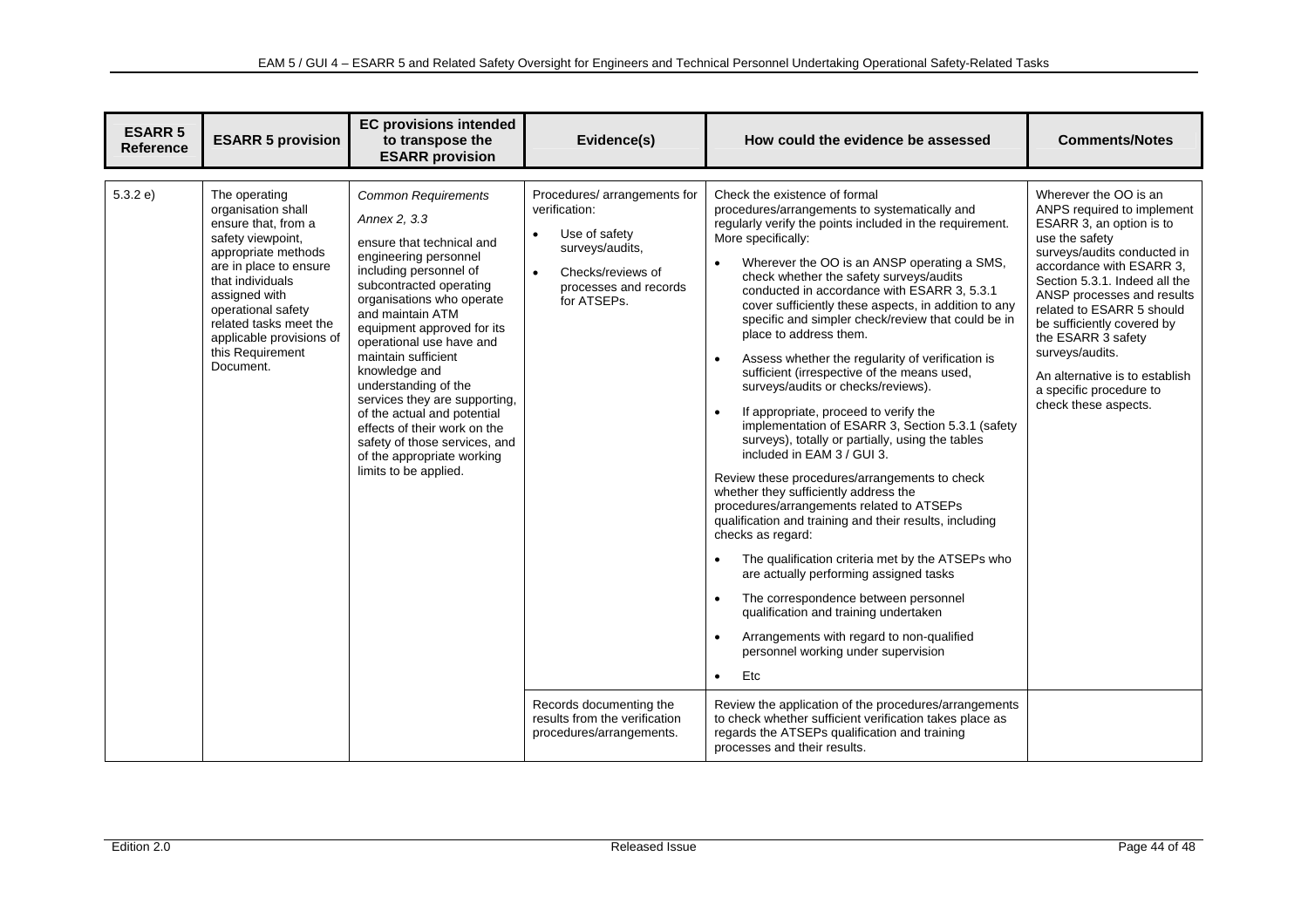| <b>ESARR 5</b><br><b>Reference</b> | <b>ESARR 5 provision</b>                                                                                                                                                                                                                                                                                                                                 | <b>EC provisions intended</b><br>to transpose the<br><b>ESARR provision</b> | Evidence(s)                                             | How could the evidence be assessed                                                                                                                                                                                                                                                                                                                                                                                                                                                                                                                                                                                                                                                                                                                                                                                                                                                                                                                                                                                                                                                                                                                                         | <b>Comments/Notes</b>                                                                |
|------------------------------------|----------------------------------------------------------------------------------------------------------------------------------------------------------------------------------------------------------------------------------------------------------------------------------------------------------------------------------------------------------|-----------------------------------------------------------------------------|---------------------------------------------------------|----------------------------------------------------------------------------------------------------------------------------------------------------------------------------------------------------------------------------------------------------------------------------------------------------------------------------------------------------------------------------------------------------------------------------------------------------------------------------------------------------------------------------------------------------------------------------------------------------------------------------------------------------------------------------------------------------------------------------------------------------------------------------------------------------------------------------------------------------------------------------------------------------------------------------------------------------------------------------------------------------------------------------------------------------------------------------------------------------------------------------------------------------------------------------|--------------------------------------------------------------------------------------|
| 5.3.2 f                            | The operating<br>organisation shall<br>report to the<br>Designated Authority all<br>safety events involving<br>engineering and<br>technical personnel and<br>air traffic management<br>equipment approved for<br>operational use; the<br>level of reporting detail<br>to be agreed between<br>the Operating<br>Organisation and<br>Designated Authority. |                                                                             | Procedures/arrangements for<br>reporting safety events: | Check that documented procedures/arrangements exist<br>to report safety events involving ATSEPs and the ATM<br>equipment approved for operational use.<br>Check that the procedure/arrangements include, as<br>applicable:<br>Means to report safety events (e.g. forms)<br>A focal point nominated to collect and manage the<br>analysis and investigation of safety events<br>A procedure by which safety events are reported<br>to the Designated Authority at the level of detail<br>agreed by the Designated Authority<br>Check the procedures/arrangements have been<br>reviewed and agreed by the Designated Authority (i.e.<br>the procedure itself and the level of reporting detail)<br>Wherever the OO is an ANSP subject to ESARR 2 and<br>ESARR 3 related requirements, check that the<br>reporting mechanism is consistent with, and properly<br>integrated in, the ESARR 2 and ESARR 3-related<br>arrangements for safety occurrence reporting and<br>investigation.<br>If appropriate proceed to check compliance with<br>ESARR 2 and/or ESARR 3, totally or partially, by using<br>the tables respectively included in EAM 2 / GUI 7 and<br>EAM 3 / GUI 3 | No reference in Common<br>Requirements. This<br>provision is linked with<br>ESARR 2. |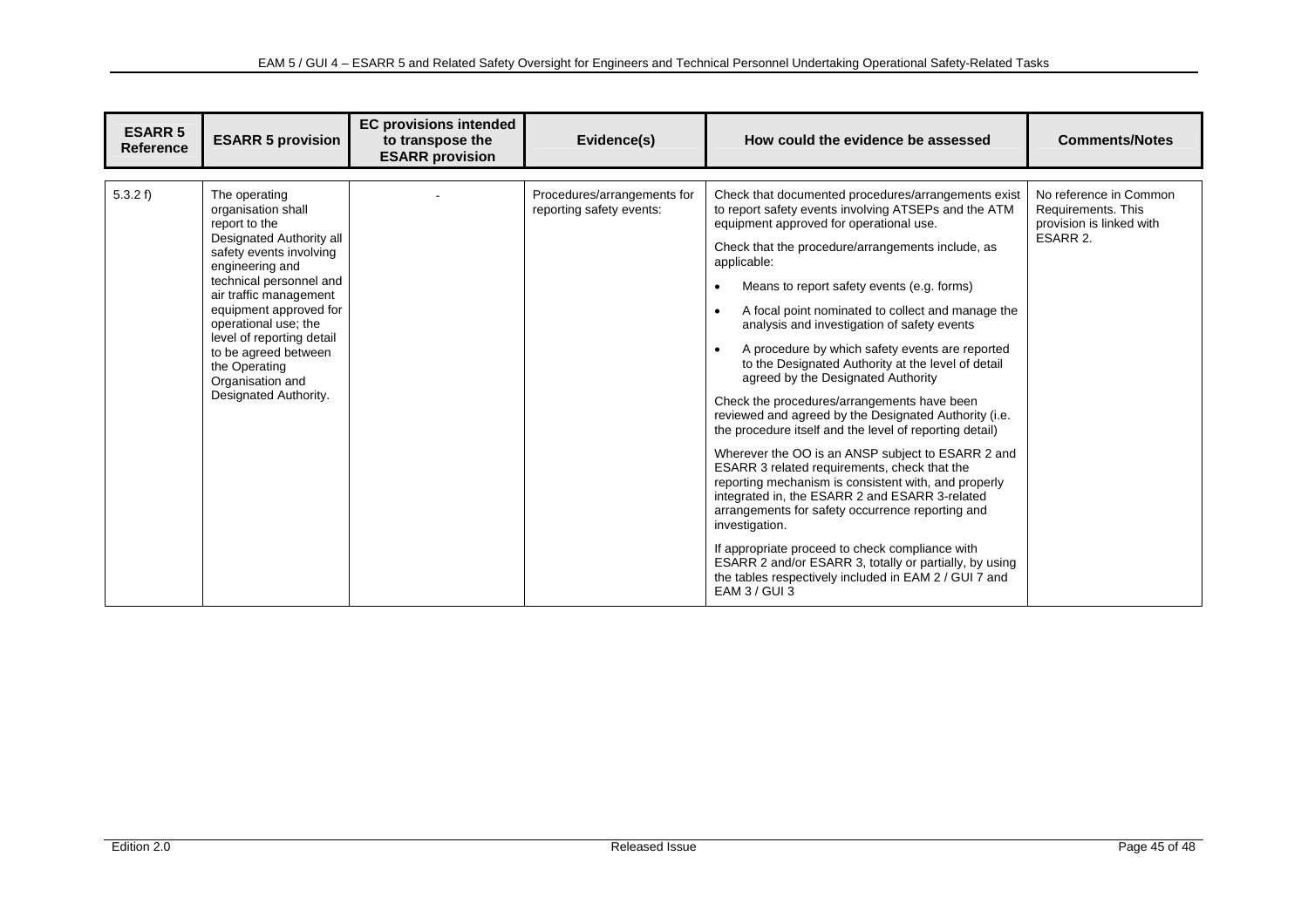| <b>ESARR 5</b><br><b>Reference</b> | <b>ESARR 5 provision</b>                                                                                                                                                                                                                                                                 | <b>EC provisions intended</b><br>to transpose the<br><b>ESARR provision</b>                                                                                                                                                                                                                                                                                                                                                                                                                                                                                                                                         | Evidence(s)                                                                                                                                                     | How could the evidence be assessed                                                                                                                                                                                                                                                                                                                                                                                                                                                                                                                                               | <b>Comments/Notes</b>                                                                                                                                                                                                                                                                                             |
|------------------------------------|------------------------------------------------------------------------------------------------------------------------------------------------------------------------------------------------------------------------------------------------------------------------------------------|---------------------------------------------------------------------------------------------------------------------------------------------------------------------------------------------------------------------------------------------------------------------------------------------------------------------------------------------------------------------------------------------------------------------------------------------------------------------------------------------------------------------------------------------------------------------------------------------------------------------|-----------------------------------------------------------------------------------------------------------------------------------------------------------------|----------------------------------------------------------------------------------------------------------------------------------------------------------------------------------------------------------------------------------------------------------------------------------------------------------------------------------------------------------------------------------------------------------------------------------------------------------------------------------------------------------------------------------------------------------------------------------|-------------------------------------------------------------------------------------------------------------------------------------------------------------------------------------------------------------------------------------------------------------------------------------------------------------------|
|                                    |                                                                                                                                                                                                                                                                                          |                                                                                                                                                                                                                                                                                                                                                                                                                                                                                                                                                                                                                     | Records documenting the<br>implementation of safety<br>events reporting:<br>Reports of safety events,<br>$\bullet$<br>Other relevant<br>$\bullet$<br>documents. | In a sample of reported safety events selected by the<br>NSA, check that:<br>All reporting-related actions conformed with the<br>$\bullet$<br>relevant procedures/arrangements,<br>Information was forwarded to the Designated<br>$\bullet$<br>Authority,<br>The information covered the level of detail agreed<br>by the Designated Authority.<br>for each reported safety event in the sample.<br>Cross-check the list of safety events reported with<br>information about safety occurrences from other<br>sources to investigate whether safety events were not<br>reported. | (sampling unit = safety)<br>events reported).                                                                                                                                                                                                                                                                     |
| $5.3.2$ g)                         | The operating<br>organisation shall<br>ensure that evidence<br>exists, and is provided<br>to the Designated<br>Authority as required,<br>of the qualification and<br>competence of<br>engineering and<br>technical personnel to<br>perform their<br>operational safety<br>related tasks. | <b>Common Requirements</b><br>Annex 2, 3.3<br>With regard to the personnel<br>involved in safety related<br>tasks including personnel of<br>subcontracted operating<br>organisations, the provider<br>of air traffic services shall<br>document the adequacy of<br>the competence of the<br>personnel; the rostering<br>arrangements in place to<br>ensure sufficient capacity<br>and continuity of service; the<br>personnel qualification<br>schemes and policy, the<br>personnel training policy,<br>training plans and records as<br>well as arrangements for the<br>supervision of non-qualified<br>personnel. | Evidences with regard to<br>5.3.2 c) including sub-bullets<br>from i) to vi).                                                                                   | Check the points included in relation to 5.3.2 b) above<br>and 5.3.2 c) from i) to vi).                                                                                                                                                                                                                                                                                                                                                                                                                                                                                          | The text of 5.3.2 c) focuses<br>on the arrangements, while<br>5.3.2 g) highlights their<br>application to personnel.<br>Nevertheless the evidences<br>and assessment means<br>proposed for 5.3.2 c) cover<br>their effective<br>implementation and might<br>therefore be sufficient in<br>relation to $5.3.2$ g). |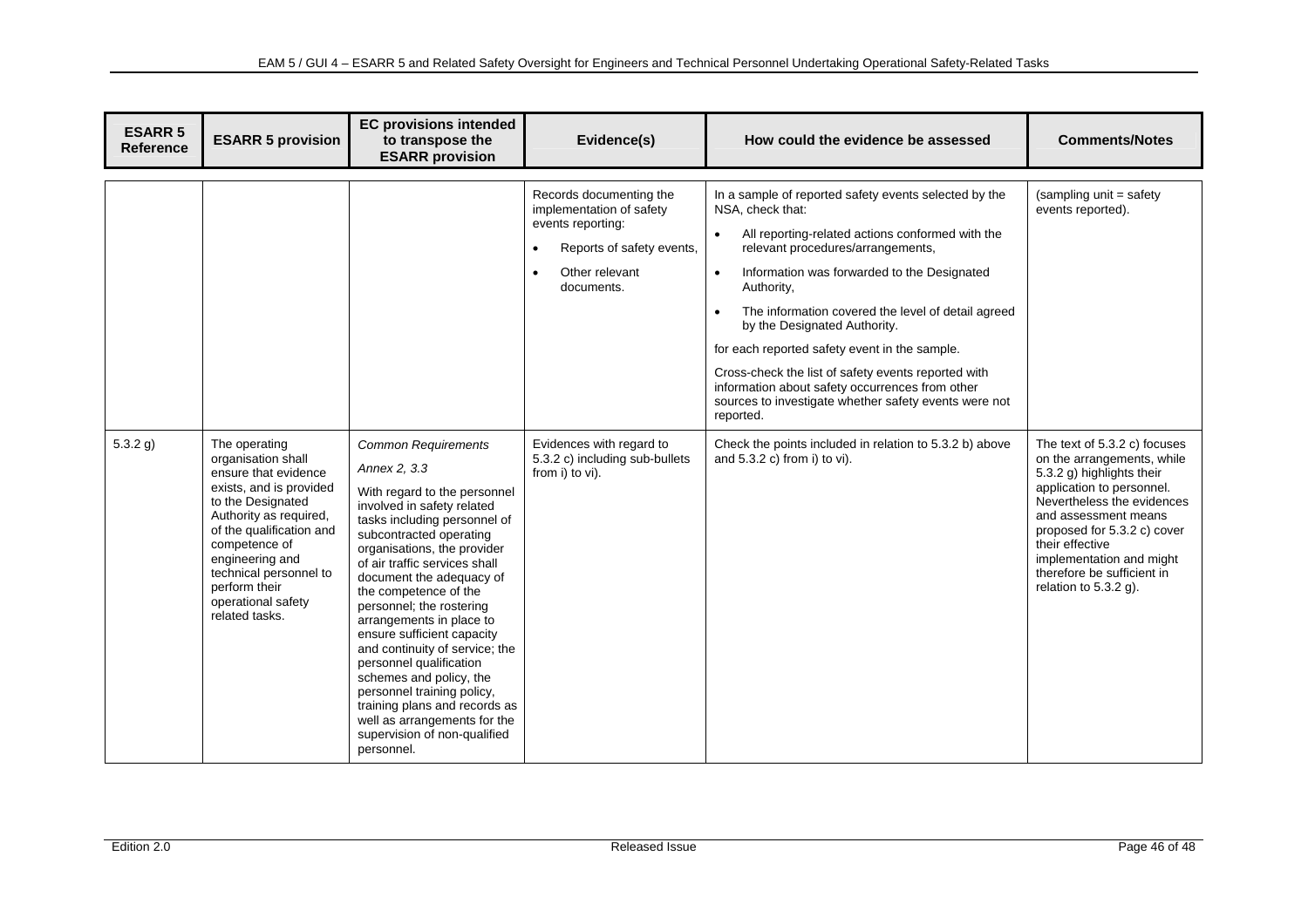| <b>ESARR 5</b><br><b>Reference</b> | <b>ESARR 5 provision</b>                                                                                                                                                                                                                 | <b>EC provisions intended</b><br>to transpose the<br><b>ESARR provision</b> | Evidence(s)            | How could the evidence be assessed                                                                                                                                                                                                                                  | <b>Comments/Notes</b>                                                                                                                                       |
|------------------------------------|------------------------------------------------------------------------------------------------------------------------------------------------------------------------------------------------------------------------------------------|-----------------------------------------------------------------------------|------------------------|---------------------------------------------------------------------------------------------------------------------------------------------------------------------------------------------------------------------------------------------------------------------|-------------------------------------------------------------------------------------------------------------------------------------------------------------|
| 5.3.3.1 a)                         | Individuals undertaking<br>operational safety<br>related tasks shall<br>comply with<br>requirements and<br>schemes of the<br><b>Operating Organisation</b><br>to ensure current and<br>ongoing competence.                               | No reference in Common<br>Requirements of other EU<br>legislation.          | See 5.3.2. a), c), g). | See 5.3.2. a), c), g).                                                                                                                                                                                                                                              | EU legislation does not<br>address individuals. The<br>references included relate<br>the provisions to those to be<br>met by the Operating<br>Organisation. |
| 5.3.3.1 b)                         | Individuals undertaking<br>operational safety<br>related tasks shall<br>comply with additional<br>conditions that may be<br>applied by the<br>Designated Authority in<br>accordance with<br>section 5.3.1. para. b<br>above.             | No reference in Common<br>Requirements of other EU<br>legislation.          |                        | Depending upon the conditions determined by the<br>Designated Authority.<br>If applicable, the operating organisation should have in<br>place arrangements/procedures to facilitate the<br>achievement of the conditions determined by the<br>Designated Authority. | EU legislation does not<br>address individuals. The<br>references included relate<br>the provisions to those to be<br>met by the Operating<br>Organisation. |
| 5.3.3.1 c)                         | Individuals undertaking<br>operational safety<br>related tasks shall not<br>undertake safety<br>related tasks if they<br>know or suspect that<br>their physical or mental<br>condition renders them<br>unfit to undertake such<br>tasks. | No reference in Common<br>Requirements of other EU<br>legislation.          | See 5.3.2 d).          | See 5.3.2 d).                                                                                                                                                                                                                                                       | EU legislation does not<br>address individuals. The<br>references included relate<br>the provisions to those to be<br>met by the Operating<br>Organisation. |